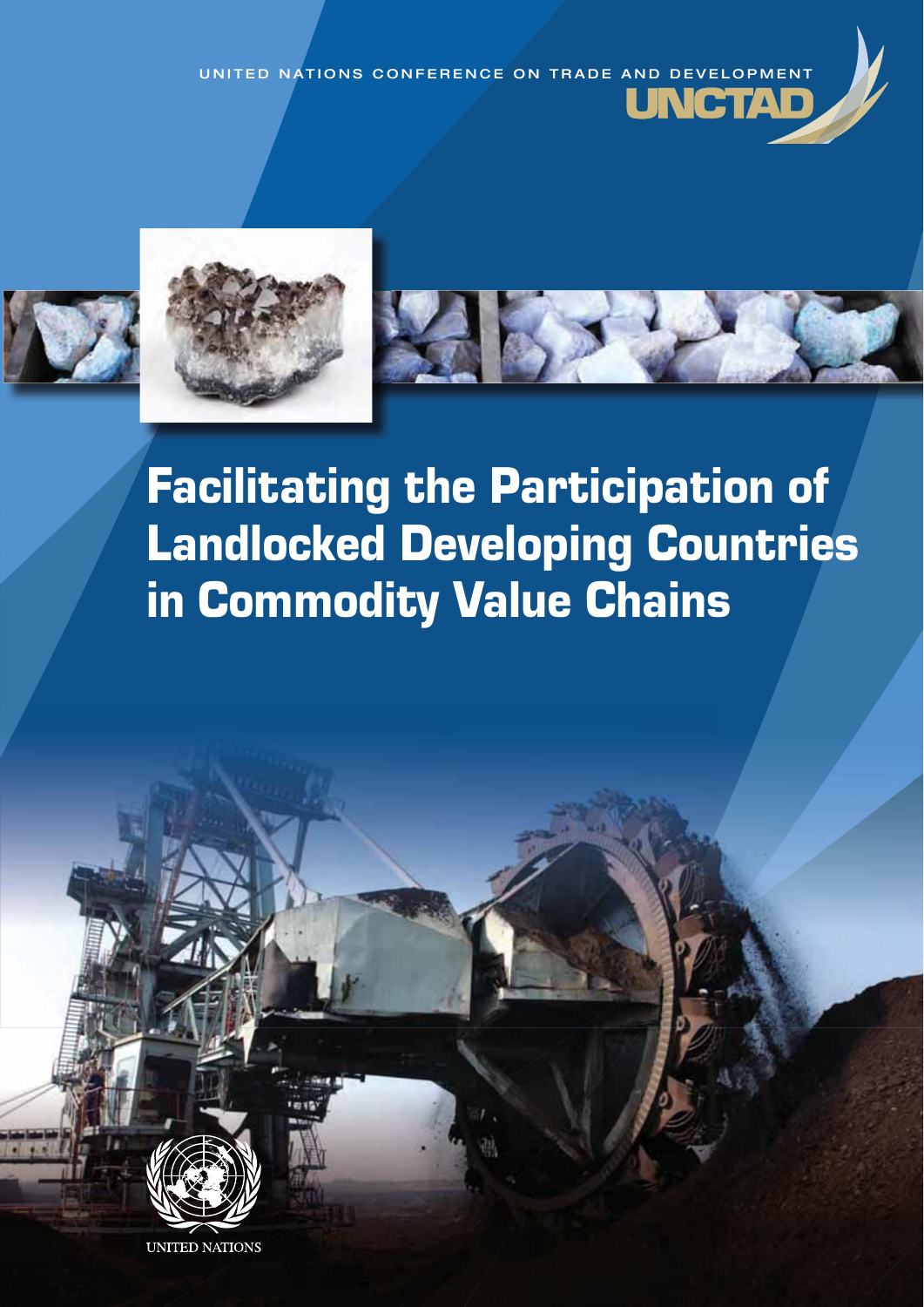UNITED NATIONS CONFERENCE ON TRADE AND DEVELOPMENT

# **Facilitating the Participation of Landlocked Developing Countries in Commodity Value Chains**



**UNITED NATIONS** New York and Geneva, 2015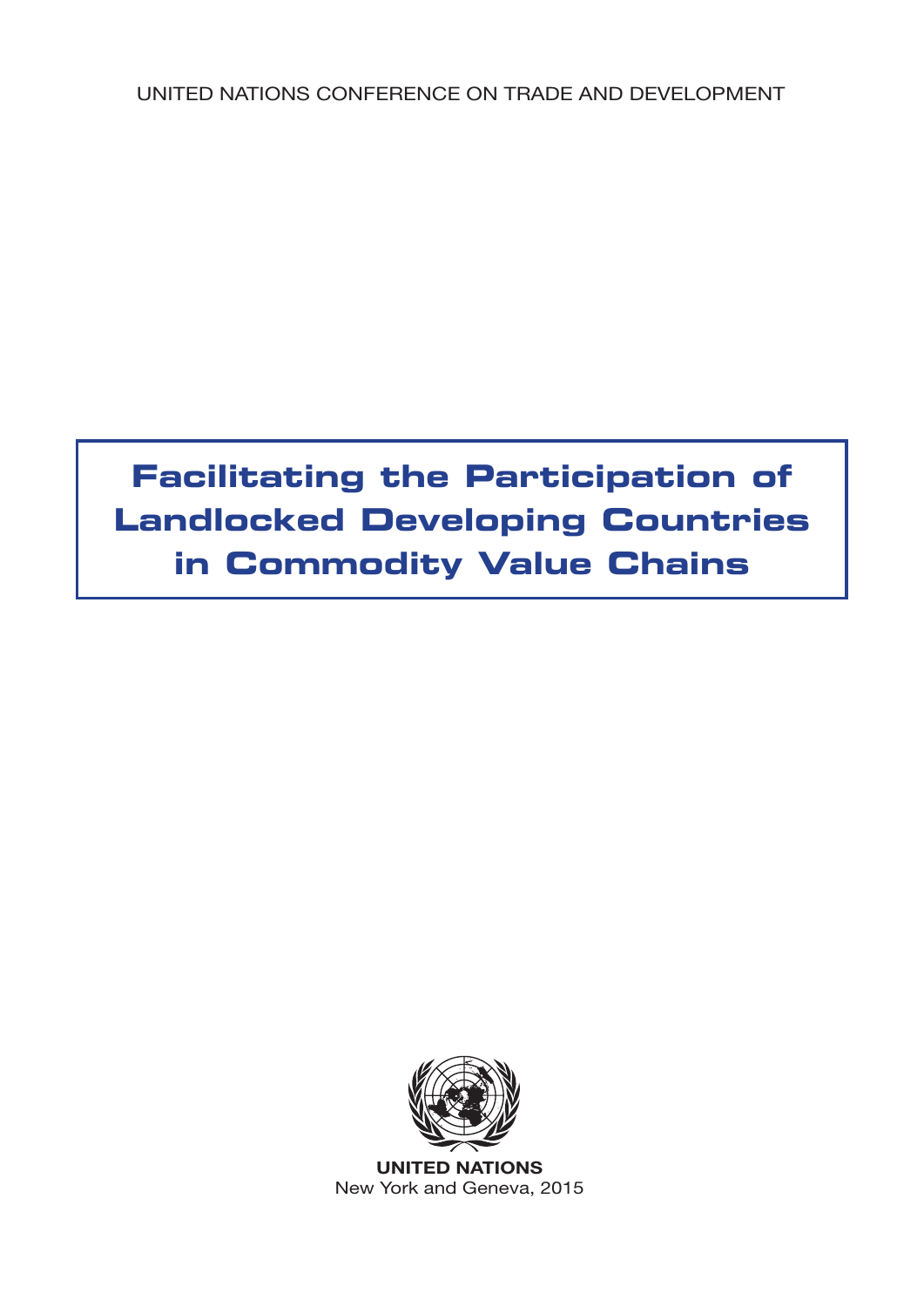## **Note**

The designations employed and the presentation of the material do not imply the expression of any opinion on the part of the United Nations concerning the legal status of any country, territory, city or area, or of authorities or concerning the delimitation of its frontiers or boundaries.

Material in this publication may be freely quoted or reprinted, but acknowledgement is requested, together with a copy of the publication containing the quotation or reprint to be sent to the UNCTAD secretariat.

All references to dollars are United States dollars.

UNCTAD/ALDC/2015/2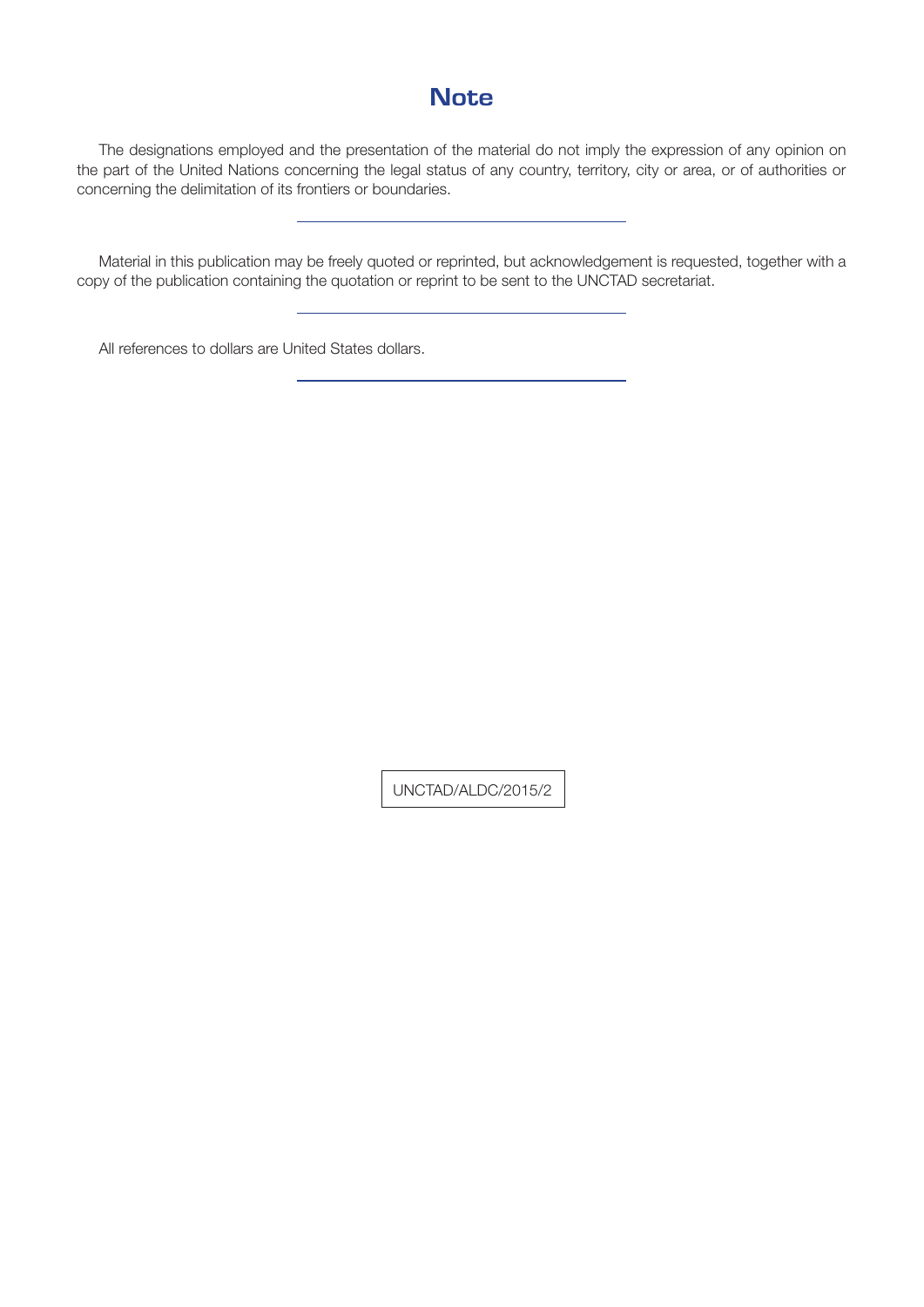## **Abstract**

Landlocked developing countries (LLDCs) face multiple trade and development challenges. In addition to their geographical predicaments and remoteness from international markets, most of these countries are commodity dependent. Primary commodities accounted for more than half of the exports of 27 out of 32 LLDCs in 2011–2013, and resource-based goods, that is to say, primary goods and resource-based manufactures, accounted for some three quarters of all exports of goods and services of LLDCs as a group. During the same period, the median share of exports represented by primary commodities among those countries stood at 84.7 per cent. From 1995 to 1997, the same figure was 83.2 per cent. Hence, over time, the degree and extent of commodity dependence has increased in those countries with little or no sign of diversification of exports. Further, they seem to be more commodity dependent than transit developing countries and other developing countries: the median share in 2011–2014 among transit countries was 76.7 per cent, compared with 66.2 per cent among other developing countries. The question is, to what extent does the state of being landlocked keep LLDCs in the production and export of primary commodities? According to work undertaken by UNCTAD, including in the context of the present study, although geographical isolation and remoteness from international markets can pose formidable challenges to those countries, these are not insurmountable.

The present study argues that despite the challenges, the case for diversification and structural economic transformation remains more persuasive for LLDCs today than ever before. Empirical and historical evidence suggests that diversification, value addition and retention are key to attaining overall development objectives. The study also underscores the importance of joining regional and global commodity value chains and the urgency for those countries to take advantage of their natural resources wealth by enacting sound development polices and strategies that put productive capacities and structural economic transformation at the centre. The findings, conclusions and policy recommendations contained herein are expected to highlight the plight of commodity-dependent LLDCs during the forthcoming global summits and conferences, including the fourteenth session of the United Nations Conference on Trade and Development.

#### Key words

Landlocked developing countries, commodity dependence, Vienna Programme of Action, regional and global commodity value chains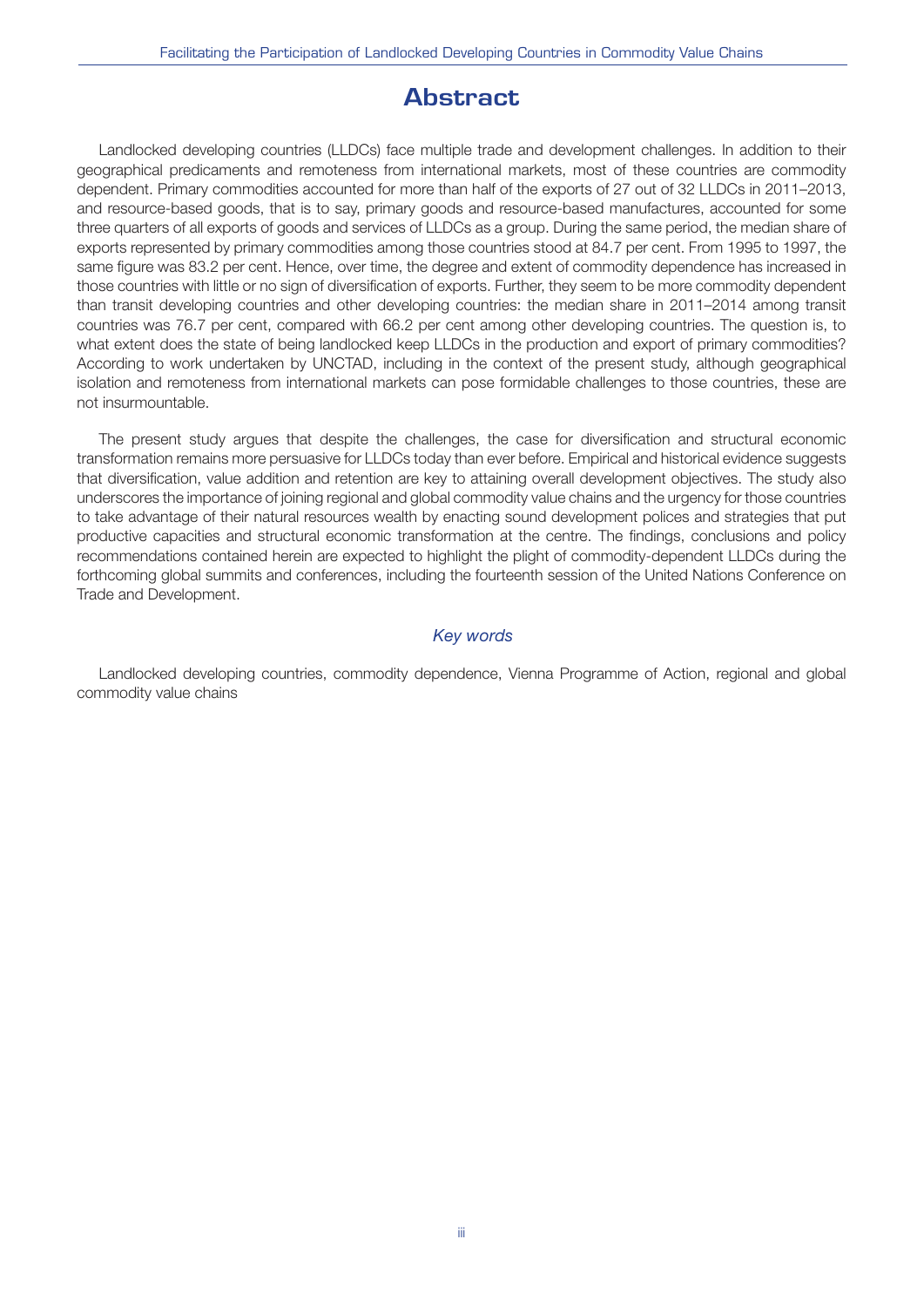## **Acknowledgements**

This publication is the final outcome of the project led by UNCTAD and the Common Fund for Commodities, "Identifying growth opportunities and supporting measures to facilitate investment in commodity value chains in landlocked countries" (UNCTAD/CFC/ILZSG/267). The project was formulated in the run-up to the second United Nations Conference on Landlocked Developing Countries, held in Vienna, in November 2014. It was implemented with the financial support of the Common Fund for Commodities, to which the UNCTAD secretariat wishes to express its gratitude.

A team consisting of Mussie Delelegn, Benjamin McCarthy and Michael Bratt (consultant) led the implementation of the project under the supervision of Tesfachew Taffere, Director of the Division for Africa, Least Developed Countries and Special Programmes. Patrick Osakwe, Head, Trade and Poverty Branch, provided substantive and technical input to the final outcome of the project. Regina Ogunyinka, Paulette Lacroix and Sylvie Guy provided secretarial and administrative support to the project. Madasamyraja Rajalingam did the overall layout, graphics and desktop publishing. The project team is also grateful to the editor of the publication, Lucy Délèze-Black, and to graphic designers Nadège Hadjemian and Sophie Combette, for their continued support and engagement in the overall implementation of the project.

As part of the project, a series of case studies were carried out. Lindani Ndlovu conducted a study on the mining sectors of Botswana and Zambia, Stephen Golub and Stephanie Kestelman explored the cotton textile sector of Uzbekistan, Enrique Varela examined the sugar sector of Paraguay and Davaasambuu Dalrai, the copper and coal sector of Mongolia.

In collaboration with the Office of the High Representative for the Least Developed Countries, Landlocked Developing Countries and Small Island Developing States (UN-OHRLLS) and the Common Fund for Commodities, UNCTAD convened an expert meeting in New York, United States of America, in October 2014. The aim of the meeting was to share the findings and conclusions of the case studies, successful experiences and best practices, and the policy implications for LLDCs. The meeting was followed by a high-level policy dialogue on turning commodity dependence into sustainable, inclusive and equitable economic growth for LLDCs, which was held in Vienna during the second United Nations Conference on Landlocked Developing Countries.

Key policy recommendations emanating from the country case studies, the expert meeting and the highlevel policy dialogue fed into the final outcome document of the Conference: the Vienna Programme of Action for Landlocked Developing Countries for the Decade 2014–2024. Highlights of lessons learned, successful experiences and best practices from country case studies are also reflected in the present study in text-box format.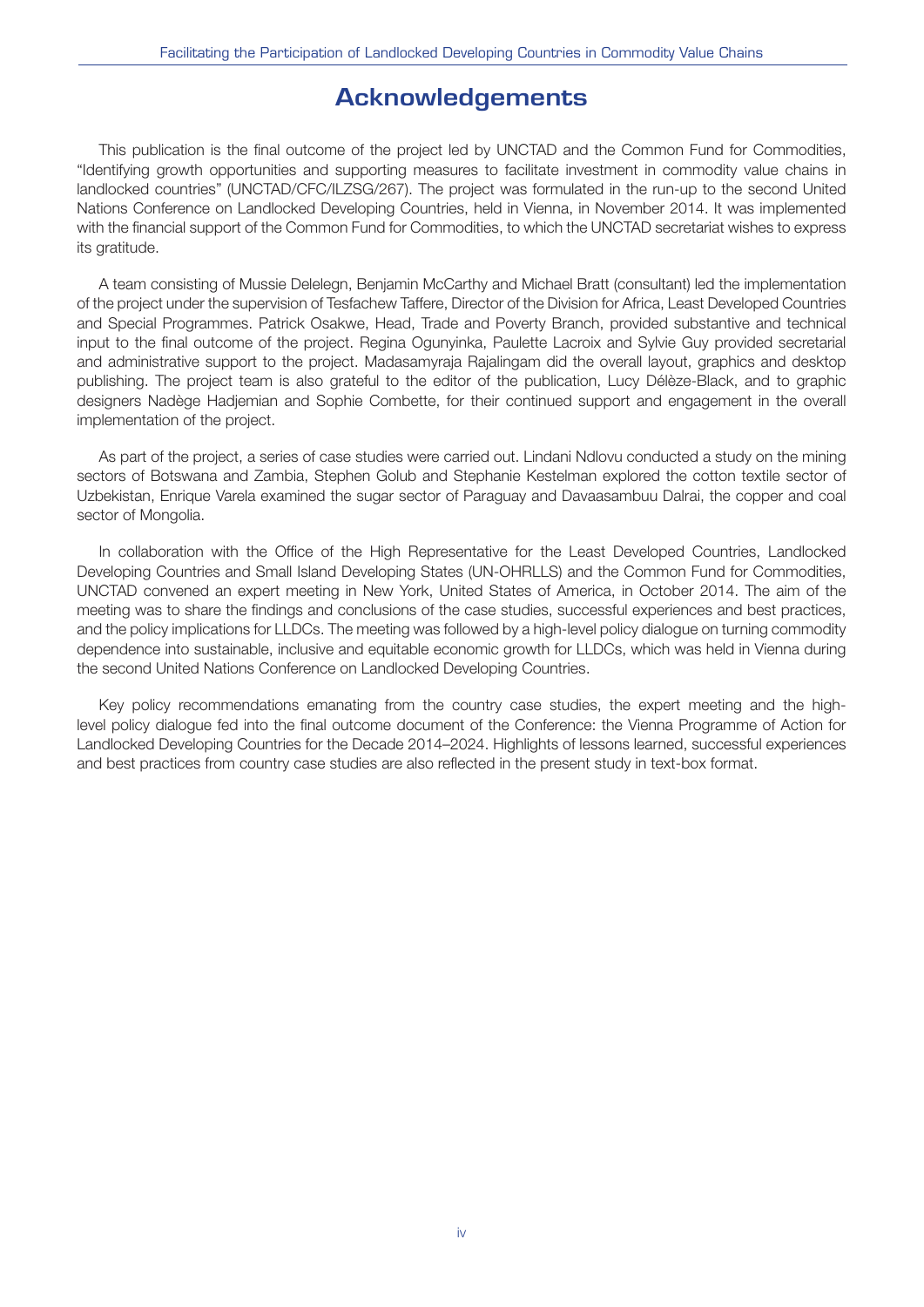## **Contents**

| I.             |                                                                                               |  |
|----------------|-----------------------------------------------------------------------------------------------|--|
| Ш.             |                                                                                               |  |
|                |                                                                                               |  |
|                |                                                                                               |  |
|                |                                                                                               |  |
|                | IV. Improving the Participation of Landlocked Developing Countries in Commodity Value Chains: |  |
|                |                                                                                               |  |
|                |                                                                                               |  |
|                |                                                                                               |  |
|                | D. Productive capacities: Human capital, private sector development and                       |  |
|                |                                                                                               |  |
| $V_{\rm{eff}}$ |                                                                                               |  |
|                |                                                                                               |  |
|                |                                                                                               |  |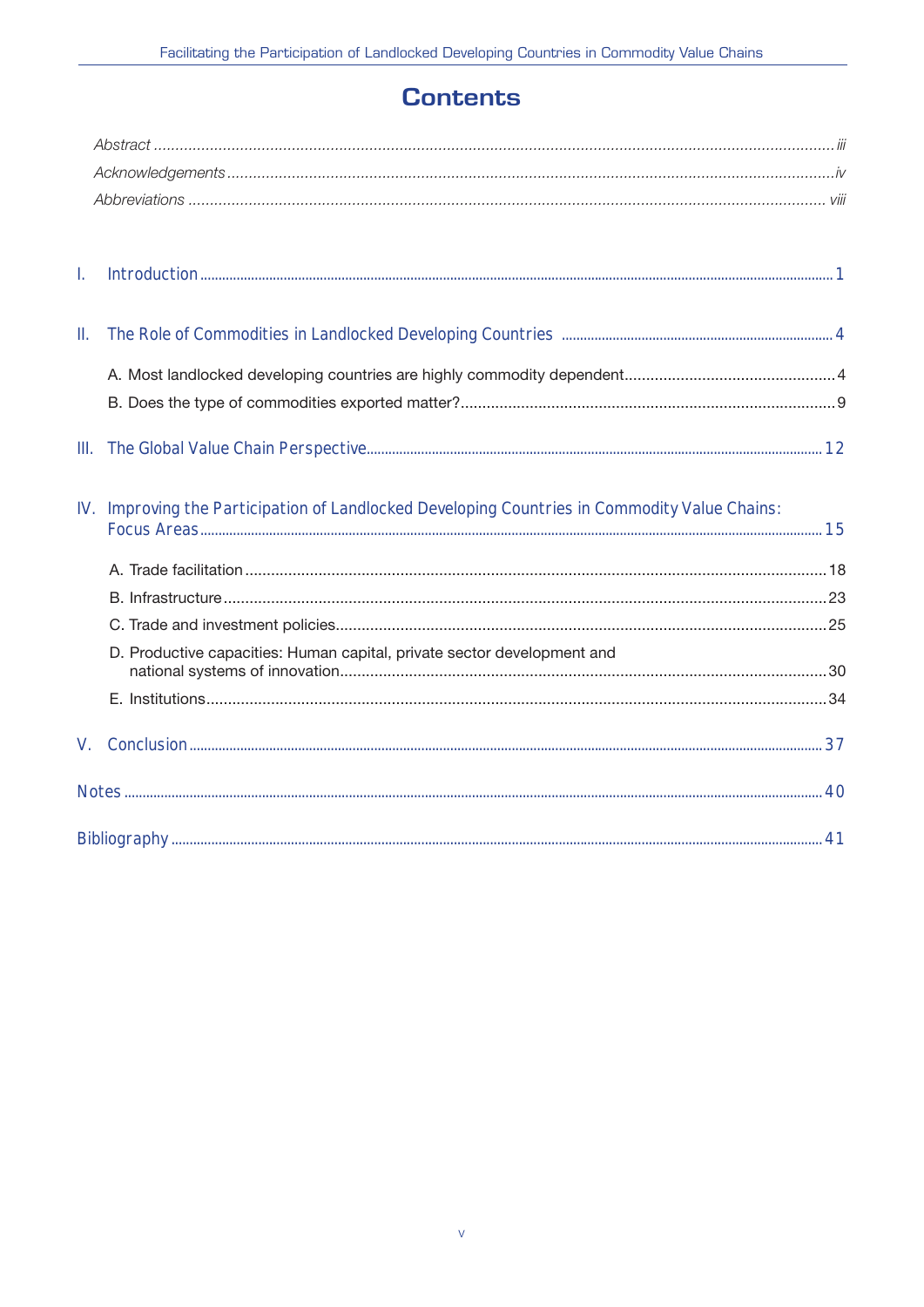| <b>Boxes</b>                                                                                   |  |
|------------------------------------------------------------------------------------------------|--|
|                                                                                                |  |
|                                                                                                |  |
| 3. Botswana's success in harnessing foreign direct investment to drive greater beneficiation26 |  |
|                                                                                                |  |
|                                                                                                |  |
|                                                                                                |  |
|                                                                                                |  |

### **Figures**

| 2. Herfindahl-Hirschman indices and commodity dependence, average 2011-2013                                                                                                                                                                                                       |  |
|-----------------------------------------------------------------------------------------------------------------------------------------------------------------------------------------------------------------------------------------------------------------------------------|--|
| 3. Median share of commodities in total value added for landlocked developing countries,                                                                                                                                                                                          |  |
| 4. Share of employment in commodities in landlocked developing countries,                                                                                                                                                                                                         |  |
|                                                                                                                                                                                                                                                                                   |  |
|                                                                                                                                                                                                                                                                                   |  |
|                                                                                                                                                                                                                                                                                   |  |
| 8. Ease of trading across borders for landlocked developing countries,                                                                                                                                                                                                            |  |
| 9. Logistics performance index indicators for landlocked developing countries,                                                                                                                                                                                                    |  |
| 10. Good practices for trading across borders that are applied in landlocked developing countries,                                                                                                                                                                                |  |
| 11. Median state of road and rail systems in landlocked developing countries, transit countries                                                                                                                                                                                   |  |
| 12. Trade openness in landlocked developing countries, transit countries and                                                                                                                                                                                                      |  |
| 13. Simple (a)(c) and weighted (b)(d) applied tariffs (medians) in landlocked developing countries,                                                                                                                                                                               |  |
| 14. Median share of foreign direct investment stock in gross domestic product in landlocked<br>developing countries, transit countries and other developing countries, 2000-2013                                                                                                  |  |
| 15. Median investing across borders scores for landlocked developing countries,                                                                                                                                                                                                   |  |
| 16. Spending on education as a share of government expenditure (a) and research and<br>development expenditure as a share of gross domestic product (b) in landlocked developing<br>countries, transit countries and other developing countries, 2013 or latest year available 32 |  |
| 17. Median ease of doing business rankings for landlocked developing countries,                                                                                                                                                                                                   |  |
| 18. Median worldwide governance indicators for landlocked developing countries,                                                                                                                                                                                                   |  |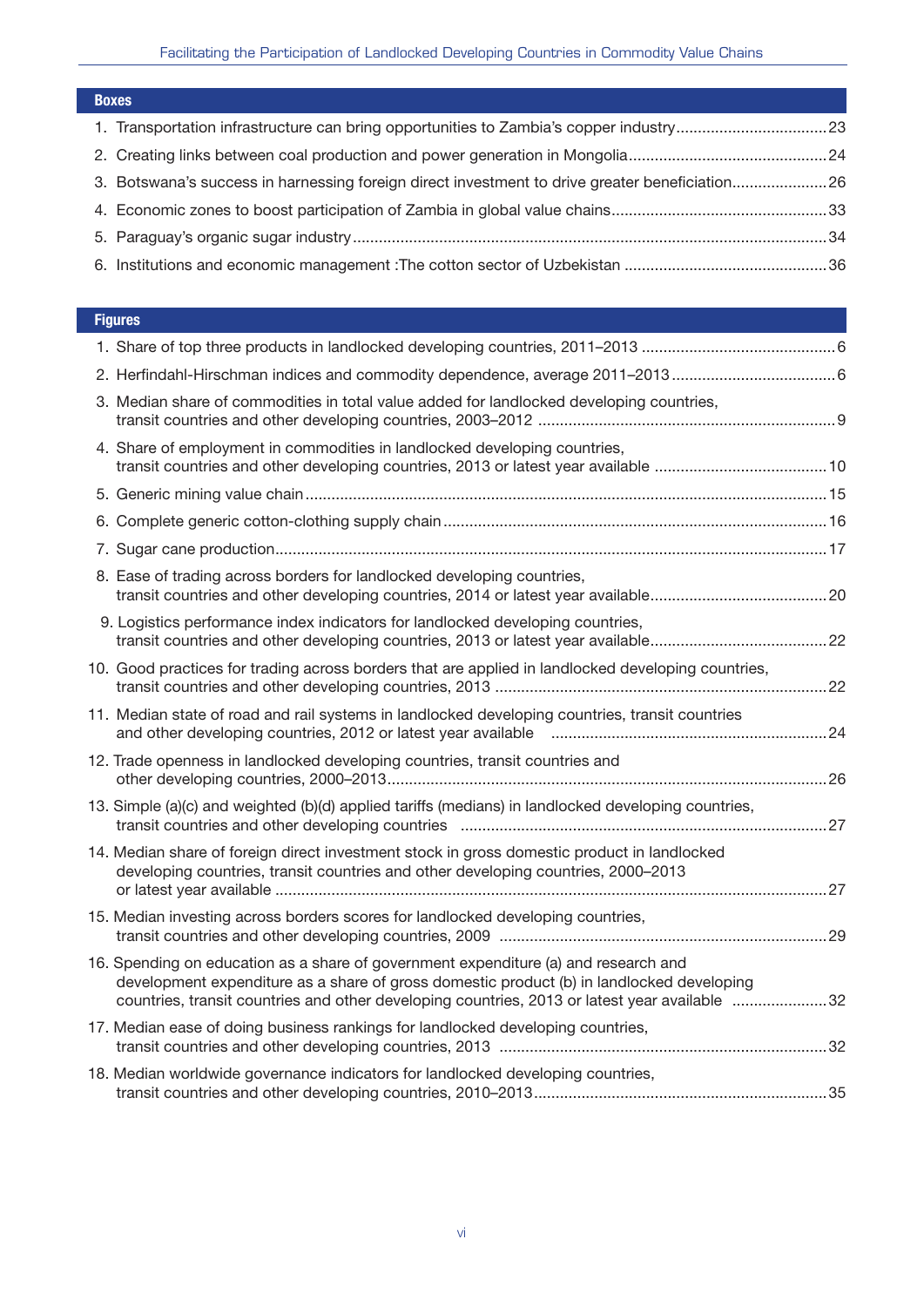| <b>Tables</b>                                                                                            |  |
|----------------------------------------------------------------------------------------------------------|--|
| 1. Summary of commodity dependence of landlocked developing countries based on exports 5                 |  |
|                                                                                                          |  |
|                                                                                                          |  |
|                                                                                                          |  |
| 5. Key factors for competitiveness in global value chains in agriculture and the extractive industries14 |  |
|                                                                                                          |  |
|                                                                                                          |  |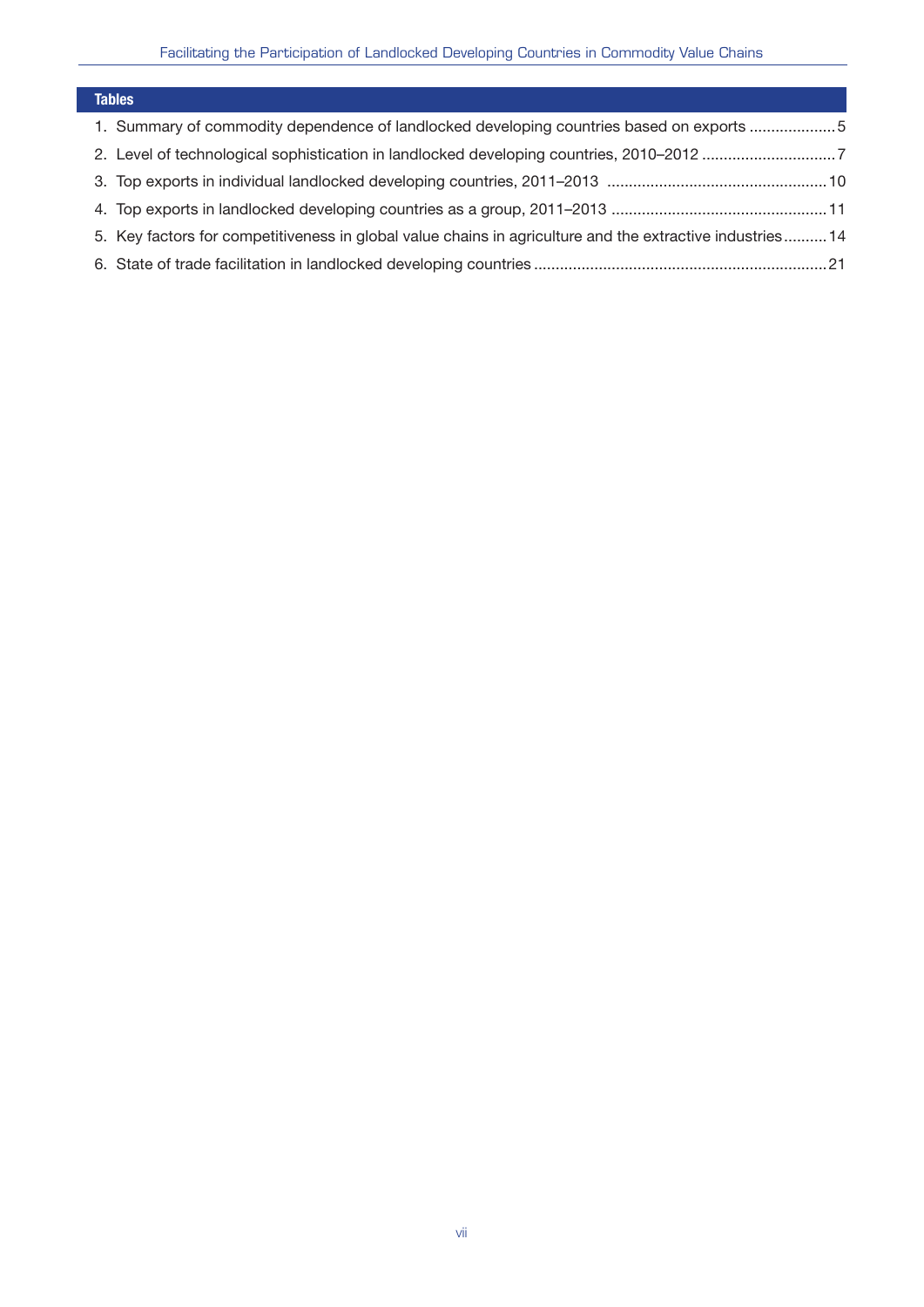## **Abbreviations**

- FDI foreign direct investment
- GDP gross domestic product
- HHI Herfindahl-Hirschman Index
- LLDC landlocked developing country
- LPI logistics performance index
- OECD Organization for Economic Cooperation and Development
- SITC Standard International Trade Classification
- UNCTAD United Nations Conference on Trade and Development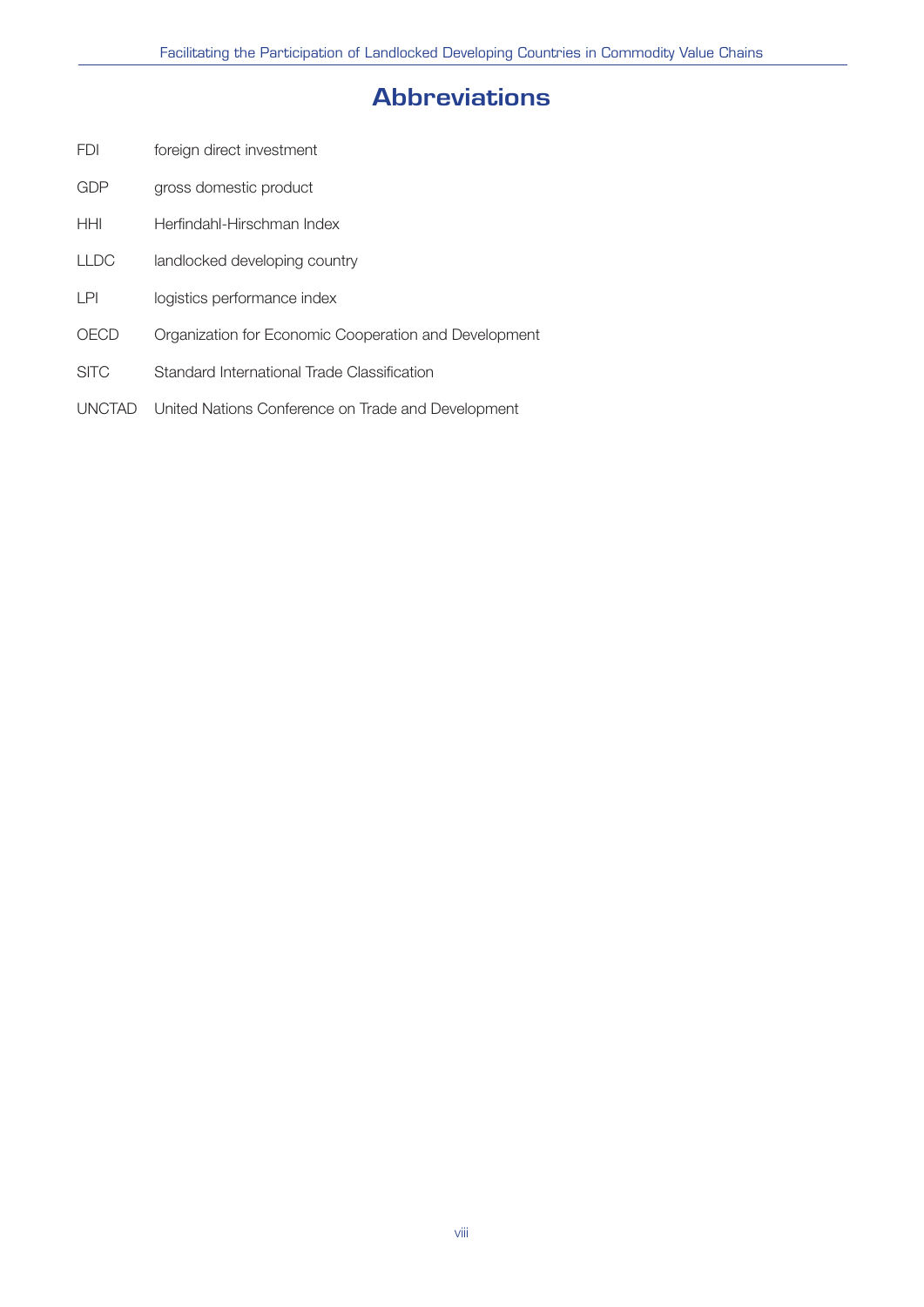## **I. Introduction**

Landlocked developing countries<sup>1</sup> face multiple trade and development challenges. In addition to their geographical predicaments and remoteness from international markets, most of these countries are dependent on commodities. The overall aim of this study is to identify the prospects for transforming the natural resources wealth of these countries into inclusive and sustainable development. In particular, it aims to provide an understanding of how the landlocked condition affects the capacity of a given country to develop its commodity sector in a sustainable way. This includes identifying and critically examining growth opportunities and supporting measures to facilitate the participation of LLDCs in regional and global commodity value chains.

This study argues that despite the challenges, the case for diversification and structural economic transformation remains more persuasive for LLDCs today than ever before. The study also underscores the importance of joining regional and global commodity value chains and the urgency for LLDCs to take advantage of their natural resources wealth by enacting sound development polices and strategies that make productive capacities and structural economic transformation a priority. The findings, conclusions and policy recommendations contained herein are expected to highlight the plight of commodity-dependent LLDCs during the forthcoming global summits and conferences, including the fourteenth session of the United Nations Conference on Trade and Development.

A simple comparison can be made of two neighbouring countries. Both are developing countries with populations of around 10 million people. Both are exporters of agricultural commodities. Both have stable political systems and share similarities with regard to productive capacities, governance and institutions, hence their comparable scores on the World Bank's Ease of Doing Business index and other such measurement tools. It can be assumed that the two economies are almost alike, except in one important respect: one is a landlocked country, the other is not. What economy is richer or, at least, has a greater potential of achieving high growth rates?

A fair guess would be the country with a coastline. Many would easily make such a conjecture. Adam Smith, for example, devotes a large part of book 1, chapter 3, of An Inquiry into the Nature and Causes of the Wealth of Nations to discussing the advantages of coastal areas compared with the inland parts of a country. This is not to say that geography is destiny and that the state of being landlocked dooms a country to poverty. Indeed, people are often quick to point out that the development of Austria, Switzerland and other landlocked developed European countries has not suffered from the lack of coastlines. There is no denying this fact. Yet, it is also true that a disproportionately large number of the poorest developing countries are landlocked. Why is that? The short answer is that being landlocked reduces access to markets by way of greater trade costs. For one thing, the lower cost of sea transportation compared with land transportation implies greater-than-average transportation costs for landlocked countries. Because both import and export flows are affected, this can have a negative impact on landlocked countries' potential to participate in global value chains and reap the benefits of international fragmentation of production. For another, being landlocked implies a dependence on neighbours for transit. The administrative costs of crossing borders, the state of infrastructure in neighbouring countries with coastlines and political relations between the landlocked countries and their maritime neighbours are factors that have a bearing on landlocked countries' access to international markets.2

The socioeconomic situation in LLDCs has been recently analysed in UN-OHRLLS (2013). The report finds that LLDCs lag behind coastal developing countries and transit-developing countries on virtually every dimension explored – overall macroeconomic performance, trade and structural diversification, trade facilitation, infrastructure, human development, quality of governance and the environment. It also seeks to estimate the development cost of being landlocked, that is to say, how much poorer LLDCs are as a result of their landlocked nature. It is found that the average level of development in LLDCs is 20 per cent lower than in the average coastal developing country and that the negative impact ranges from 10–30 per cent.

Noting the specific challenges facing LLDCs, the international community held the second United Nations Conference on Landlocked Developing Countries in Vienna in November 2014 and adopted the Vienna Programme of Action for Landlocked Developing Countries for the Decade 2014–2024 (A/CONF.225/L.1 and annex). The Vienna Programme of Action is a successor to the Almaty Programme of Action (2003). The overarching goal of the Vienna Programme of Action is "to address the special development needs and challenges of landlocked developing countries arising from their lack of access to the sea, remoteness and geographical constraints in a more coherent manner and thus contribute to an enhanced rate of sustainable and inclusive growth, which can contribute to the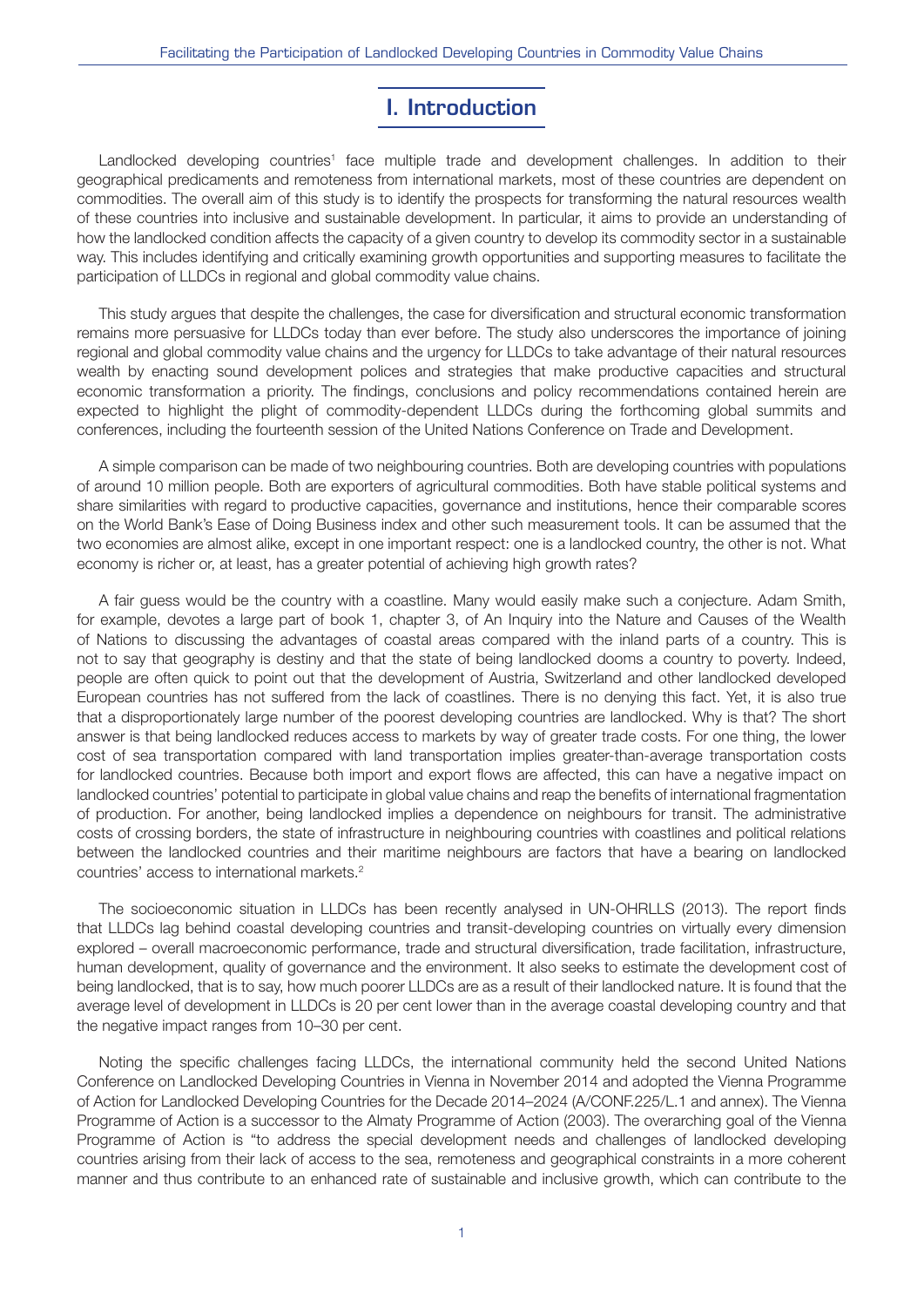eradication of poverty by moving towards the goal of ending extreme poverty" (para. 21). As such, it has six priorities for action (section V):

- (a) Fundamental transit policy issues;
- (b) Infrastructure development and maintenance:
	- (i) Transport infrastructure;
	- (ii) Energy and information and communications technology infrastructure;
- (c) International trade and trade facilitation:
	- (i) International trade;
	- (ii) Trade facilitation;
- (d) Regional integration and cooperation;
- (e) Structural economic transformation;
- (f) Means of implementation.

Yet, being landlocked is but one feature of LLDCs that can impede their development. Another is a widespread reliance on commodities. For instance, primary commodities accounted for more than half of the exports of 27 out of 32 LLDCs in 2011–2014 and resource-based goods — that is to say, primary goods and resource-based manufactures – accounted for some three quarters of all exports of goods and services of LLDCs as a group. Similarly, with regard to foreign direct investment (FDI), data on mergers and acquisitions and greenfield investment show that minerals and gas is one of two sectors — the other sector being telecommunications – that has received the highest shares of investment in the past decade in LLDCs (UNCTAD, 2014). Such a heavy dependence on commodities could pose several challenges. For one thing, there is the contention that the terms of trade between commodities and manufactures is on a long-term decline, meaning that the prices of commodity exports are on a falling trend relative to those of manufactures (the Prebisch-Singer hypothesis). For another, there is the issue of price volatility, which is particularly prevalent and problematic in the case of commodities. A third concern is that natural resources wealth can result in rent-seeking behaviour, with negative consequences on corruption and governance. In addition, there is the Dutch disease phenomenon, whereby a sudden increase in foreign exchange earnings from natural resources leads to an appreciation of the country's real exchange rate and, as a result, makes other exports less competitive in the international market.<sup>3</sup> However — as with the state of being landlocked — there is nothing inevitable about the impact of commodities on development, and the relationship is more complex than it might appear at first glance. Natural resources are therefore, in the words of a World Bank publication, "neither curse nor destiny" (Lederman and Maloney, 2007). Regardless of the theoretical arguments and empirical results about the existence of a natural resource curse and the doubts cast upon these, the reality is that many LLDCs are commodity dependent. Thus, the most relevant question is, how can they use and develop their available productive capacities to grow their economies sustainably and reduce poverty?

Overall, many LLDCs find themselves mired in two of the four poverty traps highlighted in Collier (2008): landlocked, with difficult political relations with transit neighbours, and the natural resource trap.<sup>4</sup> What is more, the dual problem of being landlocked and commodity dependent compounds development challenges because the high weight-tovalue ratios often associated with primary products entail higher-than-average transit and transport costs. The present study addresses these two problems conjointly. Its main objective is to shed light on how commodity-dependent LLDCs can develop their commodity sectors in a sustainable way. It seeks to identify and articulate the most pressing challenges, priorities and opportunities to enhance the role of commodities in the economic development of LLDCs.

In this regard, particular attention is paid to the role of LLDCs in commodity value chains and ways in which their participation in global value chains can be enhanced. The commodities sector is crucial for the economic revival, growth and sustained development of LLDCs. Hence, putting commodity-based policies at the heart of their development policies, including in the context of the post-Almaty Programme of Action and the post-2015 development agenda, is crucially important. The commodities sector, if better managed and with value addition and retention, can be a decisive contributor to building productive capacities, accelerating structural transformation and generating decent jobs with an impact on poverty reduction. Therefore, the present study is also expected to make a substantive contribution to enrich the Vienna Programme of Action.

For analytical and comparative purposes, the study follows the classification of LLDCs provided by UN-OHRLLS. According to this, there are 32 LLDCs spread out over four continents: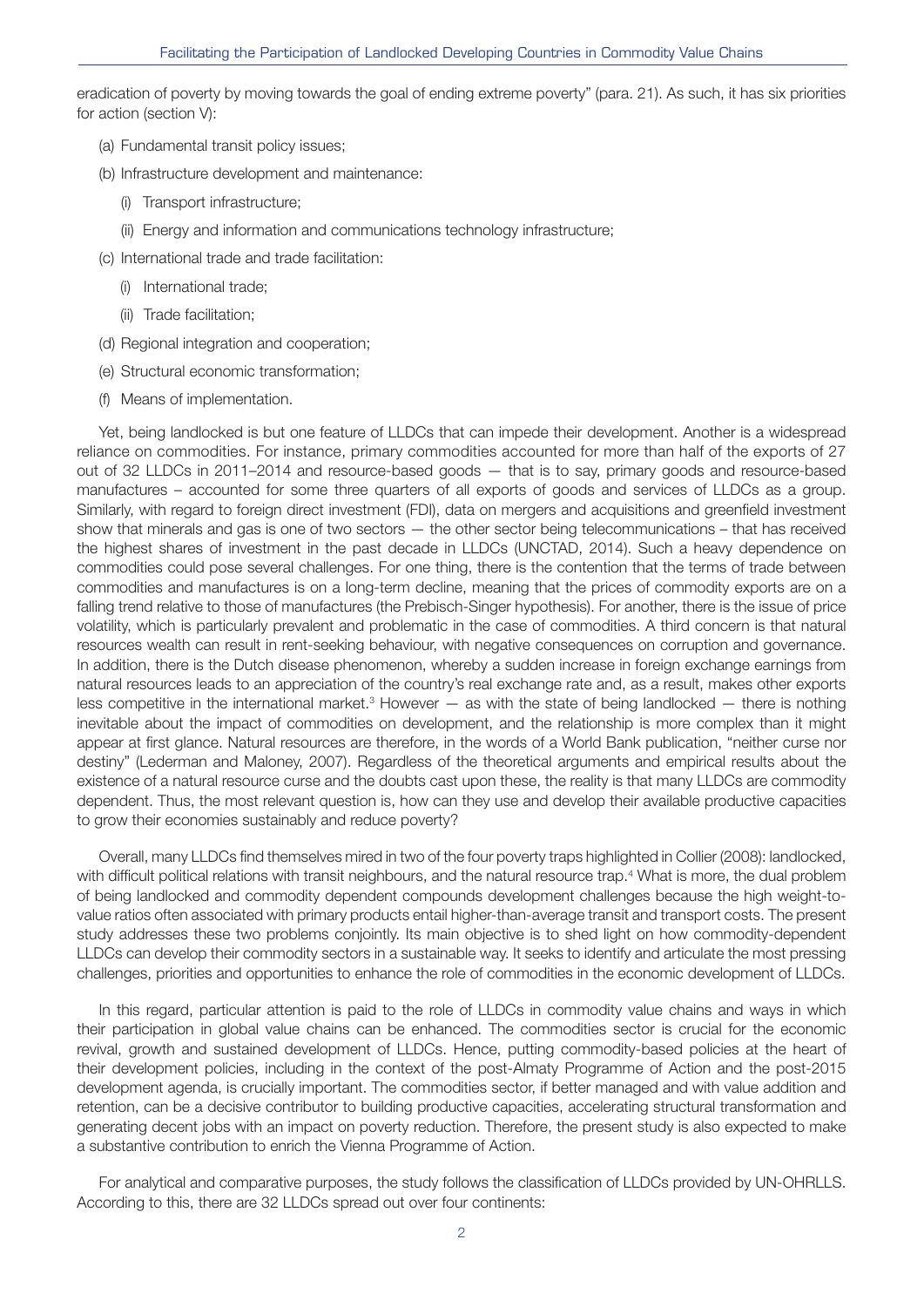- Africa (16 countries): Botswana, Burkina Faso, Burundi, the Central African Republic, Chad, Ethiopia, Lesotho, Malawi, Mali, the Niger, Rwanda, South Sudan, Swaziland, Uganda, Zambia and Zimbabwe;
- Asia (10 countries): Afghanistan, Bhutan, Kazakhstan, Kyrgyzstan, the Lao People's Democratic Republic, Mongolia, Nepal, Tajikistan, Turkmenistan and Uzbekistan;
- Europe (4 countries): Armenia, Azerbaijan, the Republic of Moldova and the former Yugoslav Republic of Macedonia;
- South America (2 countries): the Plurinational State of Bolivia<sup>5</sup> and Paraguay.

As understanding the economic structure and performance of LLDCs is essential for any analysis of what challenges they face and how they can develop their commodity sectors, the next section sets the scene by presenting various indicators on the role of commodities in LLDC economies. The section is thus quantitative in nature. Section III provides a brief introduction to the global value chain perspective and the main issues it raises. Section IV examines five focus areas from the perspective of commodity-dependent LLDCs aiming to participate and upgrade in global value chains: trade facilitation, infrastructure, trade and investment policies, productive capacities, and institutions. It discusses the key issues, presents brief data on LLDC performance against relevant indicators and considers best practices and lessons learned. Section V concludes the discussion and provides policy recommendations.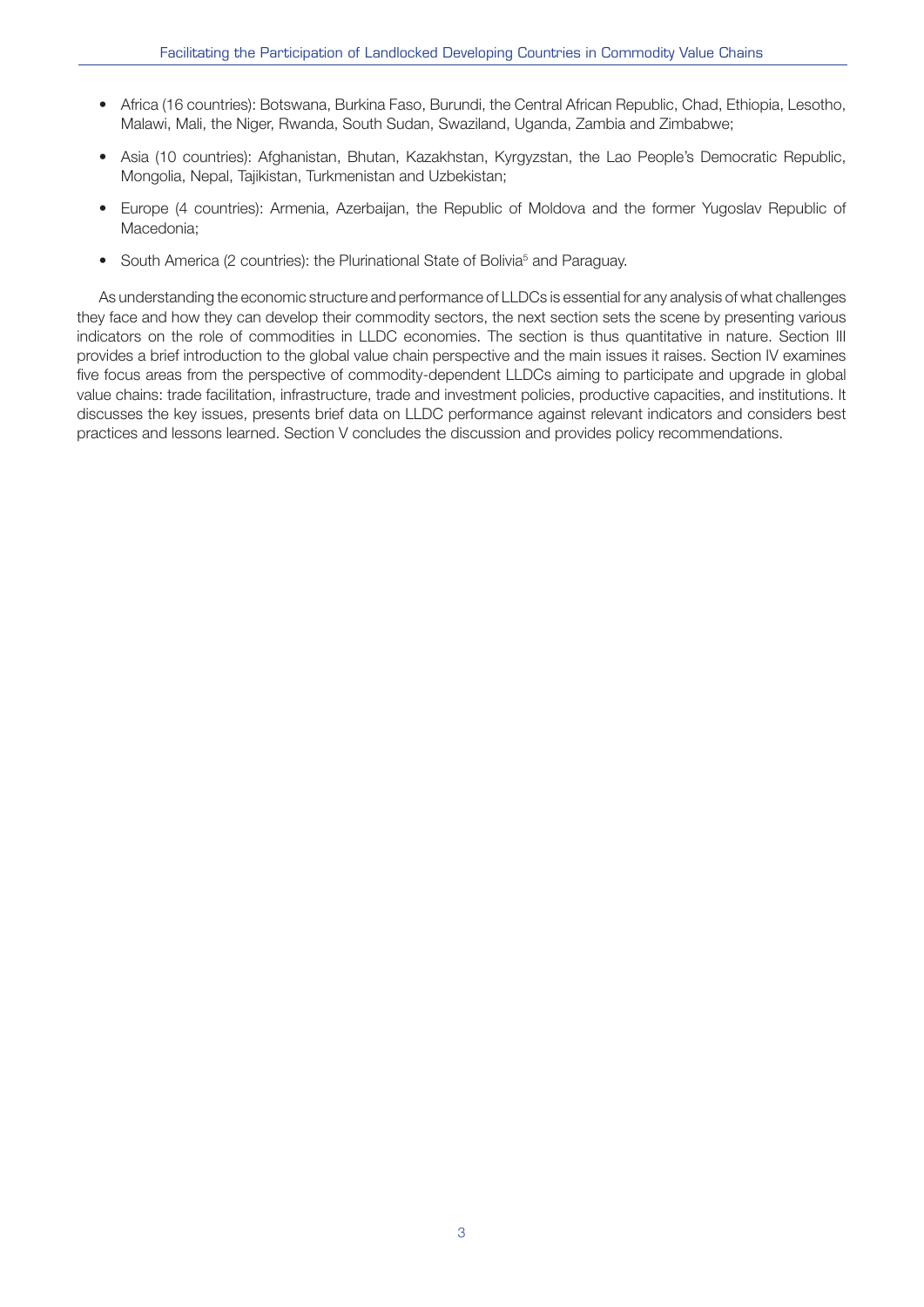### **II. The Role Of Commodities in Landlocked Developing Countries**

How important are commodities for LLDCs and their socioeconomic development? There are several ways to assess the role of commodities that nonetheless all point to the same general conclusion: they are indeed very important. This section provides justification for treating the state of being landlocked and commodity dependence as a problem in its own right. It does this in a straightforward descriptive fashion, namely by exploring the share of commodities in the export baskets of LLDCs, the extent to which these countries are resource-based economies, how much of their labour force is engaged in the production of commodities and other such indicators. The section also discusses what specific commodities are important, in which countries, and how, if at all, LLDCs are different in the context of the commodity problem.

#### **A. MOST LANDLOCKED DEVELOPING COUNTRIES ARE HIGHLY COMMODITY DEPENDENT**

Commodities exports are a good starting point to start to get a sense of the importance of natural resources to LLDCs. If 60 per cent of a country's merchandise exports are commodities, <sup>6</sup> a country is considered to be commodity dependent (UNCTAD, 2013a). Based on this definition, no fewer than 247 of 32 LLDCs are commodity dependent, according to export data in 2011–2013. The number of commodity-dependent countries increases to 27 if the 50 per cent share in export is considered a benchmark, and the role of resources-based goods in their economies is borne in mind. That is, primary commodities represented more than half of the exports of 27 LLDCs in 2011–2013, and resource-based goods (primary goods and resource-based manufactures) now account for about three quarters of all exports of goods and services of LLDCs as a group. The median LLDC by this measure is, therefore, commodity dependent, with 84.7 per cent of its exports represented by primary commodities. The shares across all LLDCs range from 28–97.7 per cent (table 1). Trends over the past couple of decades indicate that commodity dependence among LLDCs seems to have been fairly stable. Twenty-four LLDCs were commodity dependent in 1995–1997, with a median share of commodities in all exports standing at 83.2 per cent. In 2011–2013 the figure stood at 84.5 per cent. Compared with other country classifications, LLDCs seem to be more commodity dependent than both transit (developing) countries and other developing countries: the median share in 2011–2013 among transit countries was 76.7 per cent and among other developing countries, 66.2 per cent.<sup>8</sup> As pointed out by several authors (Osakwe, 2007; Redding and Venables, 2003; Radelet and Sachs, 1998), the main and perhaps the most puzzling question is whether being landlocked per se is a barrier for diversification and whether it is the main obstacle to export diversification. As long as transit transport costs are relatively higher in those countries, a growing body of literature suggests that these countries will be in a disadvantaged position to pass the hurdles of export competitiveness in manufacturing activities. Hence, directly or indirectly, geography dictates the choice of export structure and performance by making export diversification more challenging for LLDCs. However, intuition and logic dictate that specializing in exports of primary commodities will not make them competitive either because of the low-value high-volume export structure. Further, countries that are making progress in attaining the objectives of sustained growth, development and poverty reduction are those that have managed to break away from the vicious circle of commodity dependence and underdevelopment. Therefore, it is critical for LLDCs to continually assess the costs and benefits of their respective export structures and performance from the perspectives of their wider development goals and objectives. The key lesson to be drawn from the experiences of countries such as Botswana is that better development policies centred on structural economic transformation and productive capacities, including diversification and technological sophistication of exports, capable institutions to implement such policies, sound economic management and political governance as well as sociopolitical stability, can assist LLDCs in achieving their overall development objectives (Lewin, 2011) This does not mean, however, that Botswana has a fully diversified or structurally transformed economy. Although it has made substantial progress in effectively using its natural resources wealth for the socioeconomic well-being and empowerment of its citizens, the country is still heavily dependent on the mineral sector. The country case study of Botswana shows that diamonds are the leading mineral and that the revenues earned from diamond sales represent more than 90 per cent of all mining activities.

In addition to the share of commodities in exports, a similar indicator that is useful when considering the role of commodities is the composition of the leading products in LLDCs, where, as shown in figure 1, commodities dominate: the top three exports of 19 LLDCs in 2011–2013 were all commodities. In comparison, in eight LLDCs, two of the three leading exports were commodities; in two LLDCs, one of the top exports was a commodity; and in two, none of the leading exports were commodities. In terms of shares, the top three exports often account for particularly large proportions of total trade in those LLDCs classified as commodity dependent.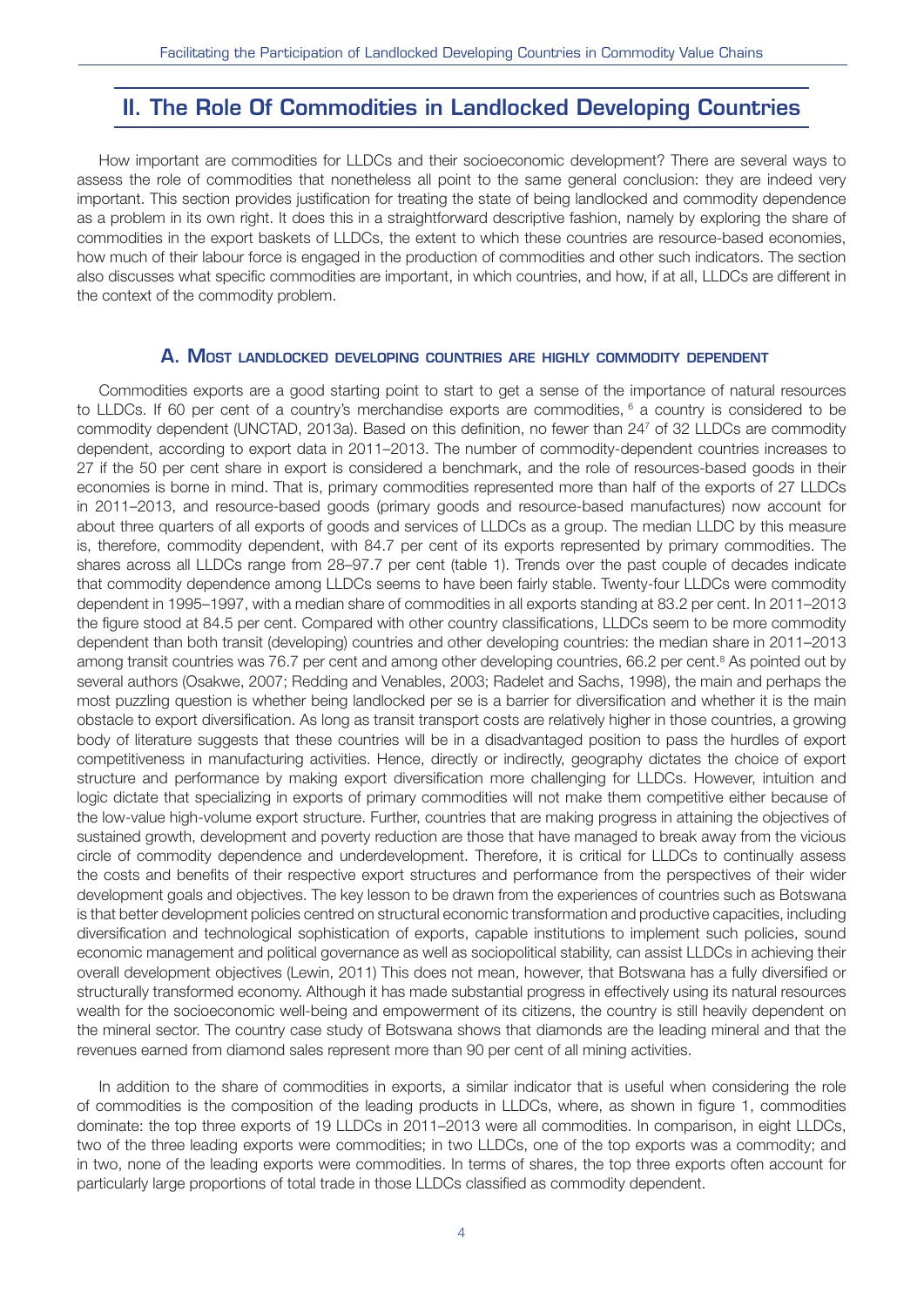| Table 1. Summary of commodity dependence of landlocked developing countries based on exports |                                                    |                                                                                 |                                 |                                                  |                                             |  |  |
|----------------------------------------------------------------------------------------------|----------------------------------------------------|---------------------------------------------------------------------------------|---------------------------------|--------------------------------------------------|---------------------------------------------|--|--|
| <b>Economy</b>                                                                               | Share of<br>commodities<br>exports<br>(percentage) | <b>Product</b><br>concentration<br>(Herfindahl-<br><b>Hirschman</b><br>indices) | Economic<br>complexity<br>index | Commodity-<br>dependent<br>developing<br>country | Level of<br>technological<br>sophistication |  |  |
| Afghanistan                                                                                  | 71.5                                               | 0.27                                                                            | $-0.73$                         | Yes                                              | Resource-based                              |  |  |
| Armenia                                                                                      | 76.0                                               | 0.21                                                                            | 0.49                            | Yes                                              | Resource-based                              |  |  |
| Azerbaijan                                                                                   | 97.7                                               | 0.88                                                                            | $-0.70$                         | Yes                                              | Resource-based                              |  |  |
| <b>Bhutan</b>                                                                                | 38.4                                               | 0.34                                                                            | N/A                             | No                                               | Resource-based                              |  |  |
| Bolivia (Plurinational State of)                                                             | 95.3                                               | 0.46                                                                            | $-0.56$                         | Yes                                              | Resource-based                              |  |  |
| Botswana                                                                                     | 93.6                                               | 0.79                                                                            | 0.17                            | Yes                                              | Resource-based                              |  |  |
| Burkina Faso                                                                                 | 94.7                                               | 0.53                                                                            | $-1.47$                         | Yes                                              | Resource-based                              |  |  |
| <b>Burundi</b>                                                                               | 81.0                                               | 0.43                                                                            | $-0.70$                         | Yes                                              | Resource-based                              |  |  |
| Central African Republic                                                                     | 92.8                                               | 0.36                                                                            | N/A                             | Yes                                              | Resource-based                              |  |  |
| Chad                                                                                         | 99.0                                               | 0.88                                                                            | $-2.14$                         | Yes                                              | Resource-based                              |  |  |
| Ethiopia                                                                                     | 90.3                                               | 0.35                                                                            | $-1.32$                         | Yes                                              | Resource-based                              |  |  |
| Kazakhstan                                                                                   | 88.7                                               | 0.62                                                                            | $-0.25$                         | Yes                                              | Resource-based                              |  |  |
| Kyrgyzstan                                                                                   | 54.0                                               | 0.15                                                                            | $-0.37$                         | <b>No</b>                                        | Resource-based                              |  |  |
| Lao People's Democratic Republic                                                             | 84.8                                               | 0.29                                                                            | $-1.11$                         | Yes                                              | Resource-based                              |  |  |
| Lesotho                                                                                      | 45.1                                               | 0.47                                                                            | N/A                             | No                                               | Low-technology<br>manufacturing             |  |  |
| Malawi                                                                                       | 85.5                                               | 0.46                                                                            | $-0.69$                         | Yes                                              | Resource-based                              |  |  |
| Mali                                                                                         | 88.8                                               | 0.54                                                                            | $-0.69$                         | Yes                                              | Resource-based                              |  |  |
| Mongolia                                                                                     | 96.9                                               | 0.47                                                                            | $-1.00$                         | Yes                                              | Resource-based                              |  |  |
| Nepal                                                                                        | 28.0                                               | 0.14                                                                            | $-0.16$                         | No                                               | Low-technology<br>manufacturing             |  |  |
| Niger                                                                                        | 71.8                                               | 0.40                                                                            | $-0.95$                         | Yes                                              | Resource-based                              |  |  |
| Paraguay                                                                                     | 90.5                                               | 0.35                                                                            | $-0.44$                         | Yes                                              | Resource-based                              |  |  |
| Republic of Moldova                                                                          | 45.3                                               | 0.14                                                                            | 0.06                            | <b>No</b>                                        | Resource-based                              |  |  |
| Rwanda                                                                                       | 88.9                                               | 0.41                                                                            | $-0.66$                         | Yes                                              | Resource-based                              |  |  |
| Swaziland                                                                                    | 49.6                                               | 0.23                                                                            | N/A                             | <b>No</b>                                        | Resource-based                              |  |  |
| Tajikistan                                                                                   | 81.6                                               | 0.50                                                                            | 0.00                            | Yes                                              | Resource-based                              |  |  |
| The former Yugoslav Rep. of Macedonia                                                        | 81.6                                               | 0.17                                                                            | $-0.02$                         | Yes                                              | Mid-level<br>manufacturing                  |  |  |
| Turkmenistan                                                                                 | 84.5                                               | 0.47                                                                            | $-1.04$                         | Yes                                              | Resource-based                              |  |  |
| Uganda                                                                                       | 66.8                                               | 0.20                                                                            | $-0.41$                         | Yes                                              | Resource-based                              |  |  |
| <b>Uzbekistan</b>                                                                            | 54.6                                               | 0.23                                                                            | $-0.45$                         | No                                               | Resource-based                              |  |  |
| Zambia                                                                                       | 85.6                                               | 0.64                                                                            | $-0.61$                         | Yes                                              | Resource-based                              |  |  |
| Zimbabwe                                                                                     | 82.9                                               | 0.26                                                                            | $-0.63$                         | Yes                                              | Resource-based                              |  |  |
| Median LLDC                                                                                  | 84.5                                               | 0.40                                                                            | $-0.63$                         | Yes                                              | Resource-based                              |  |  |
| Median transit country                                                                       | 76.9                                               | 0.26                                                                            | $-0.54$                         | Yes                                              | Resource-based                              |  |  |
| Median other developing country                                                              | 66.2                                               | 0.41                                                                            | $-0.10$                         | Yes                                              | Resource-based                              |  |  |

Sources: UNCTADStat and Hausmann et al., 2011.

Reliance on commodities can also be gauged by looking at the degree of concentration and diversification of an economy's exports. On the whole, LLDCs do not appear to differ particularly from other developing countries, but exhibit greater concentration than transit countries. Average Herfindahl-Hirschman indices (HHIs)<sup>9</sup> for 2011–2013 show a median level of concentration of 0.40 in LLDCs, 0.26 in transit countries and 0.41 in other developing countries. European LLDCs had the lowest median HHI (0.19), whereas African LLDCs (one country) and South American LLDCs (2 countries) had the highest (0.43 and 0.40, respectively) The median HHI in Asian LLDCs stood at 0.31 in 2011–2013. Although the HHI does not provide information about commodity dependence itself, figure 2 illustrates a clear relationship between the two: the LLDCs that exhibit the highest concentration levels are also the ones with the highest shares of primary commodities exports in their export baskets. Consequently, greater diversification should be a policy concern for these countries.

The role of commodities in the exports of LLDCs can be used to analyse the place of LLDCs in global value chains. As explained in UNCTAD (2013b), a country's degree of technological sophistication is one of two key variables for analysis when identifying the country's current positioning in global value chains – the other being "the level of participation of domestic economic activity in global value chains and domestic value creation". To this end,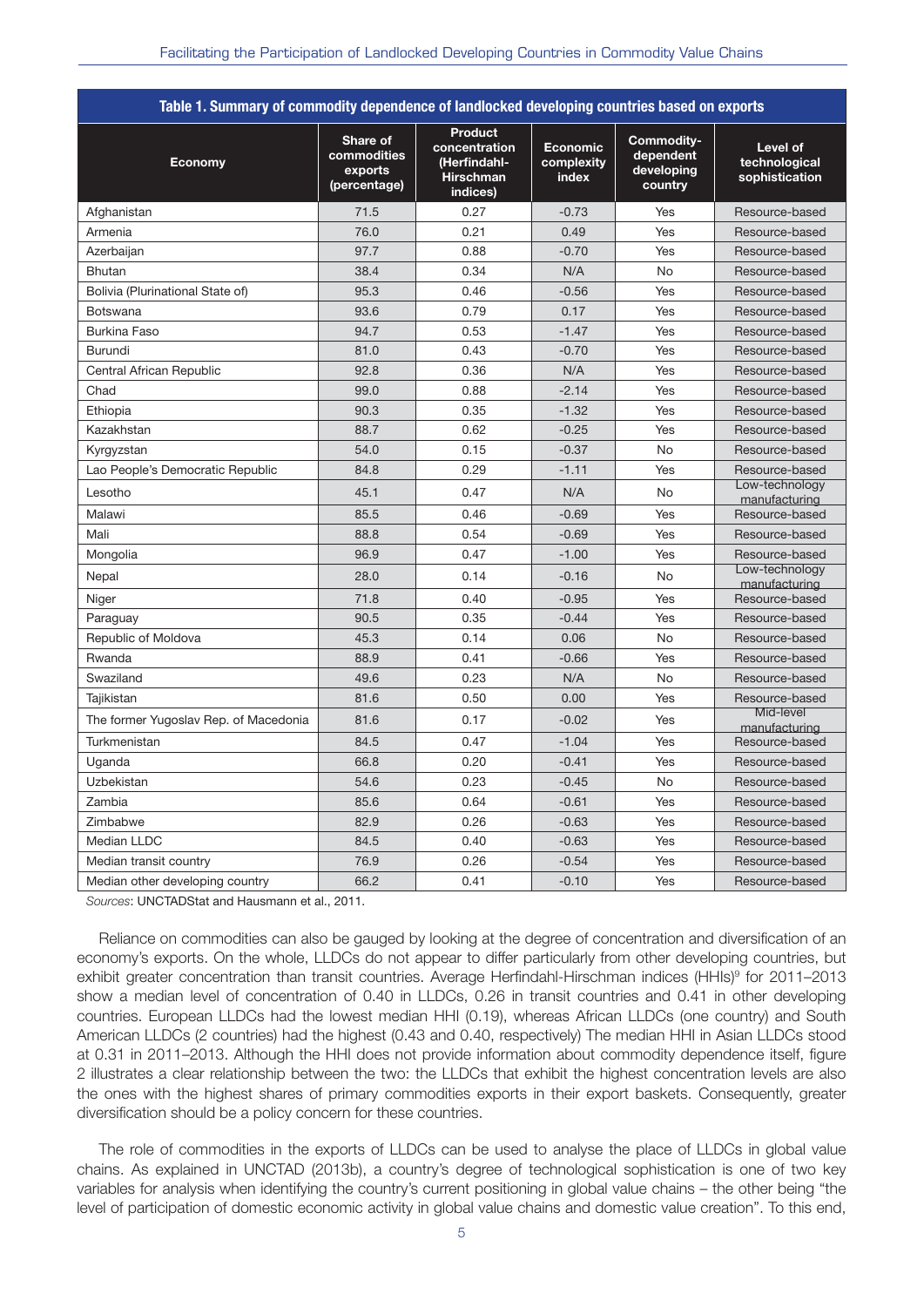



Source: UNCTADStat.

Note: The number of leading products that are commodities is shown in parentheses.



Source: UNCTADStat.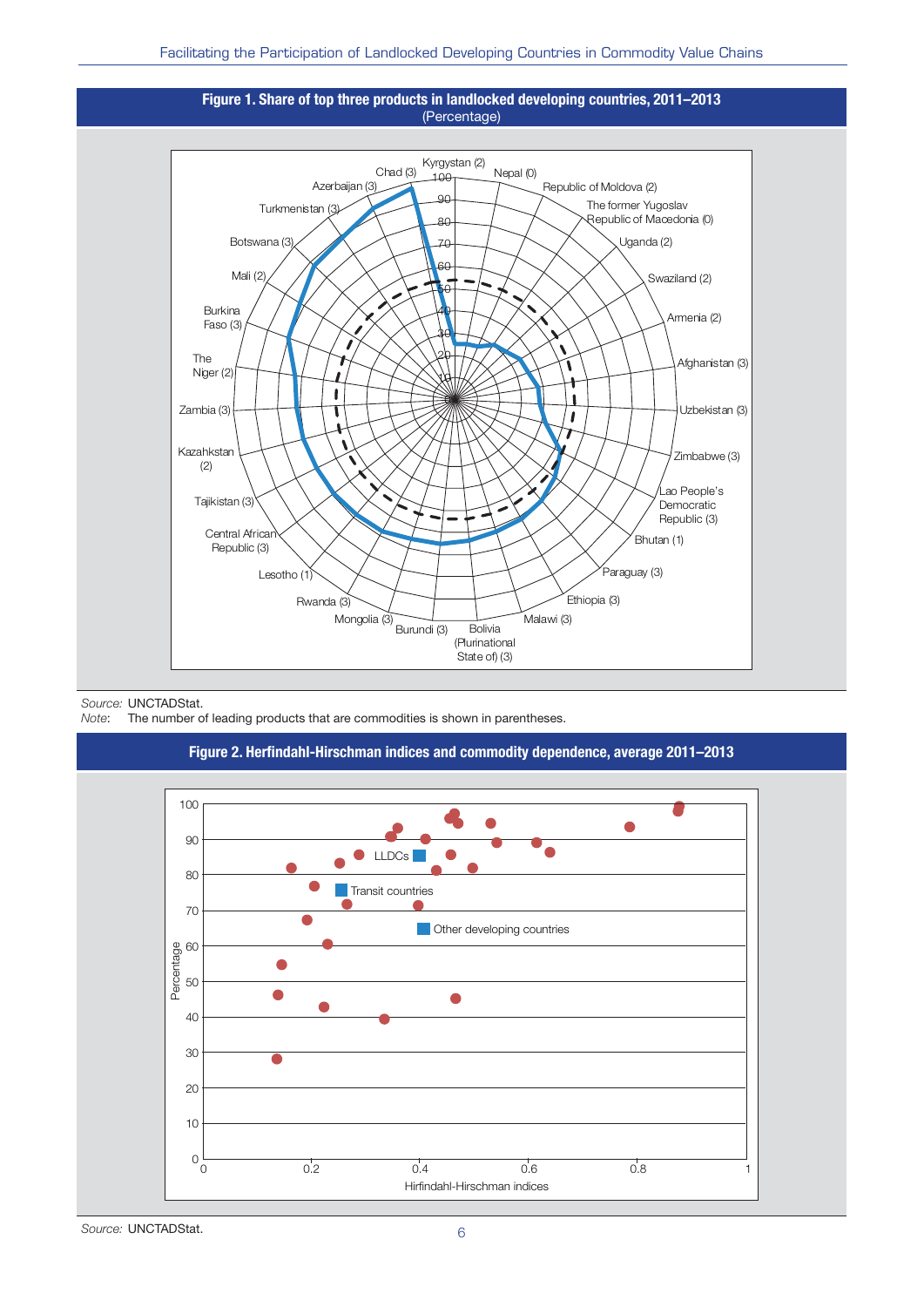UNCTAD (2013b) builds on the work of Lall (2000) and presents a classification with five levels of technological sophistication in the following ascending order: resource-based activities, low-technology manufacturing, midlevel manufacturing, sophisticated manufacturing and knowledge-based services. There are two main differences between the classification of Lall (2000) and UNCTAD (2013b). First, whereas Lall makes a distinction between primary products and resource-based manufactures, UNCTAD (2013b) combines the two categories into a single one: resource-based exports.10 Second, services are not featured in Lall (2000), while UNCTAD (2013b) introduces knowledge-based services at the apex of value chains. Knowledge-based services encompass insurance, financial services, computer and information services, royalties and licence fees, and other business services.

How, then, do LLDCs perform in this classification of technological sophistication levels? As expected, resourcebased activities clearly dominate in most landlocked economies, as seen in table 2. In fact, during the years 2010– 2012, all but three LLDCs exported primarily resource-based products. The share of these goods in LLDCs' export baskets ranged from 33.0 per cent to 95.6 per cent, with an average of 65.8 per cent and a median of 63.5 per cent. The three LLDCs where other levels of technological sophistication were predominant were Lesotho (low-technology manufacturing), Nepal (low-technology manufacturing) and the former Yugoslav Republic of Macedonia (mid-level manufacturing). Moreover, the evolution of the share of resource-based activities over the past decade suggests that LLDCs as a group have become, if anything, increasingly commodity dependent during the past decade.

Although the overall portrayal of the positioning of LLDCs in global value chains is correct, some words of caution are warranted. Above all, there is the ubiquitous problem of data – or, rather, the lack of it. Services, for instance,

| Table 2. Level of technological sophistication in landlocked developing countries, 2010-2012<br>(Percentage) |                |                                 |                            |                                |                                 |  |  |
|--------------------------------------------------------------------------------------------------------------|----------------|---------------------------------|----------------------------|--------------------------------|---------------------------------|--|--|
|                                                                                                              | Resource-based | Low-technology<br>manufacturing | Mid-level<br>manufacturing | Sophisticated<br>manufacturing | Knowledge-<br>based<br>services |  |  |
| Afghanistan                                                                                                  | 48             | $\overline{4}$                  | $\overline{2}$             | 1                              | 14                              |  |  |
| Armenia                                                                                                      | 43             | 3                               | 9                          | 3                              | 5                               |  |  |
| Azerbaijan                                                                                                   | 89             | 0                               | $\mathbf{1}$               | 0                              | $\mathbf{1}$                    |  |  |
| <b>Bhutan</b>                                                                                                | 40             | 8                               | 32                         | 0                              | $\mathbf 0$                     |  |  |
| Bolivia (Plurinational State of)                                                                             | 89             | $\overline{2}$                  | $\mathbf{1}$               | 0                              | $\mathbf{1}$                    |  |  |
| Botswana                                                                                                     | 87             | 3                               | 3                          | 1                              | 3                               |  |  |
| <b>Burkina Faso</b>                                                                                          | 85             | $\overline{2}$                  | $\overline{2}$             | 1                              | $\mathbf{1}$                    |  |  |
| Burundi                                                                                                      | 60             | $\overline{c}$                  | 6                          | 1                              | $\overline{c}$                  |  |  |
| Central African Republic                                                                                     | 74             | 1                               | $\overline{4}$             | 0                              | $\mathbf 0$                     |  |  |
| Chad                                                                                                         | 96             | 0                               | $\overline{0}$             | 1                              | $\mathbf{0}$                    |  |  |
| Ethiopia                                                                                                     | 45             | 3                               | $\mathbf{1}$               | $\mathbf{1}$                   | $\overline{2}$                  |  |  |
| Kazakhstan                                                                                                   | 84             | 2                               | 5                          | 3                              | $\mathbf{1}$                    |  |  |
| Kyrgyzstan                                                                                                   | 35             | 12                              | 9                          | 5                              | 5                               |  |  |
| Lao People's Democratic Republic                                                                             | 61             | 10                              | $\mathbf{1}$               | 0                              | $\mathsf 0$                     |  |  |
| Lesotho                                                                                                      | 35             | 58                              | $\overline{2}$             | 2                              | $\mathbf{1}$                    |  |  |
| Malawi                                                                                                       | 84             | 4                               | 3                          | 5                              | $\mathbf{0}$                    |  |  |
| Mali                                                                                                         | 80             | 2                               | $\overline{7}$             | $\mathbf{1}$                   | $\mathbf{0}$                    |  |  |
| Mongolia                                                                                                     | 83             | $\overline{2}$                  | $\mathbf{1}$               | 0                              | 3                               |  |  |
| Nepal                                                                                                        | 15             | 29                              | $\overline{7}$             | $\mathbf{1}$                   | 8                               |  |  |
| Niger                                                                                                        | 66             | $\overline{2}$                  | 3                          | 21                             | $\overline{0}$                  |  |  |
| Paraguay                                                                                                     | 61             | 5                               | $\overline{2}$             | $\mathbf{1}$                   | 8                               |  |  |
| Republic of Moldova                                                                                          | 33             | 24                              | 9                          | 3                              | 5                               |  |  |
| Rwanda                                                                                                       | 47             | 3                               | $\overline{2}$             | 0                              | $\overline{c}$                  |  |  |
| Swaziland                                                                                                    | 53             | 10                              | 17                         | $\overline{4}$                 | $\mathbf{1}$                    |  |  |
| Tajikistan                                                                                                   | 56             | 6                               | $\overline{2}$             | 2                              | 9                               |  |  |
| The former Yugoslav Republic of Macedonia                                                                    | 25             | 25                              | 27                         | 2                              | 6                               |  |  |
| Turkmenistan                                                                                                 | 87             | 8                               | 3                          | 1                              | $\mathbf{0}$                    |  |  |
| Uganda                                                                                                       | 40             | 5                               | $\overline{4}$             | 5                              | $\overline{7}$                  |  |  |
| <b>Uzbekistan</b>                                                                                            | 55             | 11                              | 12                         | 8                              | $\mathsf 0$                     |  |  |
| Zambia                                                                                                       | 88             | 4                               | $\overline{4}$             | $\mathbf{1}$                   | $\overline{0}$                  |  |  |
| Zimbabwe                                                                                                     | 76             | 3                               | 11                         | $\mathbf{1}$                   | $\mathsf{O}$                    |  |  |

Source: UNCTADStat.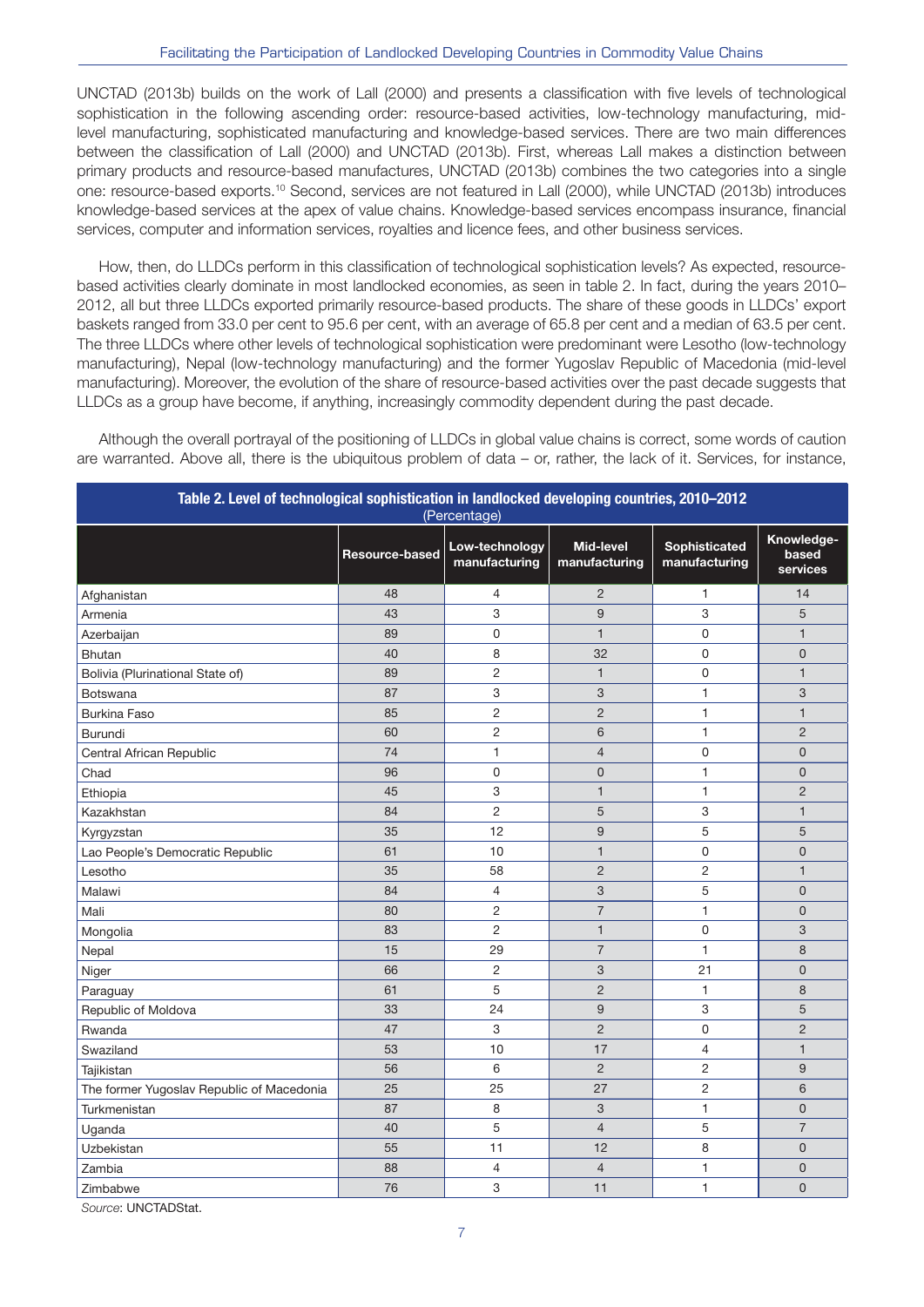present several measurement problems and some years do not even include data on services exports. Another issue is that the four merchandise levels of the classification are based on 251 product codes that need not necessarily correspond to the actual level of technological sophistication in a country or, at least, are not revelatory. To take an extreme example, the exports of Norway are, according to this measure, highly resource based and, although petroleum accounts for roughly half of its exports of goods and services, it would, however, be false to position it at the lowest end of the technological sophistication scale.

Even so, and to reiterate, the analysis is certainly valuable and provides further support to the broader message that LLDCs' exports are predominantly resource based and that the exports are often positioned at the lower ends of global value chains. More importantly, the examination of the levels of technological sophistication of LLDCs has some tangible policy implications. In the context of commodity-dependent LLDCs in particular, it is worth citing UNCTAD (2013b) as follows:

For countries with a resource-based economy, GVC [global value chain] development typically implies increasing GVC participation through diversification into more fragmented value chains and increased exports of intermediate goods and services, often starting with manufacturing exports at the lower end of technological sophistication, on the basis of low-cost labour. This pattern mostly results in increased GVC participation and a lower share of domestic value added in exports (but higher absolute levels of domestic value added creation). Alternatively, GVC development for resource-based economies can occur by attracting investment in processing activities, increasing domestic value added, where advantages from proximity to resources outweigh economies of scale.

Another export-based measure of interest is the economic complexity index, which seeks to measure the collective embedded productive knowledge in an economy by calculating the diversity and ubiquity of the products it exports. Diversity refers to "the number of distinct products that [a country] makes" and ubiquity is defined "as the number of countries that make a product" (Hausmann et al., 2011). The resulting economic complexity index is a value that can be either negative or positive, where a higher value implies greater economic complexity. Hausmann et al. show that there is a positive relationship between the degree of economic complexity and gross domestic product (GDP) per capita and that the index is a good predictor of future economic growth. The economic complexity index is, therefore, a measure with policy relevance.

A look at the economic complexity indices of LLDCs (table 1, column 4) shows that their economies tend towards less complexity: only three<sup>11</sup> of the 27 LLDCs featured in the index had positive economic complexity index values during 2010–2012. A comparison with other country groups confirms this point, as the median of the LLDC group was considerably lower than the respective medians of all transition and developing countries. Moreover, as expected, the economic complexity index suggests that LLDCs that are classified as commodity dependent have, overall, less complex economies than LLDCs that are not. Given the positive link between economic complexity and income, it is clear that LLDCs should explore ways in which to increase the embedded productive knowledge – product space – in their societies, which will in turn lead to structural economic transformation. This is easier said than done and will be revisited in the subsequent sections of this paper. The basic approach advocated by Hausmann et al. (2011) may nonetheless be stated here: countries are more likely to succeed "if they focus on products that are close to their current set of productive capabilities". In other words, LLDCs should build on their strengths and concentrate on moving into products that require knowledge similar to that of the goods being currently produced.

This section has focused so far on export-related indicators to get a sense of the importance of commodities for LLDCs. Another way to assess the role of natural resources is to look at value added. Commodities contributed roughly one third to LLDCs' total value added in 2010–2012, with a median share of 30.1 per cent. The median share of agriculture during the period was 20.4 per cent; that of mining and utilities was 4.7 per cent.12 Across the LLDCs, the contribution of commodities ranged from 9.2 per cent (Swaziland) to 61.5 per cent (Azerbaijan). The value added of agriculture exceeded that of mining and utilities in 23 of the 32 LLDCs. Figure 3, which examines the development over time in comparison with various country groups, shows that LLDCs are among the three constellations that have experienced the biggest drops in the share of commodities to total value added. Mainly African and Asian LLDCs have experienced declining shares of commodities value added in the past decade.

Employment data provide another perspective on the role of commodities in LLDCs and serve as a pointed reminder of the importance of agriculture to the livelihoods of large parts of the population. Data on 22 LLDCs<sup>13</sup> for the latest year available reveal that 43.6 per cent of the total workforce in the median country works in agriculture or mining and quarrying, with almost all engaged in the former. The median stands at 43.6 per cent, and the range varies from a low of 19.5 per cent (the former Yugoslav Republic of Macedonia) to a high of 78.9 per cent (Burkina Faso). As expected, agriculture employs the most people by far: the median share for agricultural employment is 40 per cent,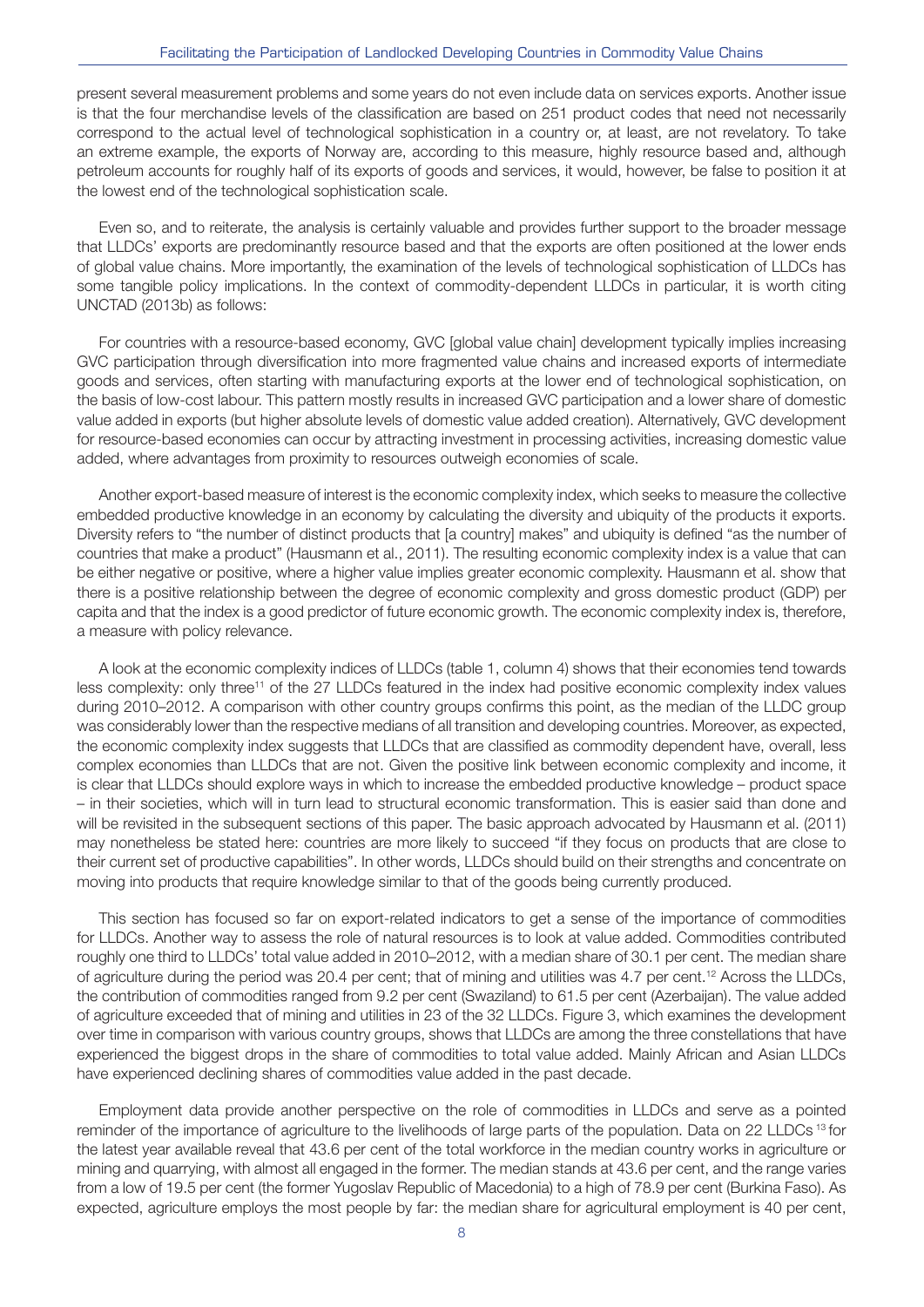



Source: UNCTADStat.

whereas the corresponding share for mining and quarrying is a mere 0.6 per cent. The share of employment in mining and quarrying varies from country to country. As documented in the case study of Zambia, Copperbelt mining in 2012 employed about 33 per cent of the labour force where the non-mining jobs in the Copperbelt accounted for about 24 per cent. Mining in North Western province, where new mines were opened, showed an increase in mining employment from 5 per cent in 1998 to 20 per cent in 2010. The evidence shows that mining contributes significantly to the employment of Zambians, although, unemployment remains high in urban areas at about 33.3 per cent for those aged 15 to 19, and 37.8 per cent for those aged 20 to 24.

Employment in commodities is, in general, higher in LLDCs than in transit countries and, especially, other developing countries (figure 4). The median share of transit countries is somewhat lower at 39.8 per cent. While that of developing countries is considerably lower, at 12.3 per cent. Among the LLDCs, the African ones that stand out with a significant proportion of its population engaged in commodities, that is to say, agriculture, in view of the small share of the workforce employed in mining and quarrying. No less than 67.8 per cent of the workforce is employed in a commodities sector in the median African LLDC. The median share is 51.4 per cent in Asian LLDCs, 33.1 per cent in European LLDCs and 27 per cent in South American LLDCs.

A final remark on the employment data is in order. The estimates described here are assembled from different years and from a variety of sources such as labour force surveys, official estimates and population censuses. There is, as a result, nothing definite about the employment estimates and, although they provide a fairly accurate representation, the figures must be treated as approximations.

#### **B. DOES THE TYPE OF COMMODITIES EXPORTED MATTER?**

A review of the top products at the individual country level reinforces the impression of a high degree of commodity dependence among the LLDCs, as shown in figure 1 and the related discussion. But what are the types of commodity that matter the most? Looking at a disaggregated level that distinguishes between 65 product categories (SITC twodigit level), it can be seen that the top export in each LLDC falls into one of 16 categories (table 3). Tellingly, 11 of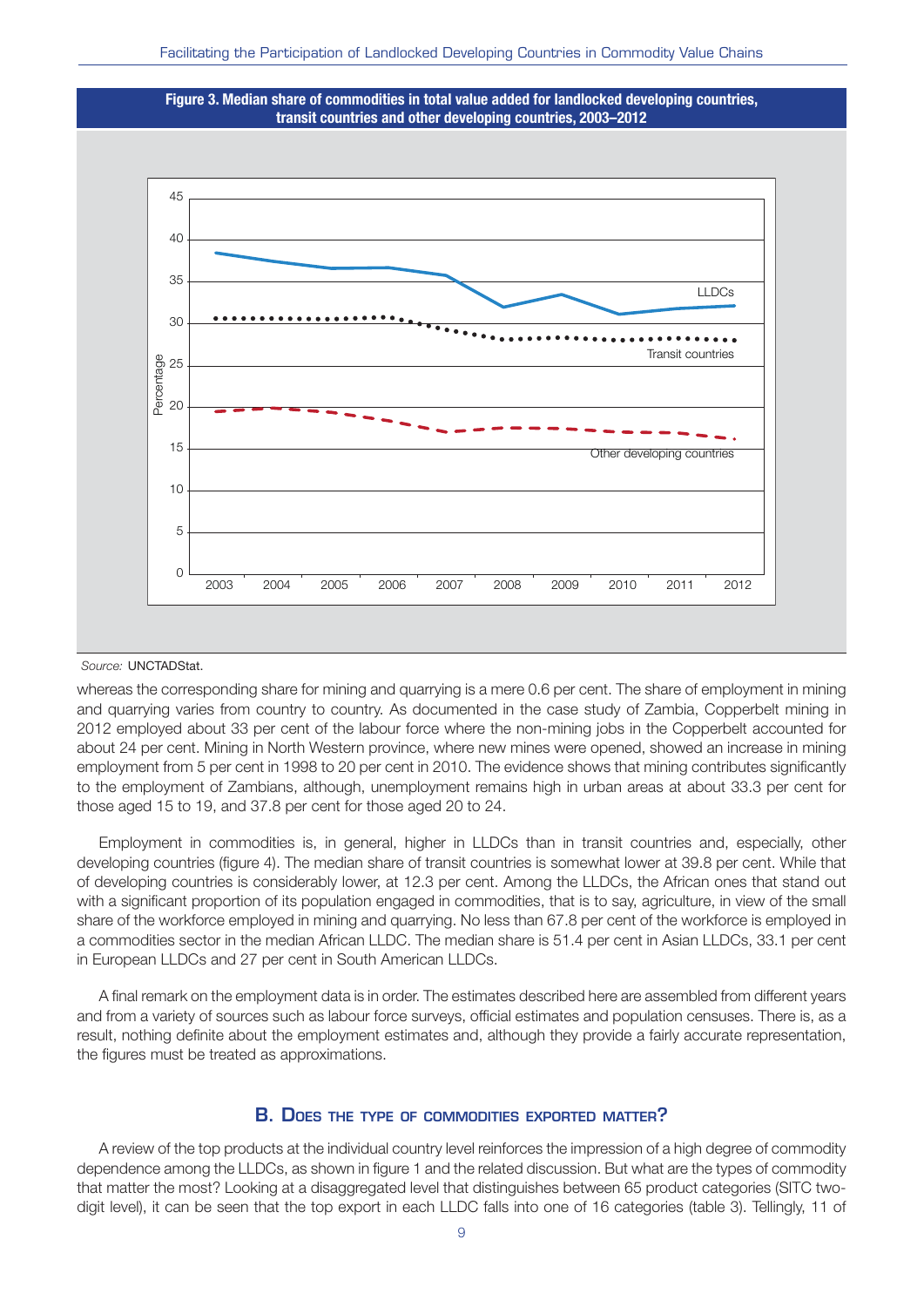

Source: ILOSTAT database.

these 16 products are classified as primary commodities. Seven of the exports are soft commodities; four of them are hard commodities.14

An examination of the combined total of LLDCs' exports gives a different picture, though, because the aggregate share rests on the exports of a few LLDCs. The fact that fuel exports from Kazakhstan accounted for one quarter (25.7 per cent) of total LLDC exports in 2011–2013 says it all. Consequently, at this aggregate level, petroleum products are by far the most significant export of the group as a whole (table 4). In all, the top 10 exports of the LLDC group as a whole account for almost four fifths (79.9 per cent) of total LLDC exports. However, the bulk of this share comes from the products at the very top: petroleum-related products alone represent 42.8 per cent of exports, and the top three products account for almost six tenths of total exports. Indeed, given the small shares of even the fifth largest export (below 5 per cent of all exports), it is clear that the weight of most sectors is tiny. As for product categories, four of the top 10 exports are hard commodities; two of them are soft commodities.

| Table 3. Top exports in individual landlocked developing countries, 2011–2013<br>(Standard International Trade Classification, two-digit level) |                |      |  |  |  |
|-------------------------------------------------------------------------------------------------------------------------------------------------|----------------|------|--|--|--|
| <b>Product</b><br><b>Top export in LLDCs</b><br><b>Commodity type</b>                                                                           |                |      |  |  |  |
| Coffee, tea, cocoa, spices and manufactures thereof                                                                                             | 3              | Soft |  |  |  |
| Metalliferous ores and metal scrap                                                                                                              | 3              | Hard |  |  |  |
| Petroleum, petroleum products and related materials                                                                                             | 4              | Hard |  |  |  |
| Articles of apparel and clothing accessories                                                                                                    | $\overline{2}$ |      |  |  |  |
| Non-ferrous metals                                                                                                                              | 3              |      |  |  |  |
| Iron and steel                                                                                                                                  | $\overline{2}$ |      |  |  |  |
| Gas, natural and manufactured                                                                                                                   | $\overline{2}$ | Hard |  |  |  |
| Gold, non-monetary (excluding gold ores and concentrates)                                                                                       | $\overline{2}$ | Hard |  |  |  |
| Tobacco and tobacco manufactures                                                                                                                | $\overline{2}$ | Soft |  |  |  |
| Vegetables and fruits                                                                                                                           | $\overline{2}$ | Soft |  |  |  |
| Non-metallic mineral manufactures, n.e.s.                                                                                                       |                |      |  |  |  |
| Cork and wood                                                                                                                                   |                | Soft |  |  |  |
| Textile yarn and related products                                                                                                               |                |      |  |  |  |
| Oil seeds and oleaginous fruits                                                                                                                 |                | Soft |  |  |  |
| Sugar, sugar preparations and honey                                                                                                             |                | Soft |  |  |  |
| Textiles fibres and their wastes                                                                                                                |                | Soft |  |  |  |
| $C_{\text{OUTOO}}$ I INICTADC+ $\rightarrow$                                                                                                    |                |      |  |  |  |

Source: **UNCTADStat.** 

Abbreviation: n.e.s., not elswhere specified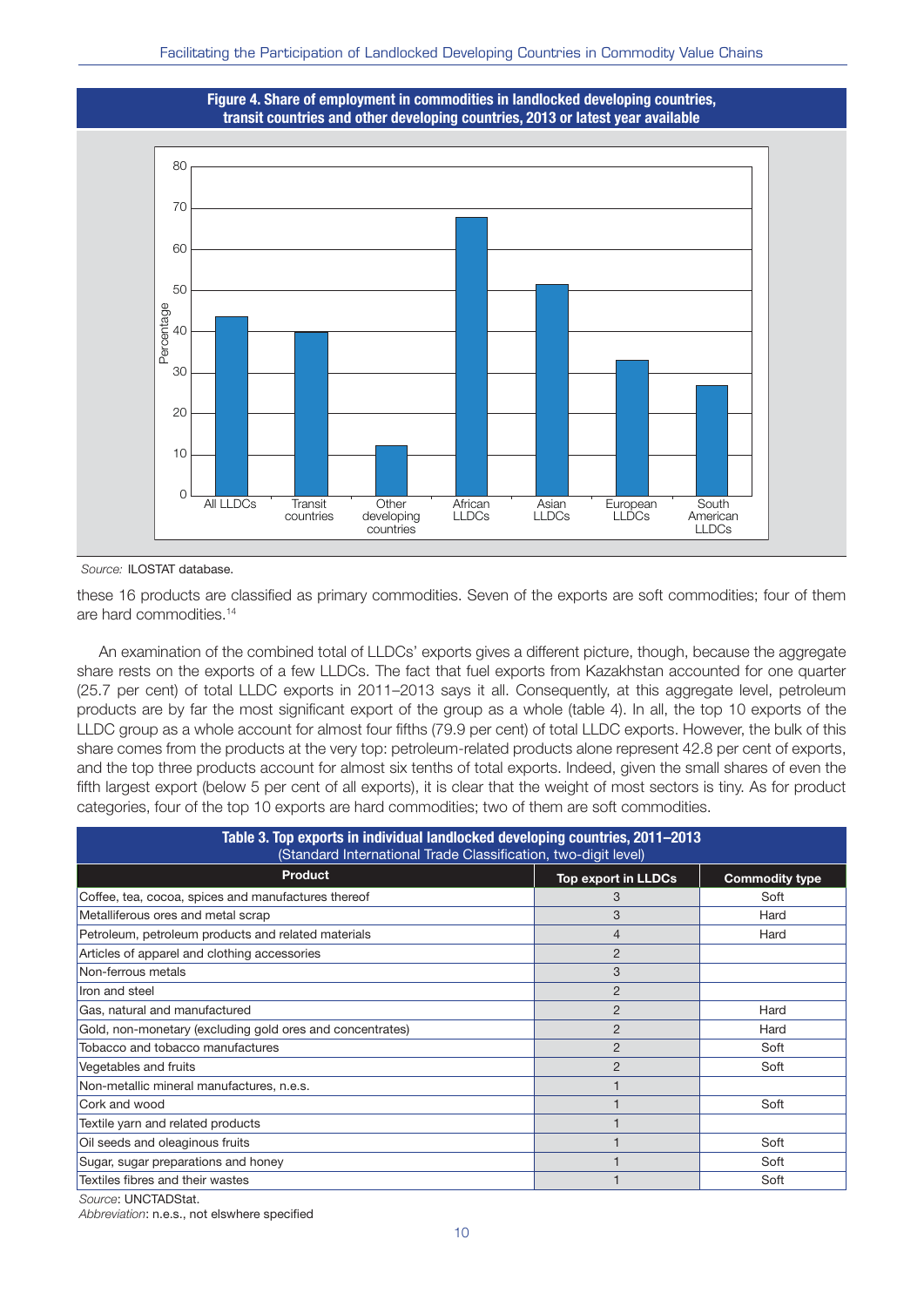| Table 4. Top exports in landlocked developing countries as a group, 2011–2013<br>(Standard International Trade Classification, two-digit level) |                              |                       |  |  |  |
|-------------------------------------------------------------------------------------------------------------------------------------------------|------------------------------|-----------------------|--|--|--|
| <b>Product</b>                                                                                                                                  | <b>Share</b><br>(percentage) | <b>Commodity type</b> |  |  |  |
| Petroleum, petroleum products and related materials                                                                                             | 42.8                         | Hard                  |  |  |  |
| Non-ferrous metals                                                                                                                              | 10.0                         |                       |  |  |  |
| Gas, natural and manufactured                                                                                                                   | 7.1                          | Hard                  |  |  |  |
| Metalliferous ores and metal scrap                                                                                                              | 5.3                          | Hard                  |  |  |  |
| Iron and steel                                                                                                                                  | 3.1                          |                       |  |  |  |
| Textiles fibres and their wastes                                                                                                                | 3.0                          | Soft                  |  |  |  |
| Non-metallic mineral manufactures, n.e.s.                                                                                                       | 2.4                          |                       |  |  |  |
| Gold, non-monetary (excluding gold ores and concentrates)                                                                                       | 2.4                          | Hard                  |  |  |  |
| Inorganic chemicals                                                                                                                             | 2.1                          |                       |  |  |  |
| Vegetables and fruits                                                                                                                           | 1.7                          | Soft                  |  |  |  |

Source: UNCTADStat.

Abbreviation: n.e.s., not elswhere specified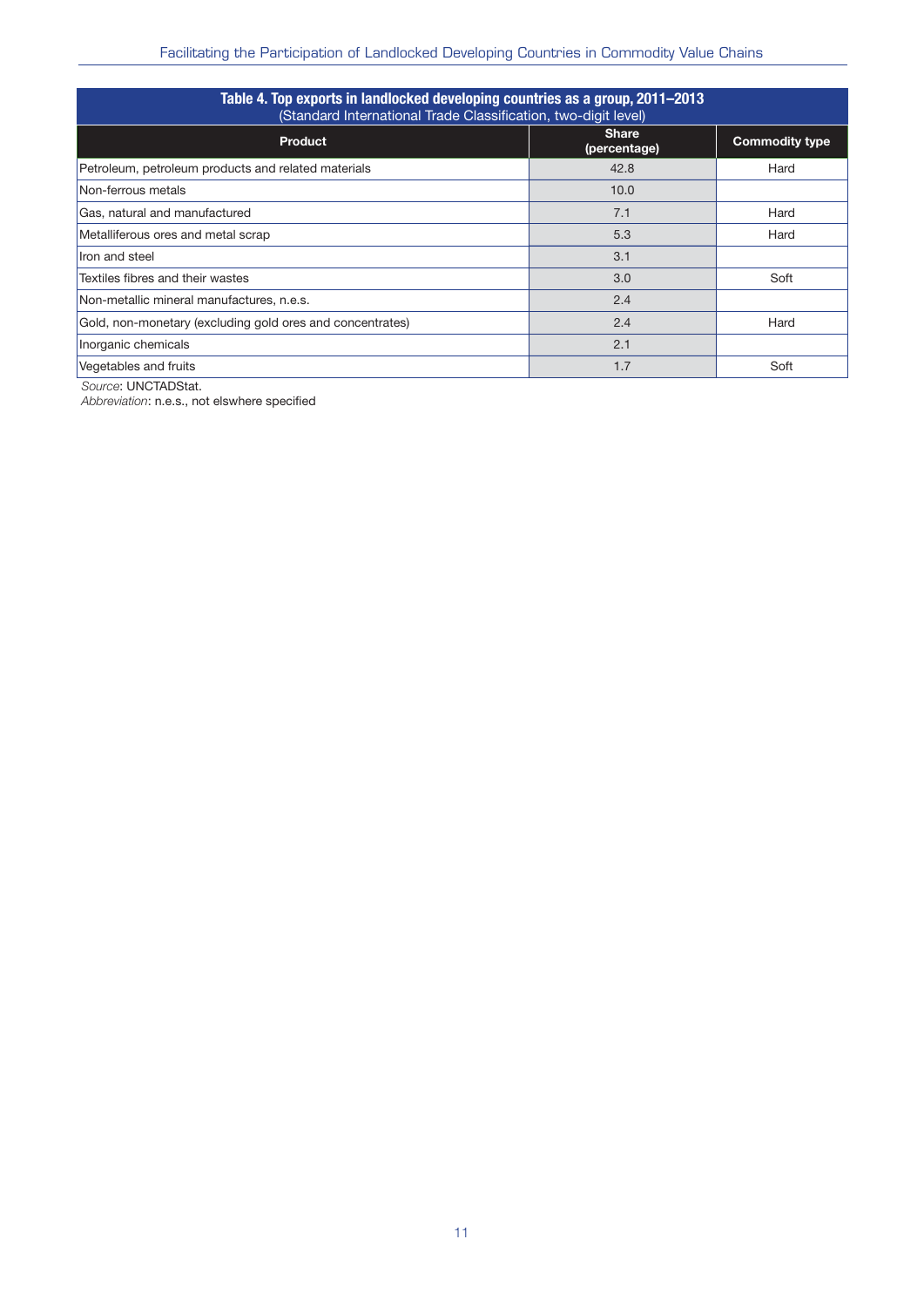### **III. The Global Value Chain Perspective**

Global value chains have been receiving increasing attention by analysts in recent years. There has been a veritable explosion of articles and reports devoted to the implications of global value chains for trade, investment and development. This literature describes and analyses the features of today's international production networks and how their fragmented nature differs from before. Whereas previously the various activities in a value chain would primarily be carried out within one country, the information technology revolution and falling trade costs have led to task dispersion on a global scale. This rise of global value chains has been referred to as the "second unbundling" (for example, Baldwin, 2011), where the first unbundling was the geographical separation of production and consumption that began with the advent of steam power. The second unbundling relates to the geographical breaking up of production that has taken place since the mid-1980s. Thus, the international production networks of today are characterized by a worldwide web of value chains, each of which contains activities that are carved up and linked together as if in a global factory. Small wonder, then, that the World Trade Organization has called its initiative dealing with trade in value added "Made in the World".<sup>15</sup> The global dimension of global value chains needs to be qualified, though, since some industries are by their very nature more conducive to global fragmentation, while others are more likely to give rise to regional value chains (the electronics and automotive industries are often seen as two contrasting examples). As it is beyond the scope of this report to provide a comprehensive literature review on global value chains, a summary treatment of the most relevant issues for commodity-dependent LLDCs is given below.

Global value chain analysis is based on the notion that "[f]irms, not nations, compete in international markets", as Porter (1998) put it in his seminal book, The Competitive Advantage of Nations. This is obviously not to say that countries and national policies are irrelevant. Rather, the growth of global value chains implies a paradigm shift that renders obsolete some – but emphatically not all – aspects of yesteryear's approach to trade, investment and development issues, and zooms in on other supportive policies. Cattaneo and Miroudot (2013) (cited in Cattaneo et al., 2013) distinguish four major changes:

- A shift in the levels of analysis from countries to firms and global value chains, which implies a greater focus on business and on adopting regional and global perspectives;
- A shift from trade in goods to trade in tasks or functions;
- A shift from endowments and stocks to flows, where a country's integration with world markets and its ability to draw on the concomitant flows of know-how, capital, services and so on – matters more than fixed homebased assets;
- A shift from primarily public at-the-border barriers to private behind-the-border barriers.

Several policy-related implications follow from these changes. First, global value chains bring the role of imports to the fore, since the fragmented nature of global value chains means that imports are vital inputs for a country's firms to become and stay competitive. Barriers to imports have the effect of boosting the chances of rival firms in other more open countries to position themselves in global value chains. Second, trade and investment are closely linked in global value chains and can mutually reinforce each other, but also pull in different directions. It is therefore important that trade and investment policies be coherent, so as to maximize their potential of supporting the positioning of firms in global value chains. Third, because involvement in global value chains is based on tasks or functions, the focus of policymakers should not be on supporting entire industries – and their respective value chains – within the country, but on increasing the competitiveness of national firms by facilitating their participation and upgrading in certain activities within global value chains. Fourth, global value chains put the private sector squarely in the limelight, which makes it necessary for policymakers to engage in sincere dialogues with firms to work out solutions to strengthen their competitiveness. The point that working with the private sector is in a country's national interest is thus even more accentuated in a world of global value chains. Finally, with globalization, the liberalization of traderelated policies and increasing competition, the fragmentation of production enabled global firms to source inputs from low-cost countries.

Importantly, participation in global value chain is not only about trade and investment but also about building productive capacities and promoting structural economic transformation. The development of productive capacities occurs through investment that is necessary to build domestic capital stock (financial and physical capital, human capital, and so forth), that is to say, capital accumulation; structural change or transformation; and building the capabilities of the domestic enterprise sector.<sup>16</sup> Therefore, it is critically important that trade, investment and overall development policies should work in harmony and in consortium with other domestic sectoral policies and institutions,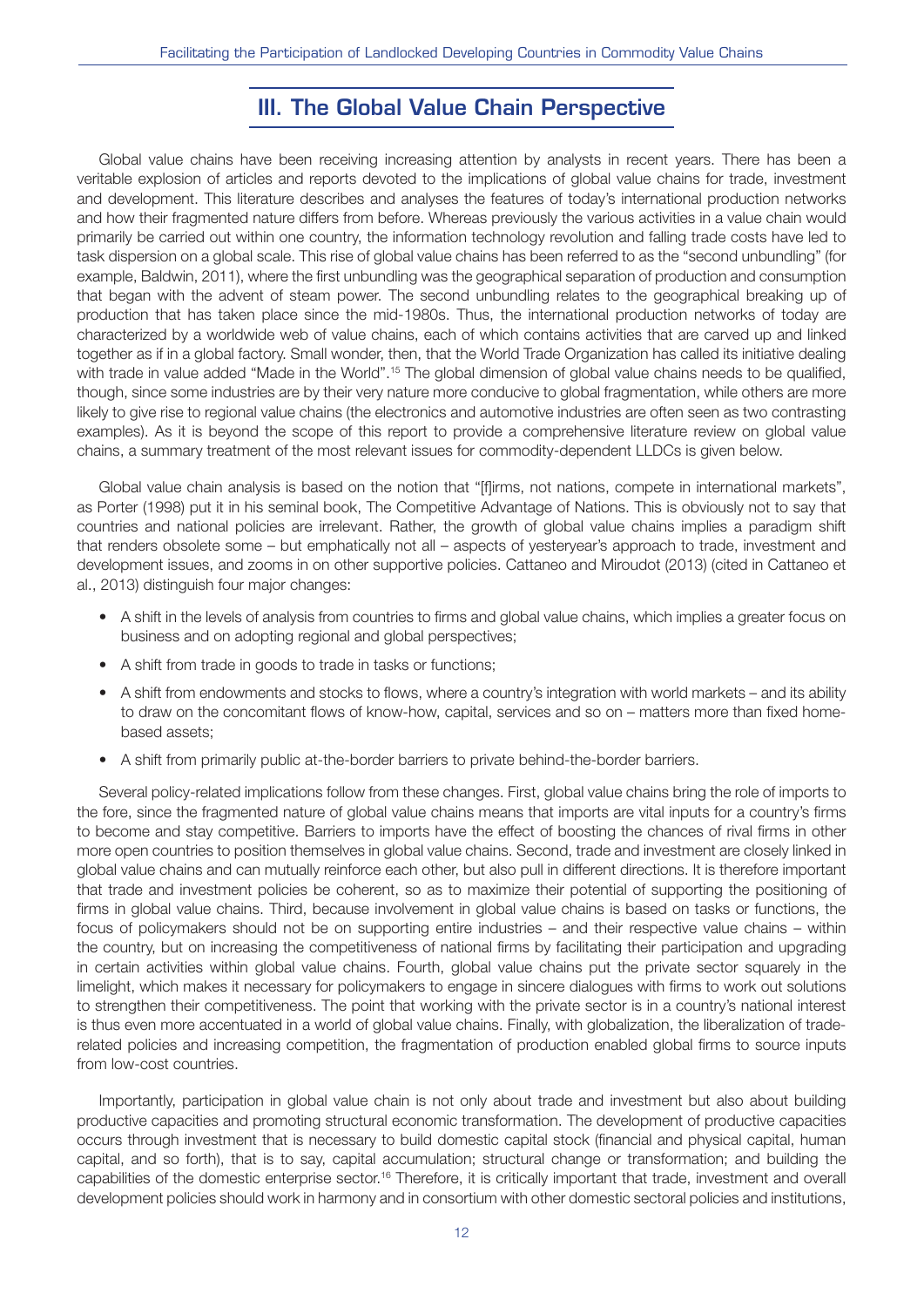such as agriculture, industry, environment, education, to build productive capacities and enhance innovation, technological learning and upgrading in LLDCs so that they can participate effectively and benefit from regional value chains and global value chains.

How are global value chains structured? The governance of global value chains – that is, the relationships among firms – can be analysed according to the complexity of information exchanged, how information for production is codified and the level of supplier competence (Gereffi and Fernandez-Stark, 2011). This analysis has resulted in observers framing a classification of five types of governance,<sup>17</sup> with increasing degree of integration and coordination between and among the firms.

The five types of governance can be further divided into buyer-driven and producer-driven networks. For instance, in the context of commodities, the governance of agricultural global value chains can be buyer driven, with large retailers placing high demands on suppliers to meet stringent standards; the governance of extractive industry global value chains can be producer driven, characterized by the ownership or extraction rights of large transnational corporations (Bamber et al, 2014). It is, however, important to be wary of overly categorical statements about the governance of value chains. First, it is by no means fixed; one type of governance may well evolve into another with an accompanying shift in roles. Second, the actors and permutations of different value chains can vary considerably (African Development Bank, Organization for Economic Cooperation and Development, and United Nations Development Programme, 2014; Humphrey and Memedovic, 2006). Finally, in addition to governance structures, the power relationship within the value chains plays an equally important role in determining how benefits are distributed.

Given that global value chains change the landscape of trade, investment and development, what are the implications for developing countries? A change always presents opportunities and threats. On the positive side, it has already been said that a world of global value chains implies that countries do not need to engage in decades-long building of vertically integrated industries. Instead, global value chains provide developing countries with shortcuts to integrate with the world economy by capturing beneficial segments of the value chains that can be built upon through upgrading. Indeed, Baldwin (2011) argues that it was precisely this joining of supply chains that "transmuted East Asian industries from uncompetitive, tariff-sheltered relics into world-class exporters" in less than a decade. As pointed out in Cattaneo et al. (2013), joining supply provide opportunities for all parties concerned to develop capacities to capture certain activities within global value chains – not just transnational corporations, but also small- and mediumsized enterprises in small developing countries. However, this should not be interpreted to mean that joining supply chains is the sole condition that determines economic transformation. The key to taking full advantage of regional and global value chains is to build requisite productive capacities and capacity to transform productive resources from low- to high-productivity sectors and from low value added to high value added exports. As consistently argued by UNCTAD, the development of productive capacities is necessary for economic transformation and sophistication of exports as well as for participation in regional and global value chains. Developing or building productive capacities depends on domestic institutional set-ups and the capacity to formulate and implement development policies and strategies that put such capacities at their centre. Making State institutions capable and effective in formulating and implementing development policies centred on the development and expansion of productive capacities is critical for LLDCs to effectively participate in and benefit from regional and global value chains.

A disadvantage of global value chains is its footloose nature, for they make it easier for lead firms to cut their linkages with certain suppliers in preference to others. Such cut-throat competition is positive in that it can keep firms and countries on their toes and constantly on the lookout for means to move beyond the status quo and improve competitiveness. However, it can cause detrimental effects by exposing developing country firms to increased uncertainty about the future, stimulating race-to-the-bottom policies among developing country Governments and facilitating predatory behaviour by transnational corporations. Another adverse consequence of global value chains is that the greater world integration they induce increases the vulnerability of economies to shocks and ripple effects. The repercussions of the global financial crisis are a prime example of how such effects can be felt in all parts of the world economy – and belie the arguments put forward in the decoupling debate that preceded the financial crisis. Another example is the disruptions in supply chains caused by the earthquake, tsunami, and subsequent nuclear disaster in Japan in 2011 (Cattaneo et al., 2013). There is, of course, another side of the coin, since good times in the core areas of global value chains transmit positive vibrations throughout the system.

In sum, LLDC's need to take into account changes in international production and supply systems brought about by the increasing intensity of global value chains. But how? Or, more specifically, how can LLDCs improve their prospects for carving out niches in global value chains? Useful guidance is provided in Bamber et al. (2014), which distinguishes five broad categories containing 14 factors that affect the competitiveness of developing countries in global value chains. The five categories are as follows: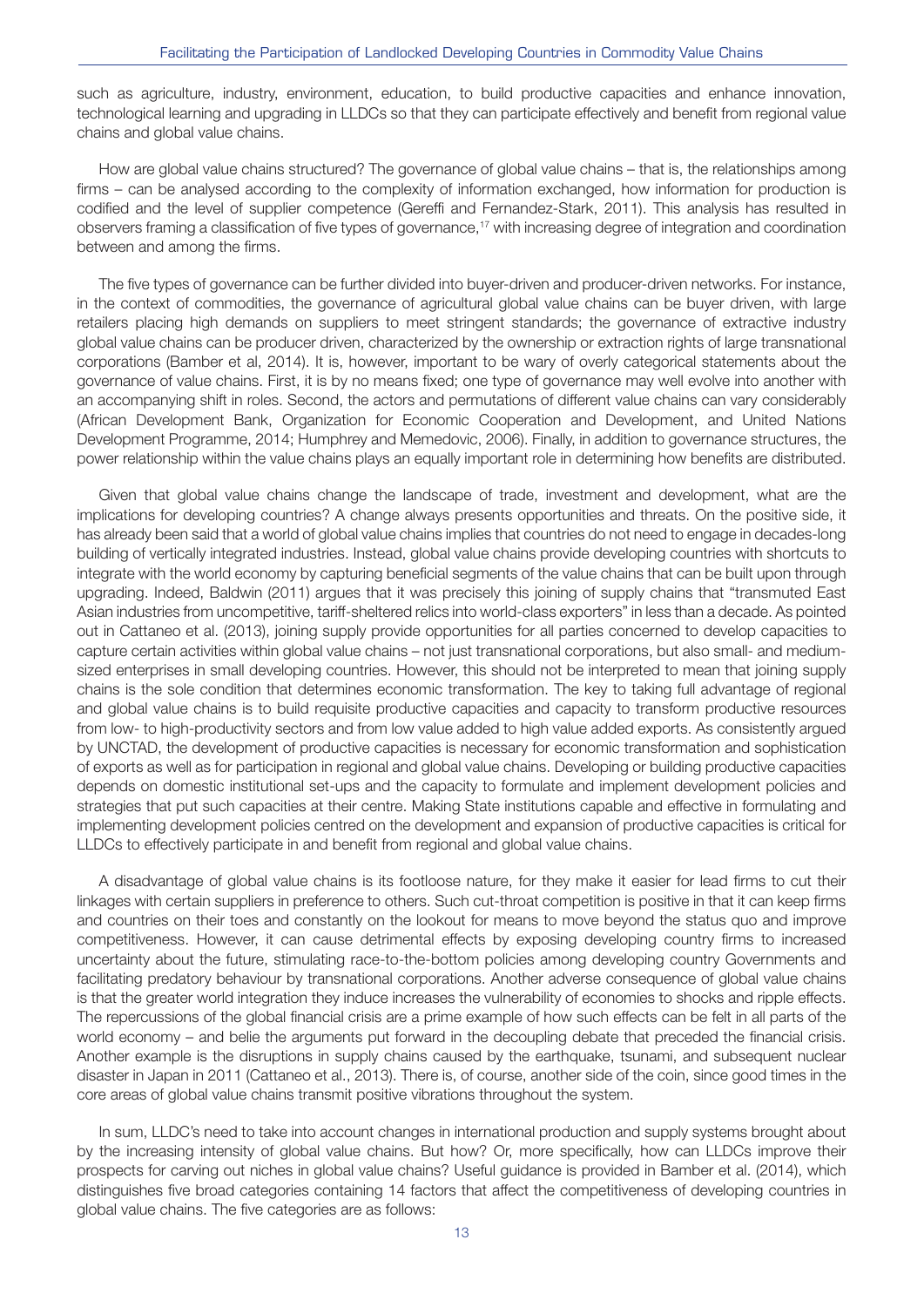- Productive capacity;
- Infrastructure and services;
- Business environment;
- Trade and investment policy;
- Industry institutionalization.

The authors apply this general template to the global value chains of specific sectors to identify the most compelling reasons for developing countries to participate and upgrade in global value chains for the participation and upgrading of developing countries in global value chains. Their analysis of two of these sectors – agriculture and the extractive industries – is particularly pertinent for the purposes of this paper and highlights the factors described in table 5:

Clearly, the five broad categories and 14 factors summarized in table 5 are critical to building competitiveness in developing countries and hence determine whether or not countries are in a position to participate in and benefit from global value chains. Therefore, it is indispensable for LLDCs to acquire capabilities in these areas in order to join regional and global value chains.

| Table 5. Key factors for competitiveness in global value chains in agriculture and the extractive industries |                                                                                                                                                                                                                                                |                                                                                                                                                                                                          |  |  |  |  |
|--------------------------------------------------------------------------------------------------------------|------------------------------------------------------------------------------------------------------------------------------------------------------------------------------------------------------------------------------------------------|----------------------------------------------------------------------------------------------------------------------------------------------------------------------------------------------------------|--|--|--|--|
|                                                                                                              | <b>Agriculture</b>                                                                                                                                                                                                                             | <b>Extractive industries</b>                                                                                                                                                                             |  |  |  |  |
|                                                                                                              | Human capital                                                                                                                                                                                                                                  |                                                                                                                                                                                                          |  |  |  |  |
|                                                                                                              | New technical and business administration skills required to meet<br>quality and on-time delivery needs of buyers. Specific skills for<br>upgrading.                                                                                           | Knowledge and capital intensity: fewer but more highly<br>trained technical and professional staff are required.                                                                                         |  |  |  |  |
|                                                                                                              | National innovation systems                                                                                                                                                                                                                    |                                                                                                                                                                                                          |  |  |  |  |
| <b>Productive capacity</b>                                                                                   | Innovation needed in various stages such as seedling production,<br>advances in irrigation and greenhouse productivity, processing and<br>marketing.                                                                                           | Technology-intensive sector; domestic firms must be on<br>cutting edge.                                                                                                                                  |  |  |  |  |
|                                                                                                              | Standards and certification                                                                                                                                                                                                                    |                                                                                                                                                                                                          |  |  |  |  |
|                                                                                                              | Requirements for entry to high-value markets, for example<br>GlobalGap (production) and hazard analysis and critical control<br>point, or. HAACP (packing and processing). Buyers also have own<br>standards, such as Tesco's Nature's Choice. | Less emphasis, but emerging in areas of social and<br>environmental protection, for example, Kimberley process<br>certification of blood diamonds.                                                       |  |  |  |  |
| <b>Infrastructure</b>                                                                                        | <b>Transportation and water</b><br>Quality of perishable goods is time sensitive. Commodities require<br>bulk transportation. Water is essential for irrigation.                                                                               | Energy<br>Operating costs for extraction and processing;<br>transportation infrastructure usually built by firm.                                                                                         |  |  |  |  |
|                                                                                                              | Access to finance                                                                                                                                                                                                                              |                                                                                                                                                                                                          |  |  |  |  |
| <b>Business environment</b>                                                                                  | Vital for investments to meet standards; agriculture in developing<br>countries has large proportion of small and medium-sized producers;<br>heightened difficulty accessing credit due to information asymmetry.                              | Capital and technology intensity and economies of scale<br>require vast financial commitments.                                                                                                           |  |  |  |  |
|                                                                                                              | Public governance                                                                                                                                                                                                                              |                                                                                                                                                                                                          |  |  |  |  |
|                                                                                                              |                                                                                                                                                                                                                                                | Corruption affects permit processes and can result in<br>significant operational delays. Rent-seeking is common in<br>resource-rich countries.                                                           |  |  |  |  |
|                                                                                                              | Trade policy and trade facilitation                                                                                                                                                                                                            |                                                                                                                                                                                                          |  |  |  |  |
| <b>Trade and investment</b><br>policy                                                                        | <b>Trade facilitation:</b><br>important for exports of perishables; products cannot be delayed in<br>customs.<br>Trade policy:<br>mostly problematic on upgrading with tariff escalation.                                                      | Domestic firms often do not have access to tariff-free<br>imports secured by foreign firms. Equal treatment in trade<br>policy is required to support development of local firms.                        |  |  |  |  |
|                                                                                                              | Investment policy                                                                                                                                                                                                                              |                                                                                                                                                                                                          |  |  |  |  |
|                                                                                                              | Sector generally defined by domestic firms due to land policy. FDI<br>growing in importance. Example: Starbucks' recent purchase of a<br>coffee farm in Costa Rica for research and development.                                               | Sector dominated by FDI, but growing presence<br>of national producers, processors and suppliers in<br>developing world. More emphasis needed on domestic<br>linkages.                                   |  |  |  |  |
| Institutionalization                                                                                         | Presence of input suppliers and certified testing laboratories<br>depends on scale economies; often beyond developing country<br>producer size. Associations and cooperatives can help meet supply<br>needs.                                   | Weak local institutions and industry replaced easily by<br>vertical integration or foreign companies, which limits<br>ability of developing countries to capture higher value<br>from natural resources. |  |  |  |  |

Source: Bamber et al., 2014.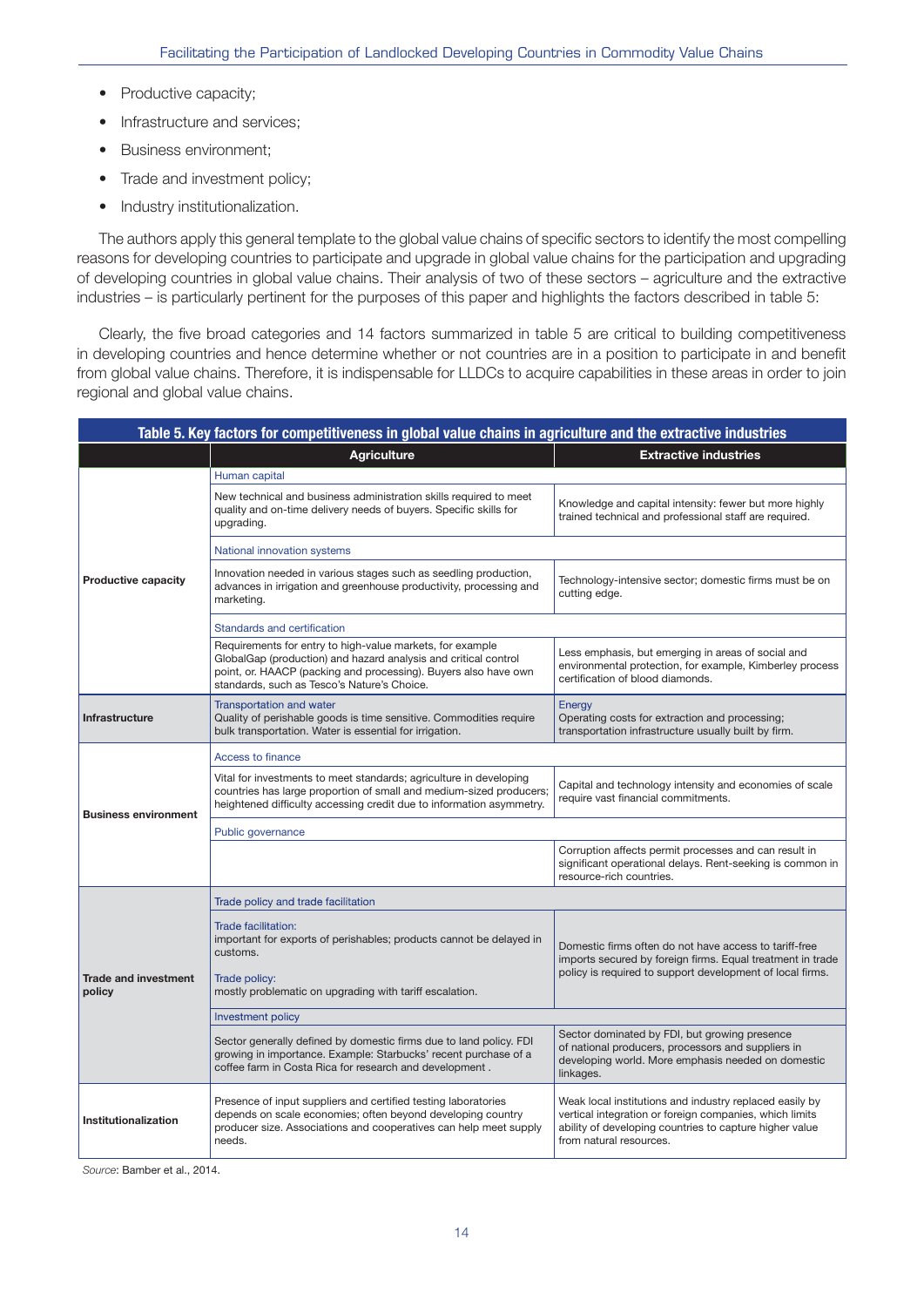## **IV. Improving the Participation of Landlocked Developing Countries in Commodity Value Chains: Focus Areas**

The country case studies reveal that there is vast potential for LLDCs to join regional and global value chains in the sectors where they enjoy comparative and competitive advantages. However, with the exception of Botswana, case studies on Mongolia, Paraguay, Uzbekistan and Zambia show that their participation in commodity value chains remains in preliminary or upstream<sup>18</sup> production stages. For instance, Zambia exports up to 95 per cent refined copper in the form of copper cathodes. This process represents a number of value added stages after mining (Morris, et al. 2012) but is still considered to be an upstream activity. To that end, significant investments have been made, including the construction of two new smelters and the expansion of an existing one to 850,000 tons per annum (the biggest copper smelter in Africa and the fifth largest in the world). Consequently, further processing along the value chains (downstream), which produces semi-fabricates, including copper plates, sheets and strips, and copper wire, is growing over time, albeit at a relatively slow pace. Tellingly, the production of high-end semi-fabricates is almost exclusively undertaken by a single company.

Mongolia's participation in coal and copper value chains is even more troubling. As one of the world's top producers and exporters of coal, the country suffers from shortages of electricity supply. Such a paradox undermines its potential in beneficiation and its participation in regional and global mining value chains. For instance, Oyu Tolgoi, one of the largest Mongolian copper mines, has not yet been supplied with electricity from domestic sources. Currently, the Government of Mongolia imports electric power from China at tariffs more than double the domestic energy price and uses expensive imported fuels. Mongolia could not enter regional value chains, for example in copper, despite the location of its copper mining sites on the border with China, the largest consumer and exporter of finished copper products. Copper concentrates from Oyu Tolgoi are transported to China by truck since a railway project has not yet been completed. In addition to the shortage of physical infrastructure, notably railroad and energy supply from domestic sources, the development of the mining sector is hampered by inconsistent polices and ineffective institutions. Overall, Mongolia could not take advantage of its natural resources wealth, owing largely to a lack of infrastructure, a shortage of electricity supply, relatively low participation of the private sector in the extractive industry and slow processing of investment licences in the mining and other manufacturing sectors. There is growing hope that the Mongolian copper sector can bring more value addition by manufacturing finished copper products, provided that the Government facilitates the participation of the private sector. The new mining law and policy, which relaxes conditions for private ownership in mining, is expected to enhance the role of the private sector and public– private partnerships, which is now covered by the new concession law of the country.

The following figure shows a generic mining value chain.



Source: L.Ndlovu, 2014, Identifying growth opportunities and supporting measures to facilitate investment in commodity value chains in landlocked developing countries: The case of Botswana and Zambia.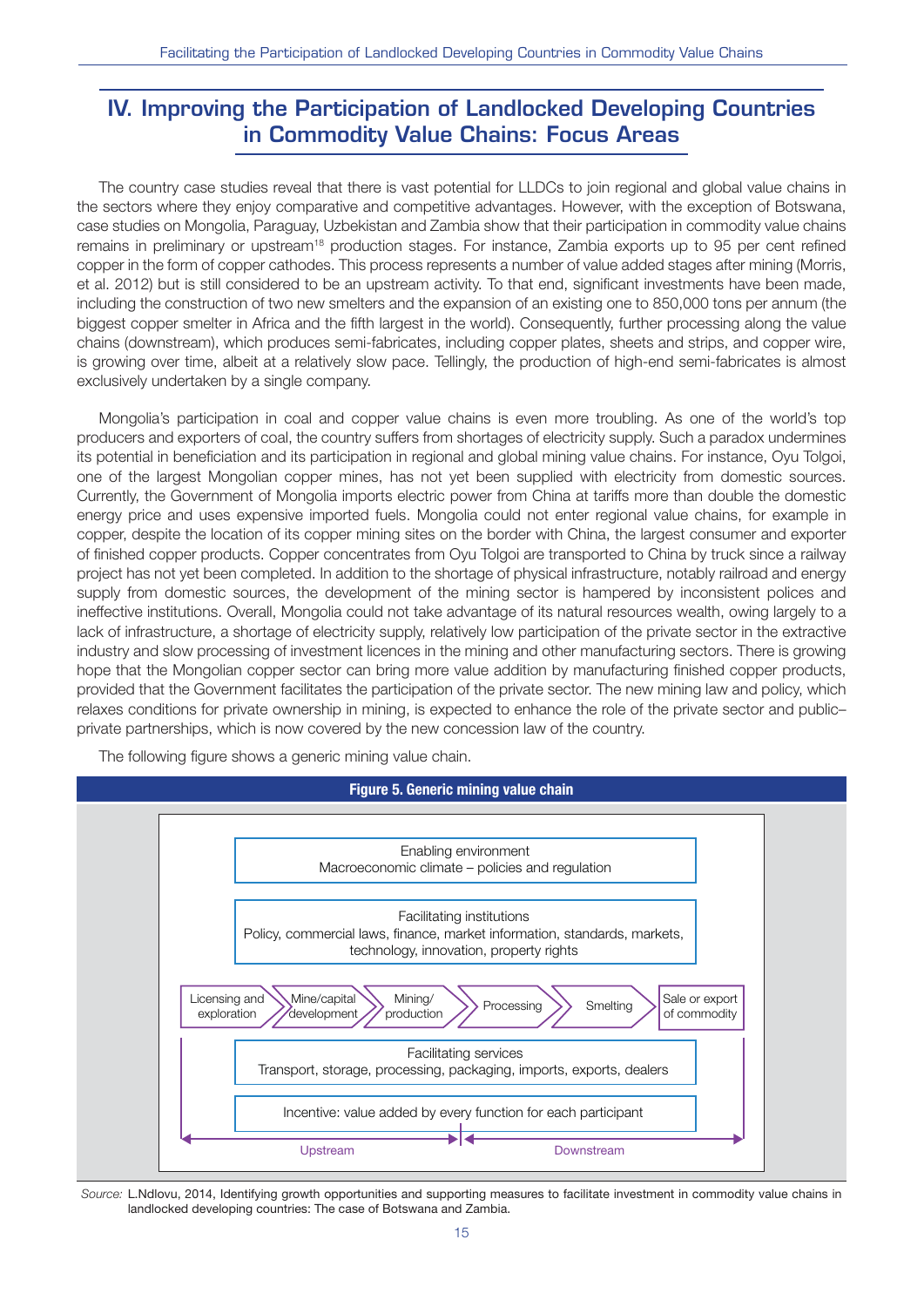The textile industry of Uzbekistan, which ranks among the top five largest cotton-producing countries, consists mostly of the spinning of yarn, which is the lowest value added item in the cotton textile value chain aside from ginning, although the country also produces some cloth and clothing (see figure 6). From 2004 to 2009, clothing production doubled, and textile production rose by 50 percent (United Nations Development Programme, 2010). Production has continued to rise, with output in 2014 increasing by 23 percent. In 2013, textile production rose to 2.7 per cent of GDP and 26 per cent of industrial output (United States Department of Agriculture (2014). Despite Uzbekistan's considerable success in attracting foreign investment in textile factories and increasing domestic processing of cotton, the textile industry is mostly limited to spinning yarn, which represents the lowest rung of the textile value chain, is one of the least labour intensive and offers the lowest scope for technological upgrading. With regard to the production of cotton lint, creating a globally competitive textile and clothing industry requires a transparent and conducive enabling environment and good reputation as a supplier. Increased international awareness of Uzbekistan's use of labour is leading to boycotts of Uzbek cotton and could undermine efforts to expand textile and clothing production for export to Western Europe. With assistance and financing from the World Bank and other donors, Uzbekistan recently has improved its drainage network and registered significant progress in improving productivity and environmental sustainability. Many additional steps are possible, involving the gradual liberalization of the cotton sector accompanied by increased investment in infrastructure and farm equipment.

As shown in figure 7 below, a close examination of the sugar sector of Paraguay and the country's participation in sugar value chains reveals mixed results, as with the cases of other LLDCs highlighted above (Varela Torres, 2014). Although the production and export of sugar is one of the oldest activities of the country, its sugar industry is still underdeveloped and uncompetitive. The sector is dominated by primary production and supply of sugar cane, organic sugar, conventional sugar, ethanol, and to some extent forage for livestock, molasses and alcoholic beverages – all these are upstream in the sugar value chains. Moreover, the rapid transformation of the sugar industry in Argentina, Brazil and Colombia, and to some extent in Uruguay, has changed the competitive landscape of Latin America in the production and supply of sugar. Such a transformation bypassed Paraguay and led to the current scenario in which the domestic industry is no longer sustainable as a whole. A few companies survived because of their capacity to export organic sugar to market niches – an area where Paraguay still maintains a competitive edge in the sector. Among the key factors that have undermined the development of the sugar sector of the country and its participation in the regional and global sugar value chains are low sector productivity, compared with that of regional competitors; a rudimentary production system; and lack of investment, innovation and technology combined with weak institutions and poor industrial policy.

Botswana is an exception within the group of countries covered by the case studies, and its successful experience and best practice in participating in diamond and other minerals value chains provides a glimmer of hope to others. Botswana has been involved in producing and selling rough diamonds for more than 40 years and is currently ranked as the leading producer by value.



**Figure 6. Complete generic cotton-clothing supply chain**

Source: Common Market for Eastern and Southern Africa Regional Strategy for Cotton to Clothing value chain. Note: Cotton growing, ginning cotton lint, spinning and weaving consist of upstream activities in the cotton-clothing value chain, whereas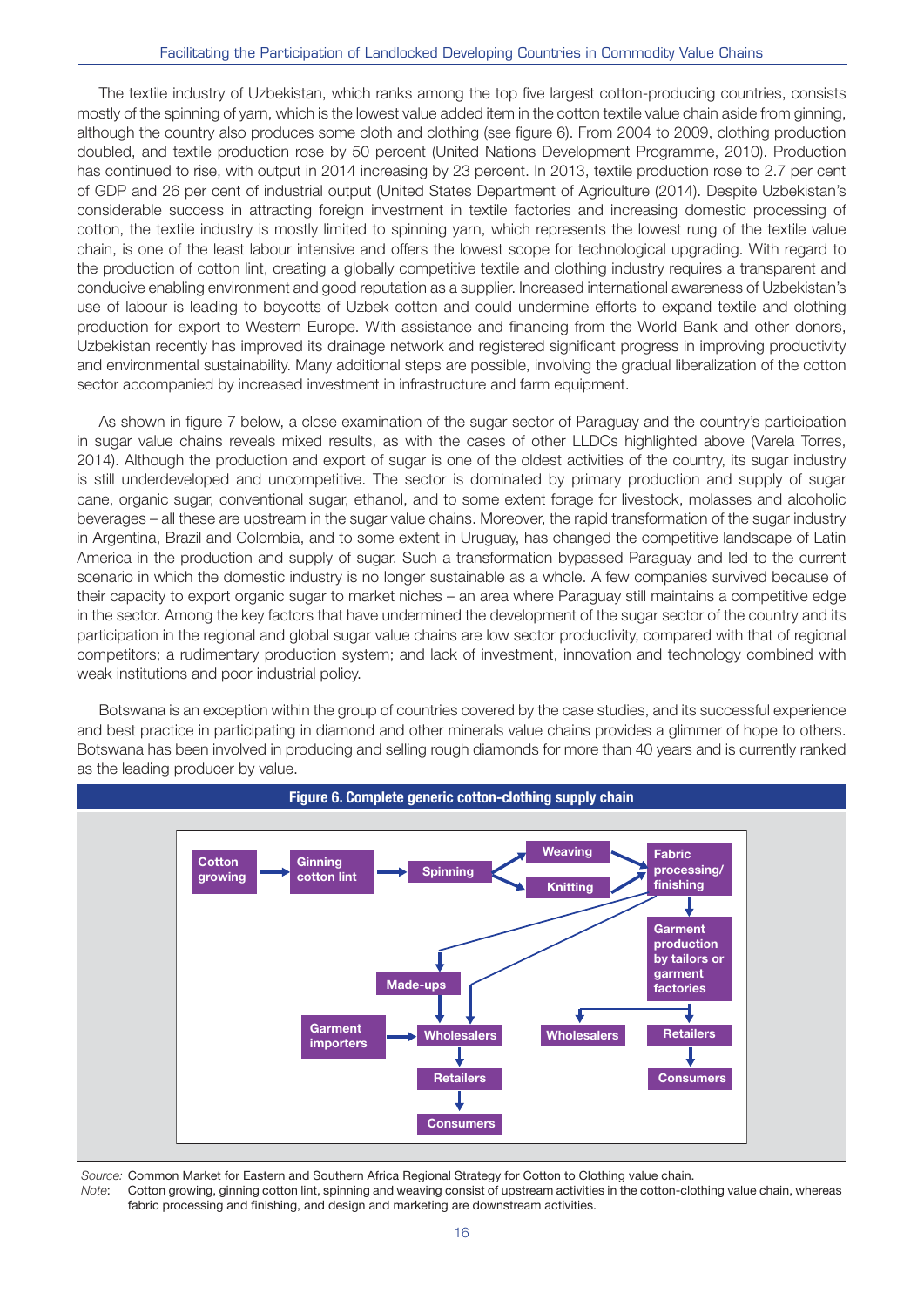The Government of Botswana has recently taken measures that have increased Botswana's participation in the diamond value chain. Four key developments have added value chain activities to Botswana. The first was in relation to selling arrangements for rough diamonds; the second was on the development of a cutting and polishing industry in Botswana. The third was in relation to government involvement in the buying and selling of rough diamonds. The fourth related to licensing conditions for new players. At first glance, these developments led to increased valuechain activities in-country. However, while it is still too early to assess and establish the impact of such measures, the beneficiation of diamonds is seen as providing a major transfer of skills, job creation and the foundation of an establishment of a sustainable, integrated diamond industry within a producer country (Capital Resources, 2013). Morris et al. (2012) also consider this development to be good for the economy. The Government has pursued the beneficiation of diamonds as a diversification strategy and charted a development path with reduced diamond resource income. Limited spillover effects of the current development strategies premised on diamonds made the drive for diversification compelling. The desire to create jobs is thus at the centre of the Government's beneficiation strategy.

There seems to be considerable debate and divergent views on the value, hence the desirability, of beneficiation. According to the Government, transport costs are high because of Botswana's landlocked status; it thus makes economic sense to process commodities as close to their source as possible. The transport costs argument is only valid for bulk commodities but not for diamonds. The ratio of value to weight is high for diamonds, which means they can be transported by air. Only limited savings can be made by processing the commodity locally. In spite of the arguments advanced against beneficiation, the Government went forward with the strategy, holding that beneficiation can lead to new and deeper linkages with the local economy and to the development of new capabilities downstream that can be useful even after or if diamond mining in Botswana were to cease. The aim of the strategy is to create downstream competencies in the areas of cutting and polishing, the manufacture of jewellery, diamond trading and ancillary businesses.

Several factors have contributed to Botswana's success. First, the country articulated ambitious policies, such as industrial policy, and put in place measures to assess the progress of the next stages of the diamond value chain. That is, policies and strategies were devised, and institutions established, while other steps were taken to bring about changes that would lead to the diversification of the economy. The most significant policy is on beneficiation, guided by the country's Vision 2016 and national development plans, which emphasized the theme of diversification. Botswana Excellence: A Strategy for Economic Diversification and Sustainable Growth (2008) and the Economic Diversification Drive (2011) are instrumental documents that can be used to spearhead the initiative to diversify the Botswanan economy.



Second, Botswana developed institutional and legal capacities to negotiate and enforce mining contracts, which contributed to the growth and expansion of its mining sector (Acemoglu et al., 2003). For instance, at the negotiations

Source: University of California Magazine, 2003.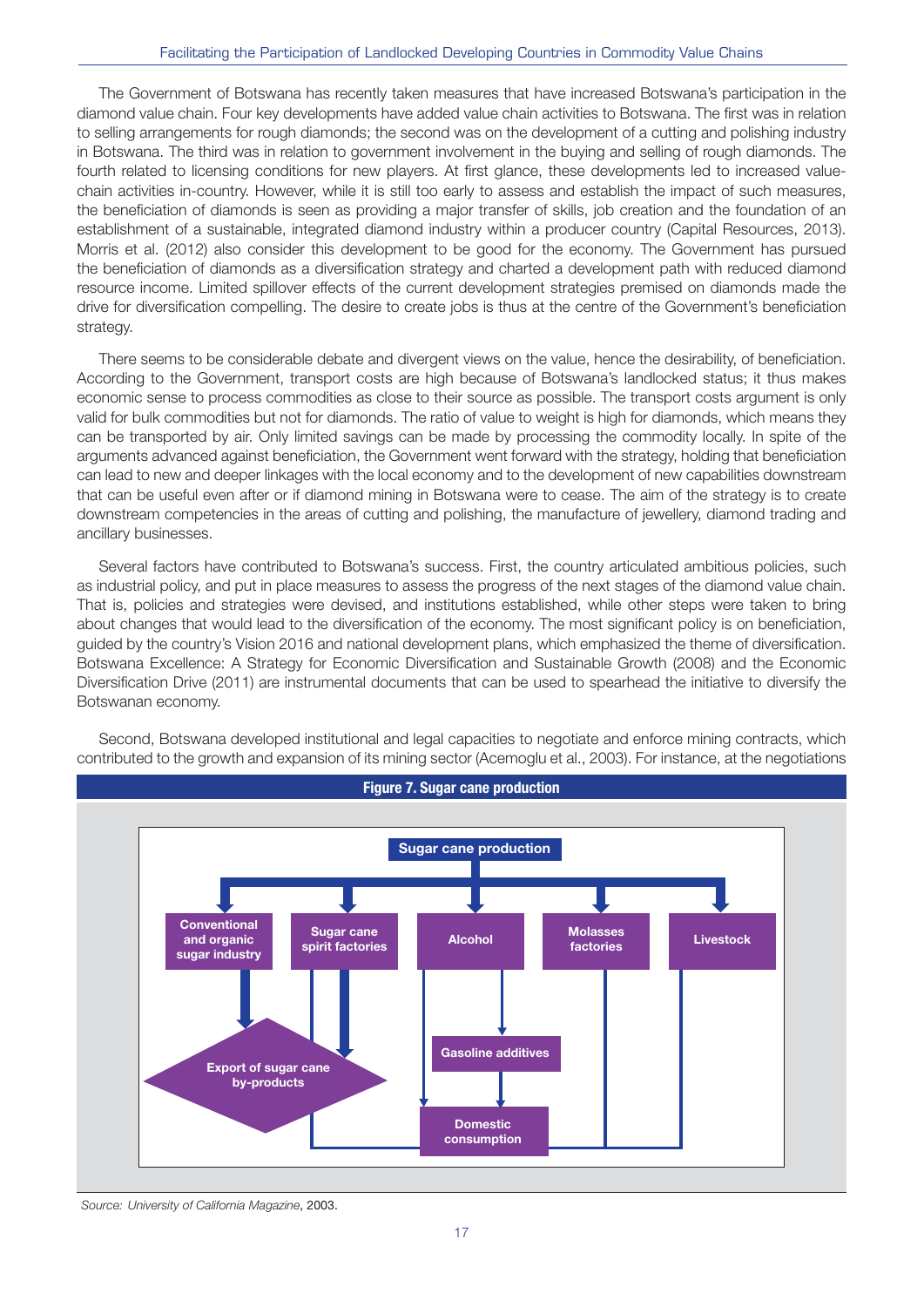for renewal of Debswana's mining licence in 2005, the Government persuaded DeBeers to recognize and embrace the importance of beneficiation downstream the diamond value chain. It also succeeded in its negotiations with DeBotswana to move the Sights and Sales group of the Diamond Trading Company, based in London, to Gaborone.

Third, the Government's involvement in buying and selling rough diamonds, combined with licensing conditions for new players, contributed to Botswana's increased participation in the diamonds value chain. On the face of it, these developments increased value chain activities within the country.

Fourth, besides the drive to increase the discovery and exploitation of new mineral findings, the Government of Botswana embarked on a beneficiation strategy to diversify its economy to reduce the risks posed by the dominance of the mining sector. The beneficiation strategy is aligned with the country's economic development policy and advocates the local cutting and polishing of diamonds to further local economic development (Mbayi, 2013). This is based on the premise that Botswana would capture and retain a greater proportion of value derived from diamond exploitation, and the benefits would be channelled to local communities through increased skills and employment. This strategy stemmed from the realization that diamonds have served Botswana well.

Lastly, the Government put in place a comprehensive economic diversification strategy beyond beneficiation. The strategy for economic diversification and sustainable growth identifies a number of related actions and instruments to achieve economic diversification and sustainable growth. These are grouped into five sets of interventions:

- Creating an enabling environment:
- Fostering a mind-set change, openness and empowerment;
- Realigning polices and institutions with the country's Vision 2016;
- Putting in place instruments in support of diversification initiatives;
- Focusing on projects to drive diversification.

Although the above policies and institutional framework were relatively successful, this does not mean that Botswana has a fully diversified economy. Nor does it mean that Botswana is fully and effectively participating in and benefiting from commodity value chains. There are still serious development challenges and constraints to be addressed. The major ones include the narrow economic structure and the economy's overdependence on mining, particularly on diamonds; the high incidence of poverty, with more than 18.4 per cent of the population living below the poverty line; high unemployment estimated at between 17.8 per cent and 20 per cent; a low human development index ranking and high incidence and prevalence of HIV/AIDS (African Development Bank, 2014). In this regard, the gap between the distribution of resources and level of development are areas of major concern. The fact that that diamonds are a finite resource that will be eventually depleted makes diversification a key imperative for economic development in Botswana. In sum, while it is still too early to assess and establish the impact on the country's socioeconomic progress, the beneficiation of diamonds is considered to provide a major transfer of skills and job creation and to lay the foundation for a sustainable, integrated diamond industry within a producer country (Capital Resources, 2013). Morris et al. (2012) also views this development as good for the economy of Botswana.

Building on the experience of Botswana, how can LLDCs increase their participation in commodity value chains? In addition to putting in place sound polices and capable institutions to implement such policies and taking the key factors summarized in table 5 as the point of departure, this section addresses this question by examining five areas from the perspective of commodity-dependent LLDCs: trade facilitation, infrastructure, trade and investment policies, productive capacities and institutions. The key issues of each area are discussed, the performance of LLDCs is quantitatively assessed, and best practices and lessons learned are highlighted to provide some practical policy insights.

#### **A. TRADE FACILITATION**

#### Key issues

The Vienna Programme of Action lists six priorities to achieve its objectives as outlined in section IV: fundamental transit policy issues, infrastructure development and maintenance, international trade and trade facilitation, regional integration and cooperation, structural economic transformation and means of implementation. The first four priorities are directly or indirectly related to the greater-than-average transportation costs often suffered by LLDCs, and their significance is reflected below in a discussion on trade facilitation and transit costs, followed by that of infrastructure issues.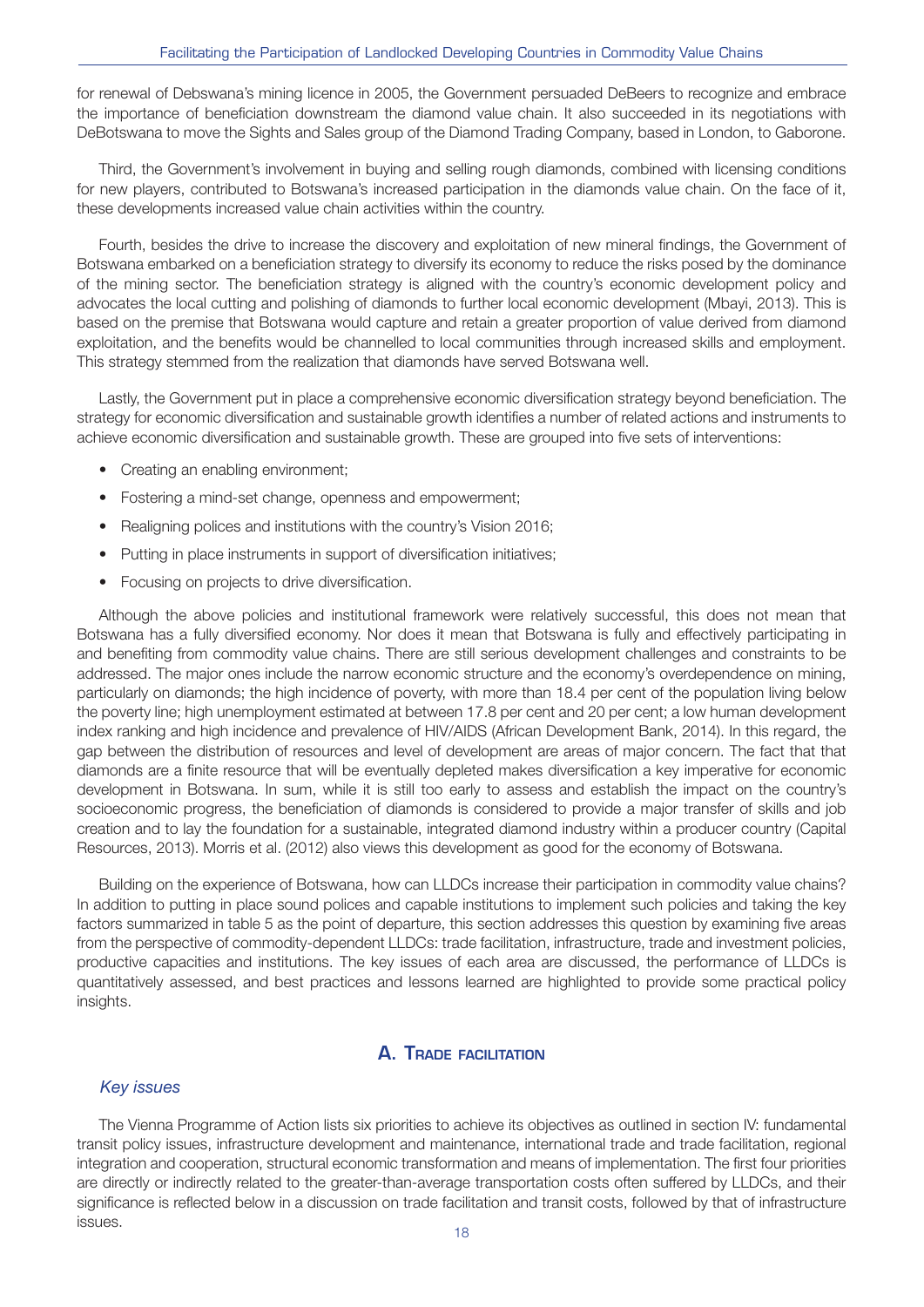From a supply chain perspective, the potentially high transportation costs in LLDCs, which can be attributed to their landlocked status and heavy dependence on primary commodity exports, take on increased significance in an era of internationally fragmented production networks. This is due to the importance of imports as inputs to those developing country firms that participate in, or seek entry to, global value chains. Any geographical disadvantage can, however, be offset by improved transportation infrastructure and network, streamlined customs procedures, transparent inspection activities, efficient logistics services and other factors. Ultimately, high transportation costs can be addressed to a certain extent, and trade facilitation, combined with improved transport and communications infrastructure, is an essential ingredient in the abilities of LLDCs to participate and upgrade in global value chains.

Understandably, transit arrangements take on particular significance in the case of LLDCs. It is clearly not enough for LLDCs to have superior trade facilitation and infrastructure in their own countries, since by definition they rely on their neighbours for access to the sea. And access to the sea certainly matters. One estimate puts global seaborne trade at 75 per cent of world merchandise trade in terms of volume and 59 per cent in terms of value (Lloyd's Marine Intelligence Unit, 2009). What is more, the bulk of seaborne trade is in hard commodities (Lloyd's Marine Intelligence Unit, 2009; UNCTAD, 2013a). The role of the sea in international trade means that high transit costs can have a significant negative impact on the imports and exports of LLDCs.<sup>19</sup> Those LLDCs that are dependent on commodities with high weight–value ratios are particularly vulnerable. The importance of transit arrangements and the role of coastal neighbours are points that have been driven home repeatedly in the past decade. Encouragingly, the increased involvement of transit developing countries in working towards the greater integration of LLDCs with the world economy is one of the positive developments that has taken place since the launch of the Almaty Programme of Action<sup>20</sup> (Weisskopf, 2013). It successor – the Vienna Programme of Action – also called for greater engagement of transit developing countries, including in the context of South–South cooperation, in the implementation of priorities agreed therein (Vienna Programme of Action, paras. 66 and 75).

Another recent positive development in the sphere of trade facilitation is the Agreement on Trade Facilitation concluded by members of the World Trade Organization in December 2013. It will enter into force upon ratification by two thirds of its members. It consists of two basic sections, a set of final provisions and an annex (Torres, 2014; World Trade Organization, 2013). The first section contains 10 articles on trade facilitation disciplines,<sup>21</sup> one article on customs cooperation and one on institutional arrangements. The second section deals with special and differential treatment for developing countries and least developed countries. A review (Erdenebileg, 2014) of the Agreement from the LLDC perspective summarizes the benefits as follows:

- Speeds up customs procedures;
- Makes trade easier, faster and cheaper;
- Provides clarity, efficiency and transparency;
- Reduces bureaucracy and corruption;
- Promotes use of technological advances;
- Improves movement of goods in transit;
- Promotes technical assistance to update the infrastructure of LLDCs, train customs officials or to cover any other costs associated with implementation of the Agreement.

It is too early to tell to what extent the presumed benefits will materialize, given the large investment gap in hard and soft infrastructure, poor transportation networks and complex administrative barriers such as the number of checkpoints on cargos or consignments destined for LLDCs. That said, if the Agreement were to trigger sharp reductions in transit and transportation costs and make both importing and exporting with LLDCs cheaper and more reliable, it is reasonable to assume that the lower costs and greater certainty would induce investors and trading partners to step up their activities. This scenario could thus conceivably lead to increased participation of LLDCs in regional and global value chains. In this context, it is urgent for LLDCs to assess their trade facilitation needs by clearly defining domestic opportunities, limitations and areas where they have the capacity to implement the Agreement on their own and by identifying areas where additional international support is required.

#### Performance of landlocked developing countries

Clearly, landlocked countries are generally at a disadvantage compared with other countries concerning the cost of and time required for international trade. This is also verified when comparing countries' performance with regard to relevant indicators. For instance, a comparison of the average logistics performance index (LPI) scores<sup>22</sup> of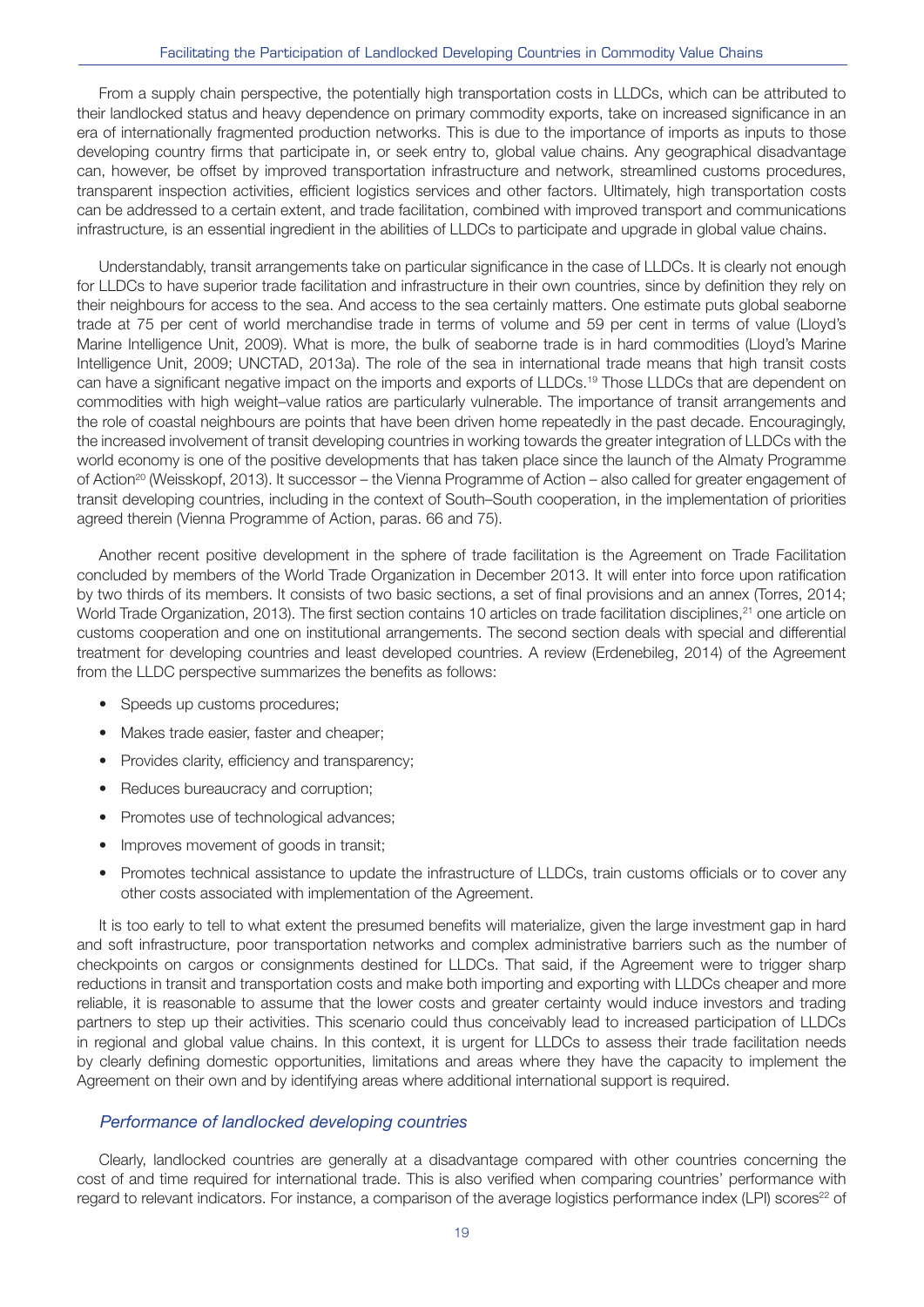landlocked and coastal countries within specified regions and income levels reveals that landlocked countries have lower scores in all groups except one<sup>23</sup> (Arvis et al., 2014). As illustrated in figure 8(b)–(d), LLDCs fare less well than transit countries and other developing countries in all but one of six indicators that relate to the cost and time required for exporting and importing. Interestingly, the average performance of transit countries is poorer than that of other developing countries, the corollary of which is that an already challenging situation for LLDCs is made worse by a relative high cost of trade in and with their neighbours.

Figure 8(b), which shows the average lead times for exporting and importing in the median case, is based on surveys that ask respondents for the value, in days, of 50 per cent of shipments from shipment point to port of loading. The average lead time to export for LLDCs and transit countries was six days; it was three days for other developing countries. The average lead time for imports was 14 days in LLDCs, and 3 days in transit countries and in other developing countries. Figure 8(c) shows the times necessary to comply with all procedures to export and import goods, respectively. For LLDCs, the average time for exporting goods is 41 days, compared with 49 days for importing. By contrast, the average time required for transit countries and other developing countries to export is 21 days and 20 days, respectively, and 26 and 22 days, respectively, to import. Figure 8(d) relates to the costs of exporting and importing, where the averages in LLDCs are \$3,444 for exports and \$4,344 for imports (transit countries: \$1,313 for exports and \$ 1,619 for imports; other developing countries: \$1,125 and \$1,384).

Any exogenous disadvantage associated with being landlocked can, to a certain extent, be offset by state-of-theart trade facilitation and by dealing with infrastructure bottlenecks. The extra cost and time related to transporting goods to a seaport may, for instance, be less of an issue if the customs clearance procedure is highly efficient and if remoteness from major export markets is effectively addressed by enhancing investment in transport and communications infrastructure. What is troubling, however, is that even in this case – when the countries are able to affect the outcome – LLDCs are generally the poorest performers. The average number of documents required for exporting and importing is higher (figure 8(a)) in LLDCs (8 for exports and 10 for imports) than in transit countries (7

**Figure 8. Ease of trading across borders for landlocked developing countries,**



Source: World Bank 2014, Doing Business 2015: Going Beyond Efficiency. Washington, D.C. Available at http://www.doingbusiness.org/~/ media/GIAWB/Doing%20Business/Documents/Annual-Reports/English/DB15-Full-Report.pdf (accessed 15 October 2015).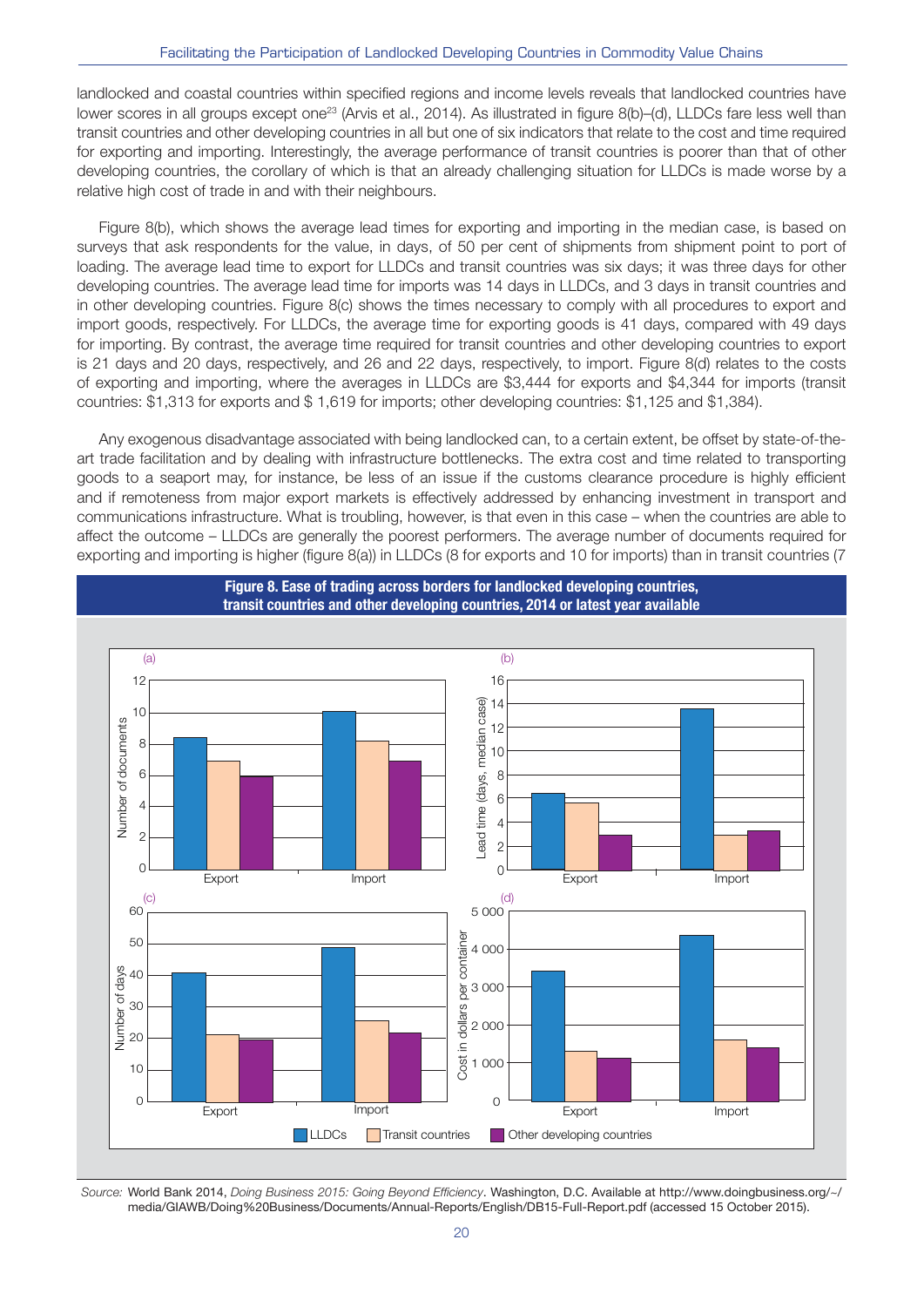for exports and 8 for imports) and other developing countries (6 for exports and 7 for imports). Similarly, as shown in figure 9, the overall LPI score is lower in LLDCs on average (2.50) than in transit countries (2.70) and other developing countries (2.74). In fact, the group of LLDCs is the poorest performer in all six LPI categories: ability to track and trace consignments, competence and quality of logistics services, ease of arranging competitively priced shipments, efficiency of customs clearance process, frequency with which shipments reach consignee within scheduled or expected time, and quality of trade and transport-related infrastructure. Again, matters appear to be worse than necessary because some transit countries have lower scores than other developing countries.

The state of trade facilitation varies considerably among the LLDCs, but the overall picture is one of African and Asian LLDCs lagging behind the four European and two South American LLDCs. The time (days) to export and import in African and Asian LLDCs is considerably longer than in European and South American LLDCs. The same is true of costs in those countries. By the same token, the overall LPI score is, on average, lower in African and Asian LLDCs than in European and South American LLDCs.

#### Best practices and lessons learned

The Doing Business project identifies six good practices for trading across borders to be taken into account when formulating trade facilitation polices and trying to improve the participation of LLDCs in regional and global value chains:

- Allow electronic submission and processing;
- Link agencies through an electronic single window;
- Use risk-based inspections;
- Overcome geographical barriers through regional cooperation;
- Spark competition by making private participation easier;
- Improve transparency to minimize costs.

The Doing Business project provides data on which countries currently apply the first three aforementioned good practices. It indicates that LLDCs lag behind transit countries and other developing countries in following these recommendations (figure 10). Only 45 per cent of the LLDCs use risk-based inspections (transit countries: 73 per cent; other developing countries: 72 per cent), 61 per cent allow electronic submission and processing (transit countries: 88 per cent; other developing countries: 75 per cent) and 17 per cent have a single window that links some of the relevant government agencies (transit countries: 60 per cent; other developing countries: 34 per cent). In terms of regional comparison of LLDCs, the data suggest that African and Asian LLDCs are trailing behind European and South American LLDCs in adopting good practices. A positive outlook on the failure of many LLDCs to adopt good practices is that they have many opportunities to improve trade facilitation in their countries and thereby drive down trade and transit transport costs (see table 6) as a prelude to participating in and benefiting from regional and global value chains.

Of particular significance to LLDCs is the good practice that relates to overcoming geographic barriers, although there is an overlap between that point and the other five. World Bank (2008) highlights two reforms by LLDCs in 2007 and 2008 that served to enhance border cooperation and, by implication, reduce trade and transit transport costs. One measure was the harmonization of trade documents through a border cooperation agreement between Mali and Senegal, which resulted in a sharp drop in the number of checkpoints between Dakar and Bamako from 25 to 4 and a concomitant reduction in the number of days usually needed for transport, from 7 to 10 days to 1 or 2 days. Another reform was the greater cooperation between Botswana and South Africa to facilitate trade across the Tlokweng–Kopfontein border. There are, of course, a number of other initiatives of greater border cooperation between landlocked and transit countries, including the development of the Southern Bamako–Dakar Corridor, the

| Table 6. State of trade facilitation in landlocked developing countries |                          |                         |                 |                        |                                      |  |  |
|-------------------------------------------------------------------------|--------------------------|-------------------------|-----------------|------------------------|--------------------------------------|--|--|
| Geographical region                                                     | Time to export<br>(days) | Time to import<br>(days | Costs to export | <b>Costs to import</b> | Logistics performance<br>index score |  |  |
| Africa                                                                  | 40                       | 52                      | \$3 534         | \$4 867                | 2.56                                 |  |  |
| Asia                                                                    | 55                       | 61                      | \$4 300         | \$4876                 | 2.38                                 |  |  |
| Europe                                                                  | 20                       | 20                      | \$2 058         | \$2 219                | 2.57                                 |  |  |
| South America                                                           | 26                       | 29                      | \$1 645         | \$2 010                | 2.63                                 |  |  |

Source: World Bank World Development Indicators.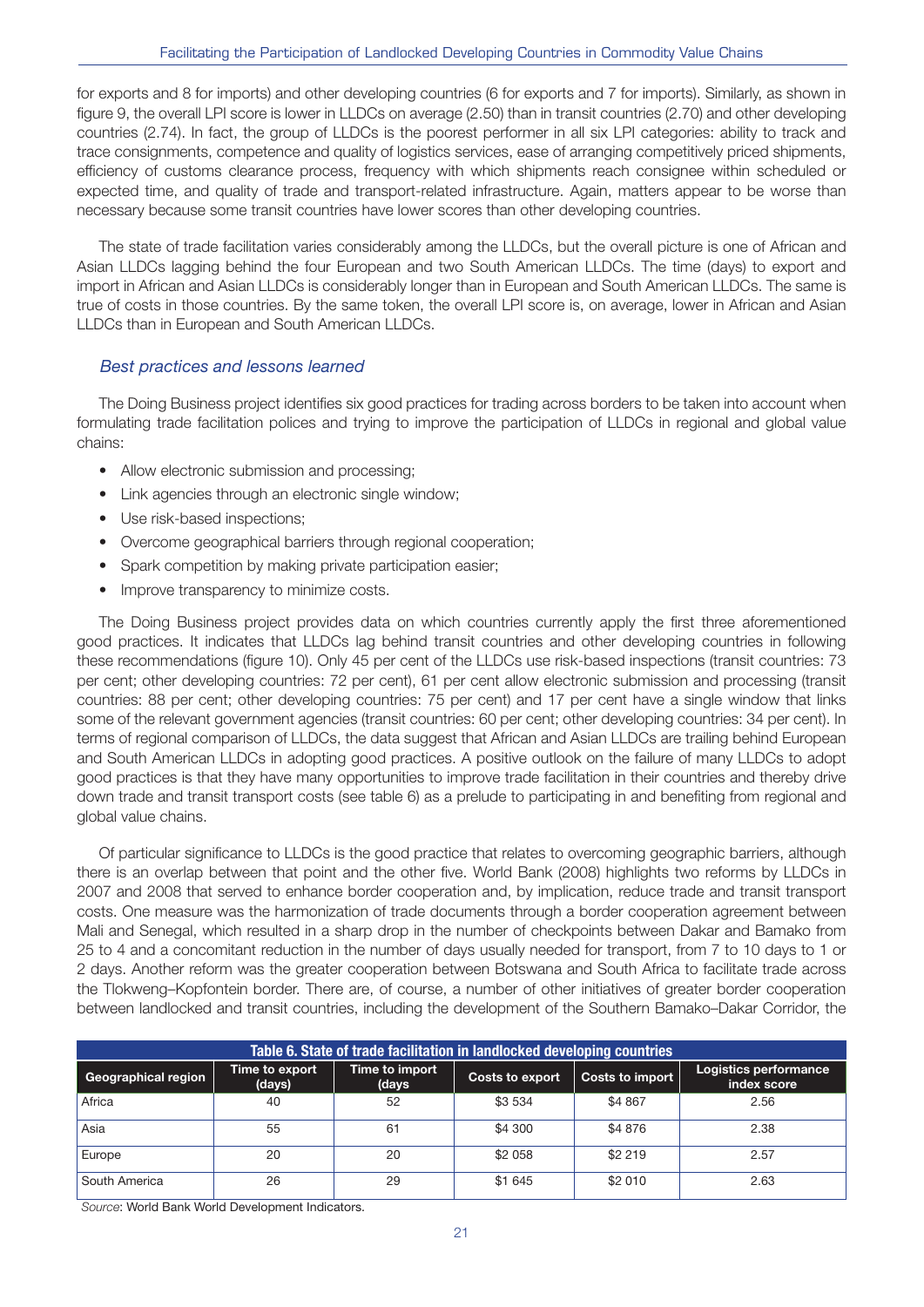

Source: World Bank World Development Indicators. Note: Scale:  $1 =$  lowest,  $5 =$  highest



Source: World Bank, 2014, Doing Business 2015: Going Beyond Efficiency. Washington, D.C. Available at http://www.doingbusiness.org/~/ media/GIAWB/Doing%20Business/Documents/Annual-Reports/English/DB15-Full-Report.pdf (accessed 15 October 2015).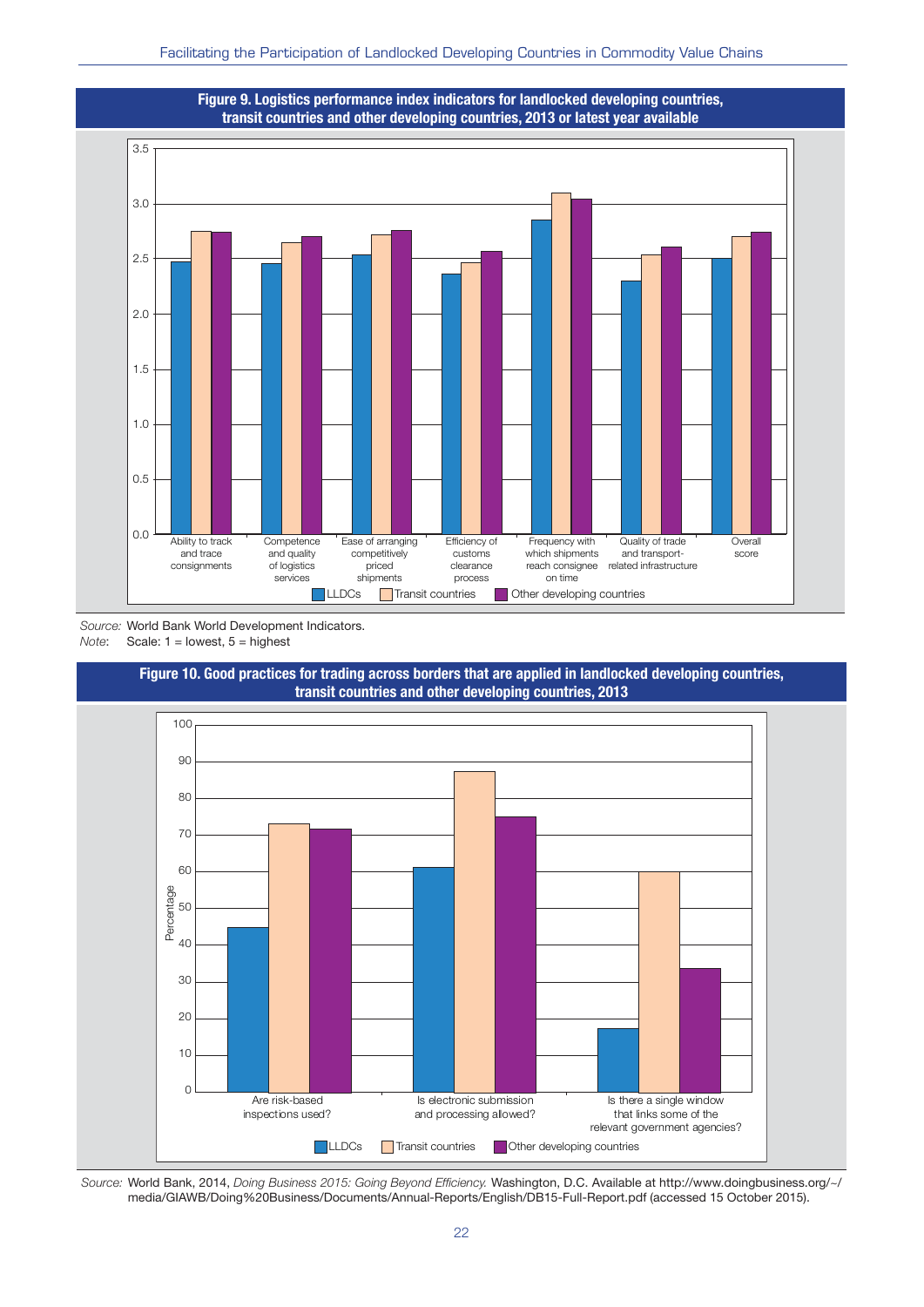West Africa Regional Transport and Transit Facilitation Project and the recently amended transit treaty between India and Nepal. The overall impression is one of a growing number of border-crossing agreements and projects in the recent past, which suggests that regional cooperation on trade facilitation has been gaining importance.

Regional cooperation can, however, be easier said than done, as evidenced by the difficulties in harmonization efforts in the East African Community. For instance, the implementation of the Single Customs Territory in the Community has brought several challenges, including the integration of the Automated System for Customs Data, or, ASYCUDA, used by Burundi, Rwanda, the United Republic of Tanzania and Uganda, and the Simba customs system used by Kenya (East African Community, 2014). Another ongoing effort in the Community is the harmonization of axle loads and gross vehicle mass limits, where government ministers endorsed the Vehicle Load Control Bill in 2012 (East African Community, 2012). It is envisaged that these regional harmonization initiatives will reduce costs and, inter alia, make the region more attractive to foreign investors (Kafeero, 2008).

### **B. INFRASTRUCTURE**

#### Key issues

The state of infrastructure – the second substantive priority described in the Vienna Programme of Action – in LLDCs and transit developing countries has a clear and direct impact on high transportation costs and, hence, on the integration of LLDCs in global value chains. The Programme of Action is primarily concerned with transportation infrastructure and calls for actions in transport infrastructure (road and rail transports, dry port, inland waterways and air transportation), and energy and information and communications infrastructure,

The Programme of Action rightly articulates specific actions by development partners, LLDCs and their transit neighbours to address the challenges posed by physical infrastructure. It also focuses on the need of LLDCs to develop other types of infrastructure as well if they wish to raise their profile and attractiveness for investment into commodity value chains. Bamber et al. (2014), for instance, conclude that electricity and transportation infrastructure and services are particularly important in the extractive industries sector, although precise needs differ across commodities. As for agricultural products, water infrastructure for irrigation is essential.

#### Performance of landlocked developing countries

Figure 11 depicts the state of transportation infrastructure in LLDCs, transit countries and other developing countries. The three panels, (a), (b) and (c) illustrate the median rail density, road density and share of paved roads in the three country groups. Overall, they show that the rail systems appear to be better in transit countries and LLDCs than in other developing countries. As to the state of road networks, the opposite appears to be true. Among

#### **Box 1. Transportation infrastructure can bring opportunities to Zambia's copper industry**

Because of its position in southern Africa and its relatively well-developed transport networks, Zambia can look toward economic opportunities stemming from regional integration. Continuing to develop and harmonize road and rail networks with bordering countries will not only bring the benefits of a more robust export environment to periods of instability in any one of its neighbours, but will also provide opportunities for the expansion of the business of Zambian transport companies. Owing to the nature of Zambia's exports and road system, domestic trucking is already a strong industry. The road transport sector has attracted FDI to the country by way of South African transport companies investing in the Zambian trucking industry (Raballand et al., 2008). Further integration of the markets of southern African countries through associations such as the Common Market for Eastern and Southern Africa can not only bring more prosperous trade in goods, but allow easier service provision across borders.

Copper mining in Zambia, which began in the 1930s, targeted European markets. At its peak of production in the late 1960s and early 1970s, Zambia produced about 750,000 tons of copper per annum. Its copper production has experienced crisis before. In the 1980s, output dropped below 300,000 tons but recovered and has been rising since 2000. Copper production increased from 572,793 tons in 2008 to over 800,000 tons in 2012. Production is projected to increase further to reach 1.5 million tons by 2016, as new mining operations in North Western province will be coming on stream (Zambia Development Agency, 2013). Copper mining in Zambia has gone through various cycles: it went private from the early 1930s to 1969, was nationalized in 1970 and returned to private ownership in 1997. These have had an impact on the development of the copper industry and industrial development in Zambia. The Government established the Zambia Consolidated Copper Mines in 1974 to acquire copper industry assets because of the strategic position of the industry.

The revamped and enhanced infrastructure of Zambia, coupled with other polices and strategies, will enable the country to take advantage of its natural endowments by entering regional and global commodity value chains.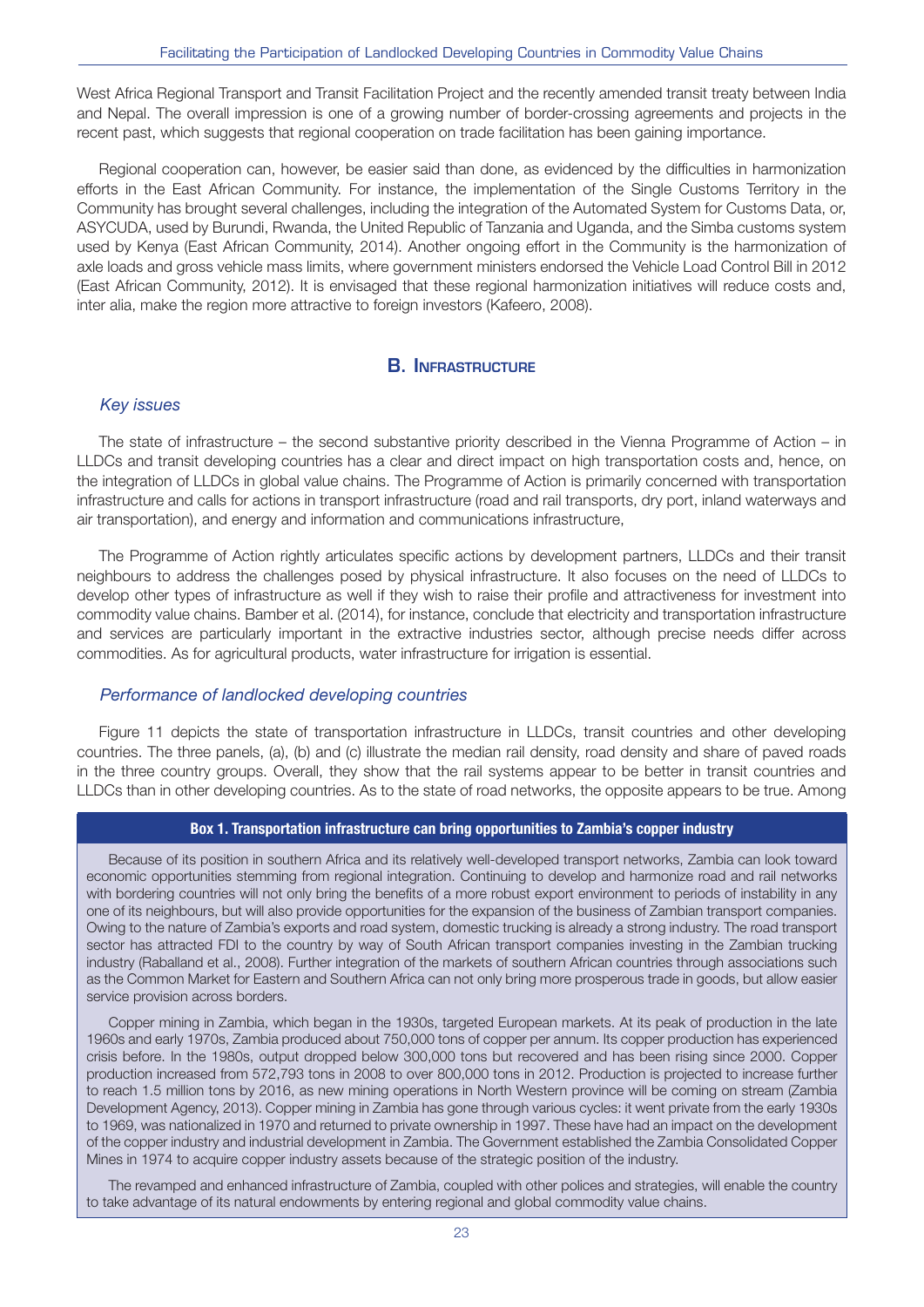#### **Figure 11. Median state of road and rail systems in landlocked developing countries, transit countries and other developing countries, 2012 or latest year available**



Source: World Bank World Development Indicators.

LLDCs, the transportation infrastructure in the European LLDCs is far more advanced than in the other LLDCs. The rail densities of the African, Asian and South American LLDCs are similar, but the Asian countries appear to have a more developed road network than the other two regions.

#### Best practices and lessons learned

Regional cooperation is a recurring theme in the development of infrastructure and is now one of the six priority areas of the Vienna Programme of Action. Corridors have received particular attention in this regard and there are now many – existing and planned – on all continents. Examples include the Central Asia Regional Economic Cooperation<sup>24</sup> programme, which supports the development of six corridors: the Transport Corridor Europe–Caucasus–Asia,25 which aims to develop the silk road of the twenty-first century; the Paraguay–Parana Waterway Hub<sup>26</sup> linking Argentina, the Plurinational State of Bolivia, Brazil and Paraguay; and the network of three corridors in Southern and Eastern Africa that form part of the Walvis Bay Corridors.27 The most advanced corridors are those that have moved from the initial

#### **Box 2. Creating links between coal production and power generation in Mongolia**

Mongolia is a country with significant natural resource wealth in coal and copper. Adequate energy infrastructure to provide heating in a very cold climate is a basic human necessity. Despite its access to abundant coal reserves, it is unlikely that Mongolia can generate enough electricity to meet demand in 2015 (Dalrai, 2014). Some segments of the population resort to burning natural fuels, including dung and lignite, to keep warm in the winter. The use of these types of fuels, and in oldfashioned stoves, leads to poor air quality and health risks. Although burning coal is not environmentally friendly, centralizing the burning of coal in more efficient power plants may improve air quality in parts of the country.

In addition, Mongolia imports power from China, to which it also exports coal, mainly through Chinese trucking companies. Pursuing opportunities to generate more of its power internally will return a dividend not just from the increased economic opportunities that low-cost, reliable energy brings, but will remove the extensive costs of moving coal across the border and pay for the infrastructure that returns it in the form of power (Dalrai 2015).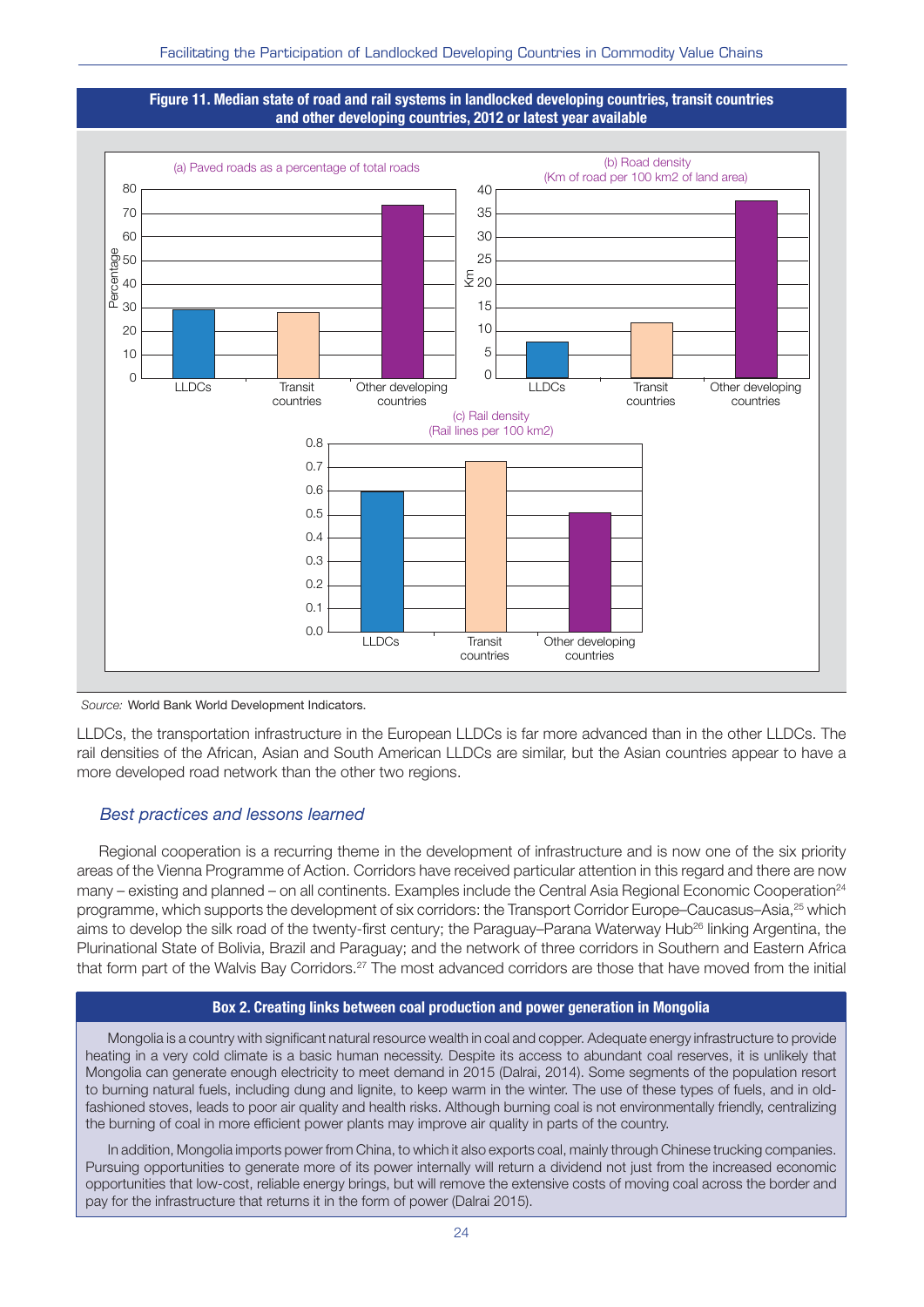stage of a transport corridor focusing on the improvement and integration of transportation infrastructure to a fully fledged economic or trade corridor that features harmonized trade facilitation measures and upgraded non-transport infrastructure and is actively engaged in attracting trade and investment to further socioeconomic development in the region.28 Thus, a successful economic corridor is one that combines infrastructure development and trade facilitation, as described herein.

Arnold (2006) identifies three main sources of inefficiency in economic corridors: poor interconnections, especially difficulties at border crossings; lack of interoperability, that is, lack of harmonization for transport infrastructure and transport units; and limited market access for transport providers, for example requiring transhipment or cargo at the border. He also distinguishes between four institutional formats for corridor development: the legislative development model, the project coordination model, the consensus-building model and the public–private partnership model. Since each contains benefits and drawbacks, the model that should be adopted is therefore contingent on casespecific circumstances. That said, some cross-cutting best practices that recur again and again in studies on corridor development are as follows:

- Strong ownership among all participating countries;
- Extensive involvement of relevant stakeholders, including private actors;
- Sustainable financing for all phases of the project, including for corridor management and maintenance;
- Proper preparation and design before the project, including an institutional set-up with clear allocation and coordination of roles, supported by an instituted coordination body.
- Established monitoring practices that evaluate the performance of the corridor against well-designed performance indicators.29

#### **C. TRADE AND INVESTMENT POLICIES**

#### Key issues

Trade facilitation has already been treated separately because of its special significance for LLDCs. However, other trade policy issues should also be high on policymakers' agendas because of their potential impact on firms' competitiveness and, by extension, countries' integration with the world economy. Beyond the obvious need to ensure that trade policy does not inhibit competitiveness through high tariffs on imported inputs, one of the most urgent issues is that of complying with technical regulations and standards, which have become a significant barrier to developing country exports. These can be public standards imposed by developed countries, but the requirements made by standard-setting bodies or leading transnational corporations form the greatest challenge, for example, private standards for agricultural processes and products imposed by large retailers. LLDC Governments have a role to play in supporting their firms to meet such regulations and standards. Another high priority is services trade. The significance of services trade to LLDCs is twofold. First, there are the global value chains in services, notably the offshore services industry, whereby the fragmentation results in services being traded as tasks (see, for example, Stephenson (2012), National Board of Trade (2013) and Bamber et al., 2014). Second, services are seen as enablers of global value chains because services inputs "provide the 'link' or the 'glue' at each point of the value chain, without which it could not happen" (Stephenson, 2012). In natural resource-rich LLDCs, services related to machinery and equipment are believed to be significant due to the capital intensity of the mining sector in particular. Therefore, in view of the strategic importance of services exports to their economic development through economic diversification, LLDCs need to carry out further policy, regulatory and institutional reforms and related measures to improve the delivery and competitiveness of their services sector.

Investment policy plays a crucial role for the participation of LLDCs in global value chains. Like international trade, FDI is a vital channel for resources to flow to LLDCs and is a key element in building productive capacities, such as developing human capital or improving infrastructure. It offers countries a means to acquire capital and technology as well as to provide employment and export opportunities. In fact, it is one of the important elements of the global value chain approach used by firms to gain competitiveness and capture niches by drawing on the knowledge, technology and capital available in other countries (Waglé, 2011). In this context, an important task for policymakers in LLDCs is to ensure coherence between trade investment and overall development policies. Global value chains make such coherence all the more important because they add another dimension to the interlinkages between trade and investment as well as productive capacities for structural economic transformation. For example, trade policies that dampen the flow of imported inputs would have an adverse effect on export-oriented investment, and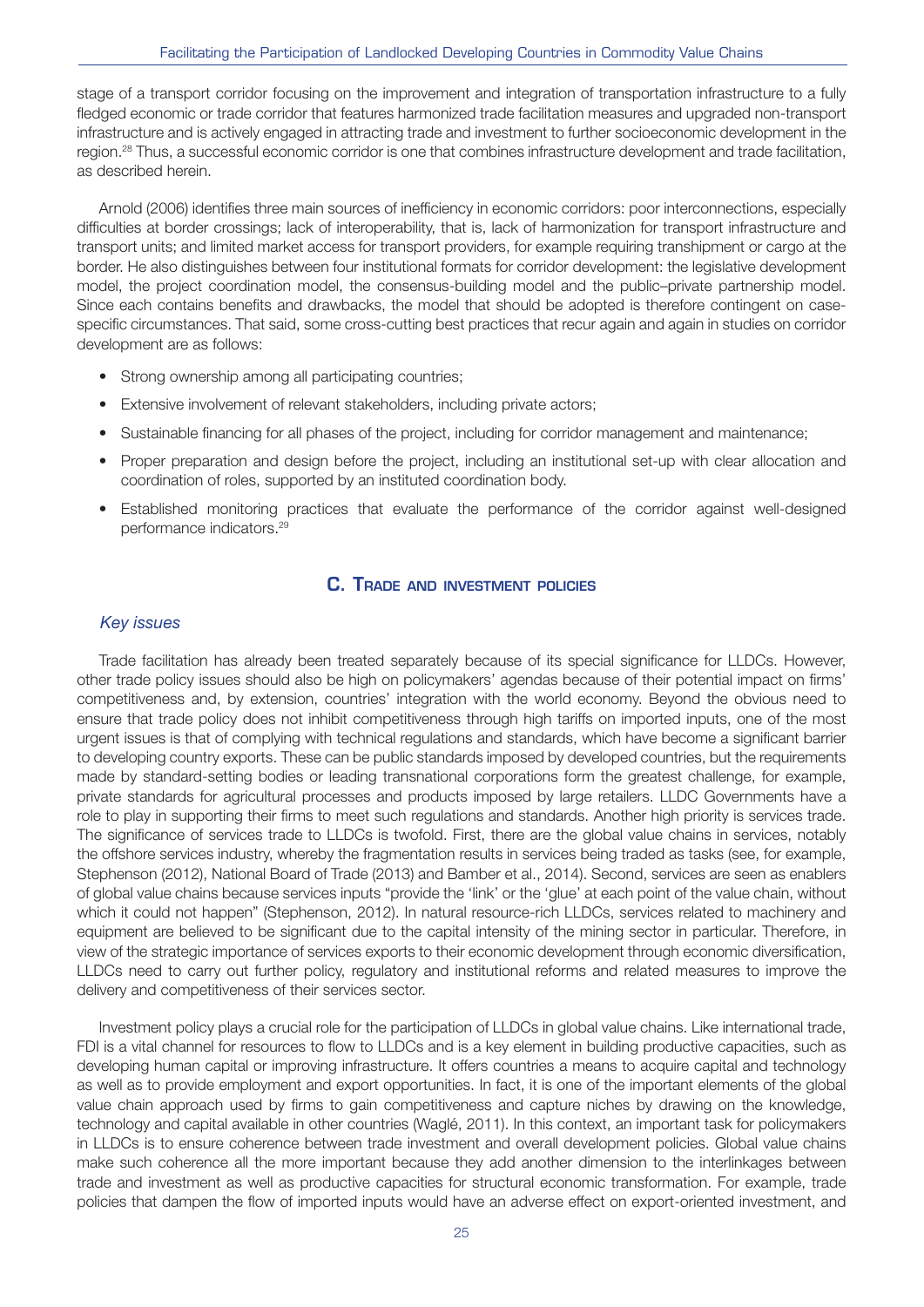#### **Box 3. Botswana's success in harnessing foreign direct investment to drive greater beneficiation**

Botswana has been highly successful in working with interested foreign investors to drive growth in its economy beyond the extraction of raw minerals. Although market access is now open to many companies, in the recent past all diamond mines were operated by Debswana, a joint venture between the Botswanan Government and the industry giant DeBeers. Through its strong control of Debswana, the Government has ensured that foreign investment in its diamond industry contributes significantly to the employment of Botswanans. Debswana also invests in sustainable developments in Botswana, including social infrastructure such as hospitals and schools (Ndlovu, 2014).

During negotiations over mining licences with DeBeers in 2005, the Government secured agreements promoting the beneficiation of raw diamonds in Botswana. To this effect, more sorting, valuing, marketing, and cutting and polishing of diamonds now occurs in Botswana. In conjunction with this movement to expand the value chain, the Government freed up the mining industry so that more independent producers could start diamond mining on the condition of that all diamonds mined be sold in Botswana. As a result, some \$500 million of Botswana's \$3 billion rough diamond production is currently processed locally, employing more than 3,000 people (Brook, 2012; Ndlovu, 2014). Another initiative to support beneficiation was the Government's formation in 2012 of the Okavango Diamond Company. The State-owned company is allocated a share of Debswana's rough diamond production (12 per cent in 2013, expected to rise to 15 per cent by 2016) that it can sell in the open market (Ndlovu, 2014).

investment policies that restrict the flow of technology transfer would have a negative impact on exports. Hence, LLDCs should make sure that the potential impact of trade and investment policies on both trade and FDI flows is given due consideration in policymaking processes and they should strive to create greater synergies between trade and investment policies and institutions (UNCTAD, 2013b). This is important in order to foster productive capacities and structural economic transformation in LLDCs so that they can participate in and benefit from regional and global value chains.

#### Performance of landlocked developing countries

Trade openness defined as the ratio of total trade to GDP can be used as an indicator of the importance of international trade to a given country. The median share of trade in GDP in LLDCs, transit countries and other developing countries is given in figure 12(a). Two trends may be noted. First, the median LLDC has a higher ratio than the median transit countries and a lower ratio than the median other developing country. Second, since 2000 there has been a general trend of greater trade openness for LLDCs. Among the LLDCs, figure 12(b) shows that the share of total trade in GDP is the lowest for the median African LLDC.

What about trade openness with regard to tariff restrictions? In the early 2000s, LLDCs seem to have had the lowest tariffs – in terms of simple and weighted averages – among the three groups, although the tariff levels appear



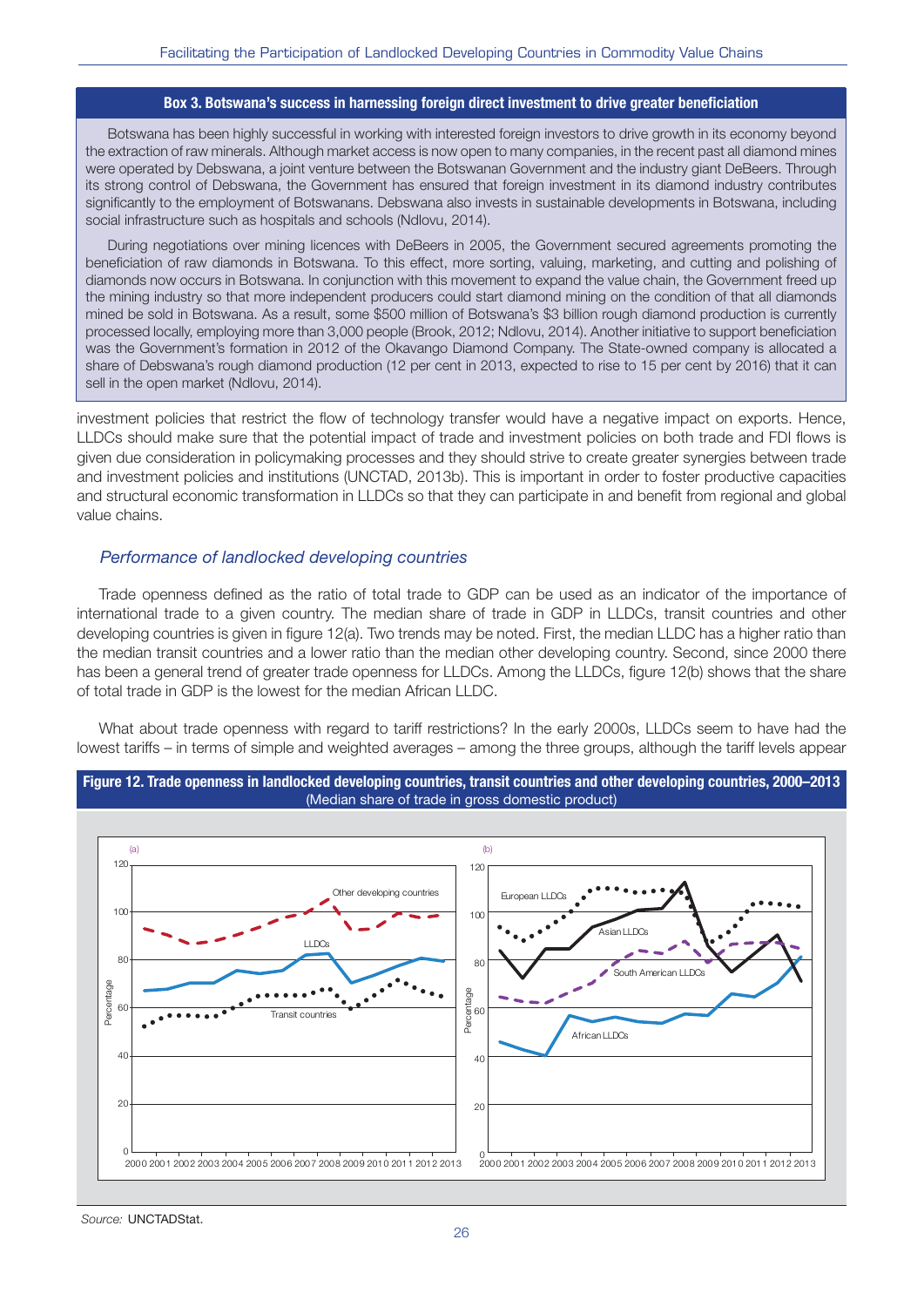to have decreased over the decade. By the early 2010s, the other developing countries group had the lowest tariffs (figure 13(a) and (b)). Seen from the global value chain perspective, the relatively higher tariff levels of LLDCs and transit countries imply that the LLDC firms are disadvantaged. Among the LLDCs, the African countries, in particular, appear to have the most scope for reducing tariffs further (figure 13(c) and (d)).

The 2000s have seen a general increase in FDI flows to LLDCs, transit countries and other developing countries. As a result, the shares of FDI stock in GDP in the three groups have grown during the period, with other developing countries experiencing the greatest boost (figure 14(a)). As shown in figure 14(b), the median European LLDC has a



Source: World Bank World Development Indicators.

**Figure 14. Median share of foreign direct investment stock in gross domestic product in landlocked developing countries, transit countries and other developing countries, 2000–2013 or latest year available**



Source: UNCTADStat.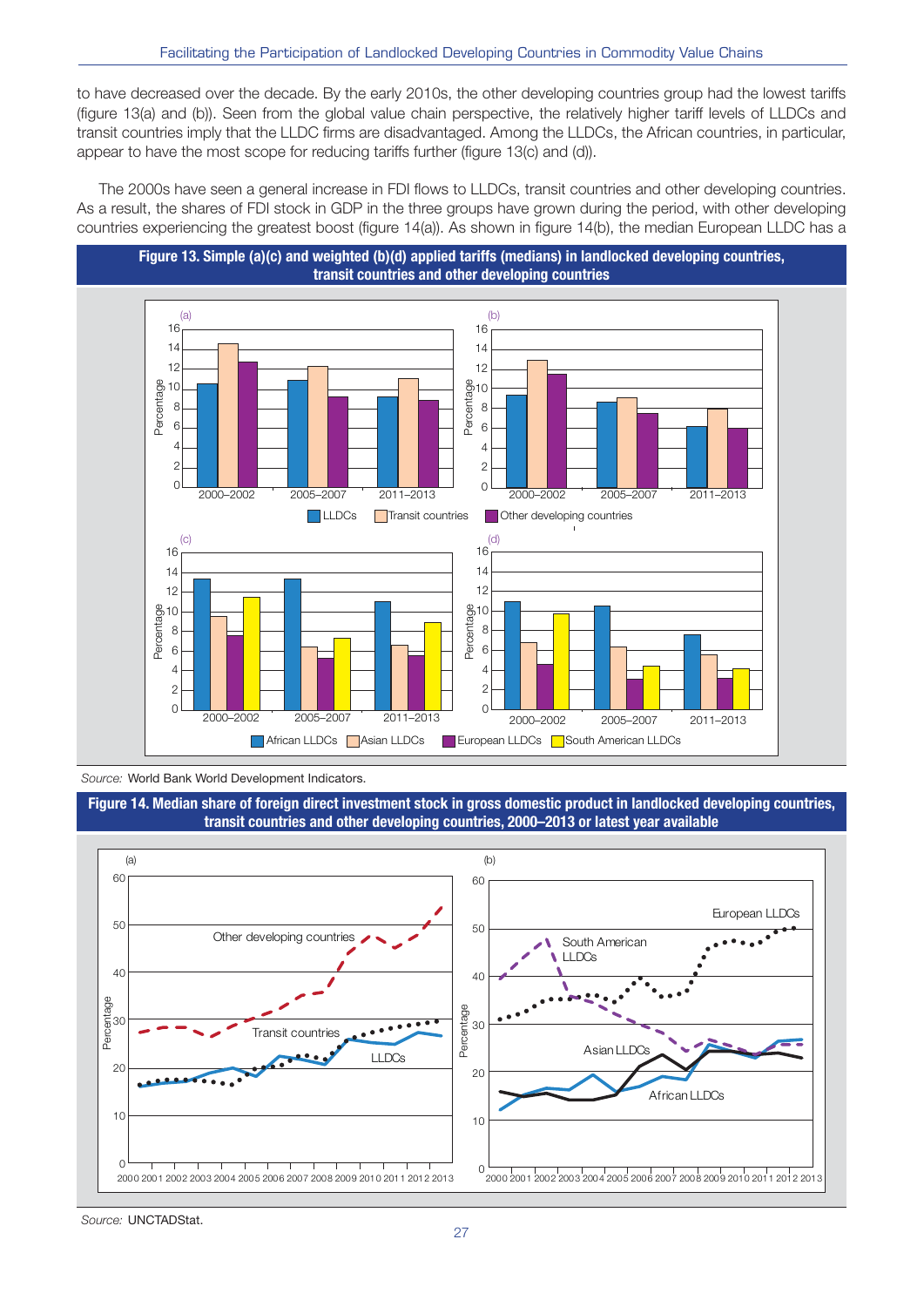share of almost 50 per cent, which is on a par with the median of other developing countries. The other three LLDC groups have shares of about 22–27 per cent, with growing shares for African and Asian countries. The downward trend seen in South America is due to a declining ratio in the Plurinational State of Bolivia.<sup>30</sup>

As for participation in the global value chain, UNCTAD (2014) reports that 49 per cent of all LLDCs' exports are part of a trade process of multiple stages. This is only slightly below the developing country average of 52 per cent. However, the annual growth of global value chain participation in LLDCs has, on average, been faster than the developing country growth rate – 18 per cent, compared with 12 per cent. Consistent with the high reliance on commodities in LLDCs, the average LLDC share in the upstream component of global value chain participation in 2011 was relatively low: 18 per cent. The corresponding average share of other developing countries was 25 per cent.

With respect to investment policy, the World Bank's Investing Across Borders project provides relevant data on indicators that are grouped into four areas:

- Investing across sectors;
- Starting a foreign business;
- Accessing industrial land;
- Arbitrating commercial disputes.

Figure 15(a) shows that the median scores of LLDCs are higher than those of transit countries and other developing countries for the first two indicators and that those of the three groups of countries are fairly similar for the other two indicators.

#### Best practices and lessons learned

World Bank (2010) identifies the following good practices for the four indicators on investing across borders:

- Investing across sectors;
	- Allowing foreign ownership in the primary, manufacturing and service sectors;
- Starting a foreign business;
	- Equal treatment of foreign and domestic investors;
	- Simple and transparent establishment process;
- Accessing industrial land;
	- Clear laws which provide fair and equal treatment for foreign and domestic companies;
	- Accessible land information;
	- Efficient land acquisition procedures;
- Arbitrating commercial disputes;
	- Strong arbitration laws in line with arbitration practice;
	- Autonomy to tailor arbitration proceedings;
	- Supportive local courts;
	- Adherence to international conventions.

Promoting FDI should not, of course, come at the expense of socioeconomic development, and it is important to engage with foreign investors to boost national competitiveness. Botswana, for instance, has recently made progress in moving up the diamond value chain (Ndlovu, 2014). Botswana set up the Diamond Trading Company Botswana, which sorts, values, markets and sells all in-country production by Debswana (the joint venture of the Government and De Beers diamond producer). The Government also reached an agreement with De Beers to move the London office that deals with aggregation, quality assurance and sight preparation functions to Gaborone; a relocation that took place in 2013.

Many studies on global value chains point to the vital role that can be played by regional value chains. For instance, Arvis et al. (2011) mention that the main exporters in the Lao People's Democratic Republic are Thai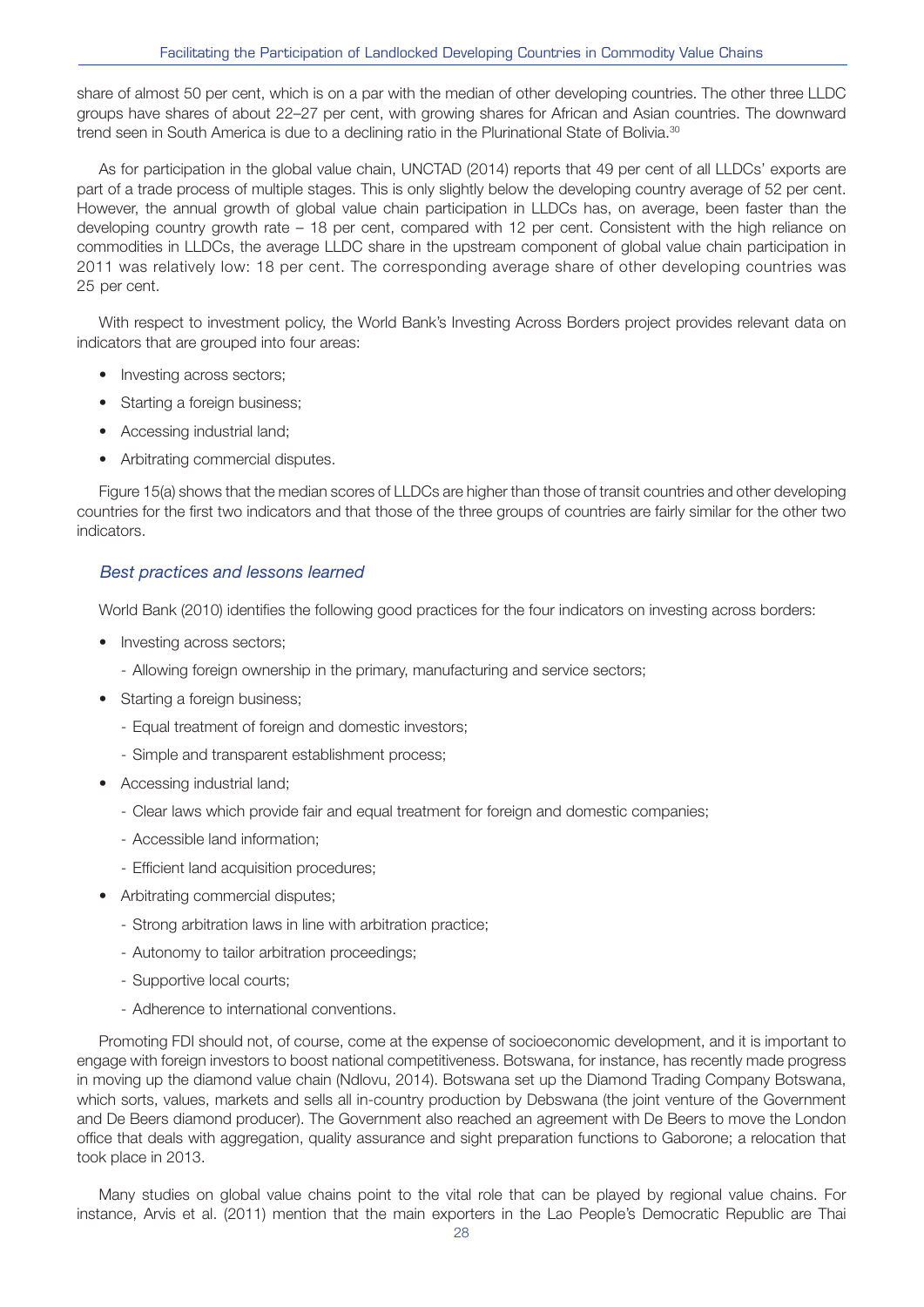

Source: Investing Across Borders database.

investors and that firms in Côte d'Ivoire have contributed to the growth of mango exports from Burkina Faso and Mali.<sup>31</sup> Accordingly, the vested interest of transit country investors in the exports of landlocked neighbours is one example of how transit countries stand to gain from LLDCs having easier and cheaper access to the sea.

Another example is that of Lesotho, which has attracted investors from the region (South Africa) and elsewhere (primarily Taiwan, Province of China). Low labour costs are a common denominator for the attraction of Lesotho as an FDI destination, but the most interesting observation is that whereas Taiwanese investors have primarily seen Lesotho as a stepping stone to market access in the United States of America by way of African Growth and Opportunity Act preferences, South African investors are looking at Lesotho as a production hub in a regional value chain (Bamber et al., 2014; Staritz and Morris, 2013). Consequently, Taiwanese FDI has not contributed much to workforce development and, hence, to upgrading opportunities. South African FDI, by contrast, has been actively engaged in human capital development and is likely to move into higher value added activities in Lesotho.

One of the greatest trade-related challenges facing developing country producers is how to comply with the growing proliferation of public and private standards. However, because requirements are not necessarily as stringent in developing countries, regional markets – or more generally, South–South trade – provide an alternative set of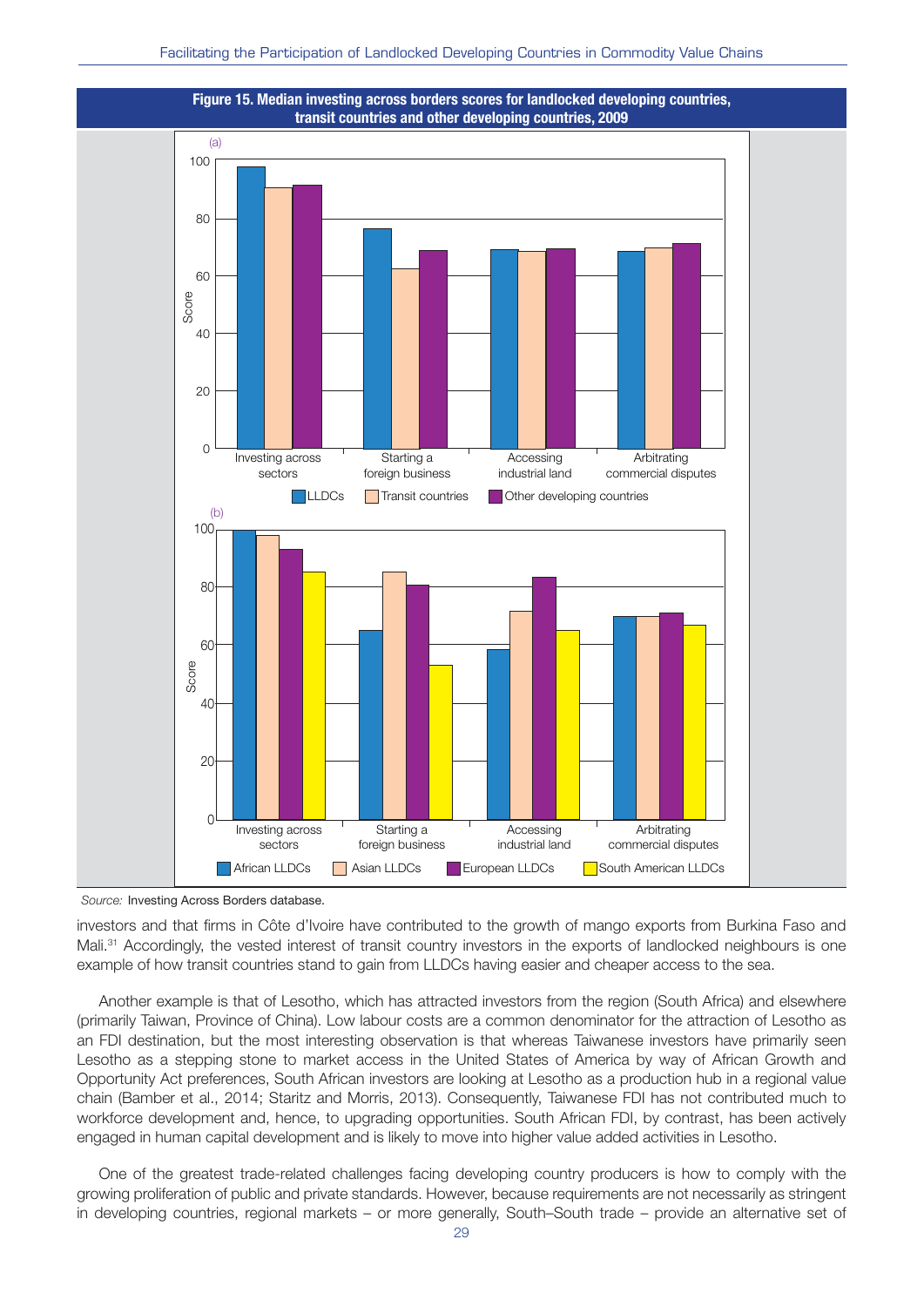value chains that producers can take part in. Moreover, these regional value chains offer producers opportunities to upgrade their activities and can therefore serve as catalysts and stepping stones towards meeting the more stringent standards typically imposed in developed countries (African Development Bank et al., 2014; Bamber et al., 2014; Evers et al., 2014).

Recognizing the importance of the regional dimension of global value chains, UNCTAD (2013b) advocates regional industrial development compacts as a means to synergize trade and investment policies and, ultimately, to optimize regional cooperation efforts. The compacts would build on four set of partnerships: between Governments in the region, between the public and private sectors, between governments and international organizations, and between trade and investment promotion agencies. Such compacts would take a holistic approach to enabling regional partners to use the compact as a springboard for greater participation and upgrading in global value chains. Among the initiatives suggested is that the compacts "could aim to create cross-border industrial clusters through joint investments in global value chain-enabling infrastructure and productive capacity-building" (UNCTAD, 2013b). The idea of creating industrial clusters is in line with Porter's (1998) emphasis on the importance of clusters in gaining competitive advantage, whereby a "nation's successful industries are usually linked through vertical (buyer/supplier) or horizontal (common customers, technology, channels, etc.) relationships". Policymakers should, however, ensure that the development of regional clusters does not stymie efforts to foster industrialization by limiting backward and forward linkages at the domestic level.

#### **D. PRODUCTIVE CAPACITIES: HUMAN CAPITAL, PRIVATE SECTOR DEVELOPMENT AND NATIONAL SYSTEMS OF INNOVATION**

#### Key issues

Productive capacity is an umbrella term that can be used more or less broadly, depending on the context. It can encompass many issues. Here, the focus is on three aspects: human capital, private sector development and national systems of innovation, whereas other issues, such as infrastructure and standards, are discussed in other subsections.

It is difficult to understate the importance of human capital in a world of global value chains. After all, labour is one of the main production factors; hence, the cost and quality of the labour force are key determinants in capturing niches in any value chain – be it in agriculture, the extractive industries, manufactures or services (Bamber et al., 2014). Clearly, investments in human capital, through education and workforce development, are crucial for increasing participation and upgrading in global value chains. In the case of commodity-dependent LLDCs, the challenge is to improve the capabilities of agricultural workers to deal with the requirements set by developed country Governments and firms in the form of standards, stringent delivery terms and so on. In the hard commodities sectors, meanwhile, there is a need for LLDCs to help domestic workers enhance their technical skills so as to improve their chances of securing jobs in higher-value functions; positions that are usually filled by expatriates. This is not to suggest that LLDCs are on their own in addressing these issues. Developed countries and other trading partners in a position to do so also have an important role to play in building the capacity of LLDCs to meet international public and industry standards.

The global value chain approach puts firms centre stage. A direct consequence of this is that private sector development in LLDCs takes on increased significance. For instance, access to finance or rather lack thereof – is a prevalent constraint for the development of the agricultural sector in developing countries. More broadly, value chain finance, defined as "the flows of funds to and among the various links within a value chain" (Miller and Jones, 2010), is a crucial element in the competitiveness of farmers and agribusinesses. Another example of a barrier to private sector development with considerable relevance to global value chains is the formalization of businesses, that is to say, the shift of employment from the informal sector to the formal sector in developing economies, as it can have positive implications on investor confidence and access to business services, formal markets and productive resources. Although the transformation is neither easy nor swift, the Organization for Economic Cooperation and Development (OECD) (2006) identifies the following best practices to remove barriers to formalization:

- Support broad programmes of regulatory reform and introduce regulatory impact assessments;
- Design measures to create a business-friendly culture in government and to improve service provision;
- Simplify official administration for businesses;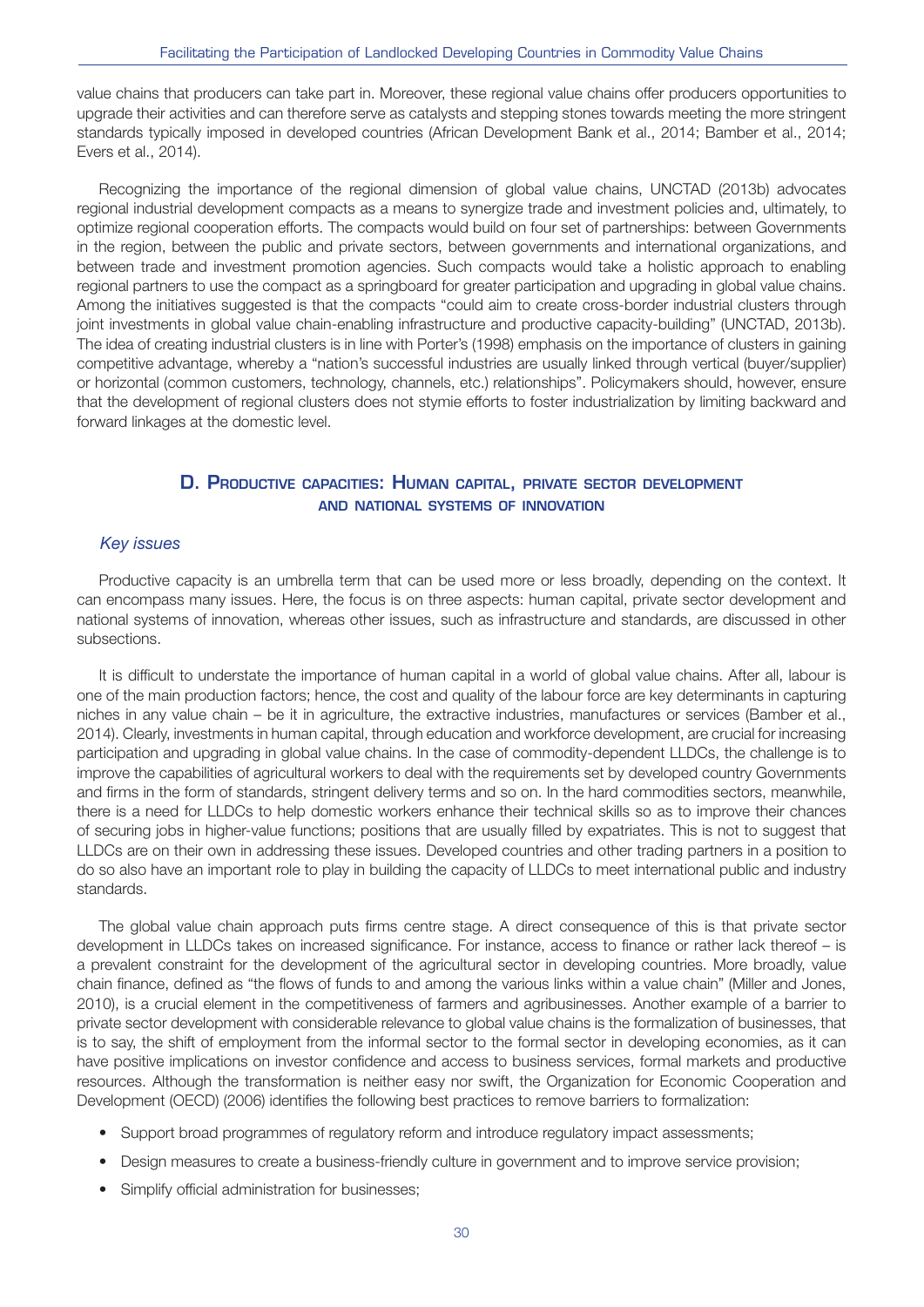- Avoid retroactive taxation for businesses that formalize;
- Simplify tax administration;
- Share information on what taxes are used for and how businesses will benefit from enhanced services;
- Rationalize business registration and licensing regimes;
- Limit licensing to those activities where it is justified on health, safety, environmental and other grounds;
- Make it easier to register business and producer associations:
- Reduce registration fees and statutory requirements;
- Promote labour law reform that protects essential workers' rights.

National systems of innovation are the flows of technology and information among the stakeholders in an economy that promote technological development and innovation (Bamber et al., 2014). They thus concerns research and development and technological innovation in their own right as well as how the related knowledge is disseminated and acquired across actors within the value chains. The state of national systems of innovation has a clear bearing on agricultural productivity and the ability of extractive industry firms to engage in higher value activities. Hence, strengthening these systems in LLDCs by investing in research and development; improving the quality of higher education especially in science, technology and innovation; formulating science, technology and innovation policies; and putting in place regulatory and institutional framework for implementing such policies would make a direct contribution to participation and upgrading in global value chains.

However, UNCTAD (2006) argues that the broader concept of "domestic knowledge systems" might be more pertinent for low-income countries. It defines domestic knowledge systems as "the set of institutions within a country, including regulatory frameworks, formal organizations, regular relationships among organizations and routine practices, which enable (or constrain) the creation, accumulation, use and sharing of knowledge". Consequently, a domestic knowledge system implies a more extensive view of entrepreneurial capabilities than a national system of innovation that highlights research and development. Among the key issues in the domestic knowledge system in developing countries is how to harness the potential of indigenous or traditional knowledge systems as well as how to get the best of both the traditional and modern knowledge systems. UNCTAD (2006) provides several examples of the gains that can be had from drawing on indigenous knowledge systems such as the zaï technique, used in northern Burkina Faso to boost agricultural productivity and the PROFIEET initiative, which stands for Promotion of Farmer Innovation and Experimentation, used in Ethiopia. Such indigenous knowledge systems have included cases where traditional treatment has been used "in tandem with more modern techniques to improve farmers' productivity in the region". Cultivating domestic knowledge systems presents opportunities for LLDCs to enhance productivity and carve out niches in regional and global value chains.

#### Performance of landlocked developing countries

There is not much difference in terms of the median expenditure on education and research and development among LLDCs, transit countries and other developing countries (figure 16). To be sure, there are considerable variations within these groups. In the case of LLDCs, for instance, spending on education as a share of GDP ranges from 8.9–17.8 per cent, and spending on research and development as a share of GDP ranges from 0.1–0.3 per cent. Data on other relevant measures relating to research and development, such as on number of researchers and technicians in research and development, are limited to a few countries, but available data suggest that LLDCs lag behind the other two groups.

With regard to conducive climates for private sector development, Doing Business data suggest that other developing countries are more often than not ahead of LLDCs and transit countries. This is depicted in figure 17, which shows the overall median rank for the three country groups (first category on the left) as well as the median rank of the groups for each of the 10 subcategories. The median rank of LLDCs for the overall ease of doing business is 132, while for transit countries it is 133, which is considerably worse than the median rank of other developing countries (106). Among the three groups, LLDCs, especially Asian and European LLDCs, appear to be particularly favourable for business in terms of starting a business, registering property and enforcing contracts. Unsurprisingly, their scores are lower in the context of trading across borders, the indicators of which are shown in greater detail in figure 17. European LLDCs are, by some distance, the best performers among the LLDCs, followed by Asian and South American countries. At the opposite end of the spectrum, many African LLDCs find themselves at the bottom of the rankings.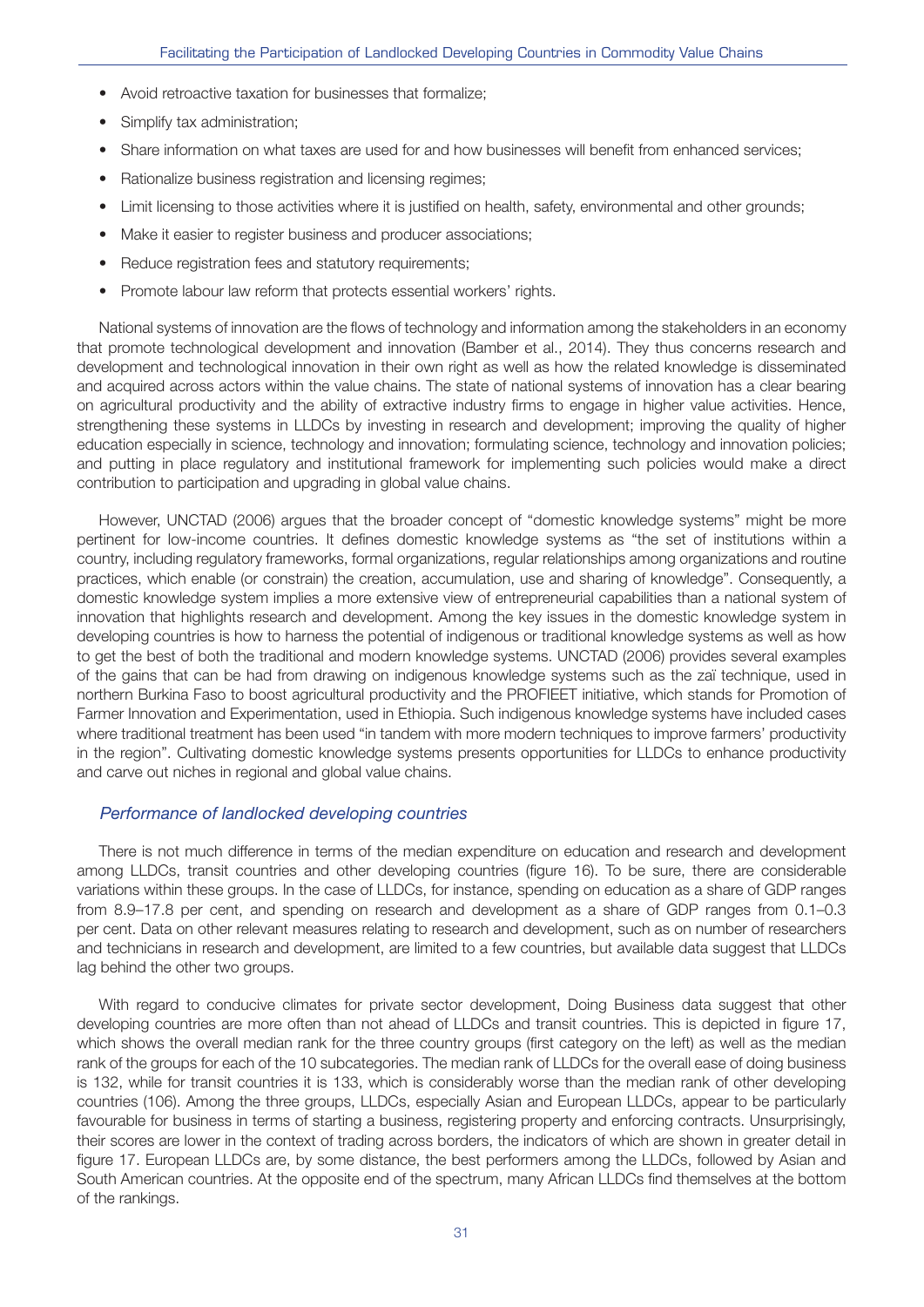**Figure 16. Spending on education as a share of government expenditure (a) and research and development expenditure as a share of gross domestic product (b) in landlocked developing countries, transit countries and other developing countries, 2013 or latest year available** 



Source: World Bank World Development Indicators.





Source: World Bank, 2014, Doing Business 2015: Going Beyond Efficiency. Washington, D.C. Available at http://www.doingbusiness.org/~/ media/GIAWB/Doing%20Business/Documents/Annual-Reports/English/DB15-Full-Report.pdf, accessed 15 October 2015.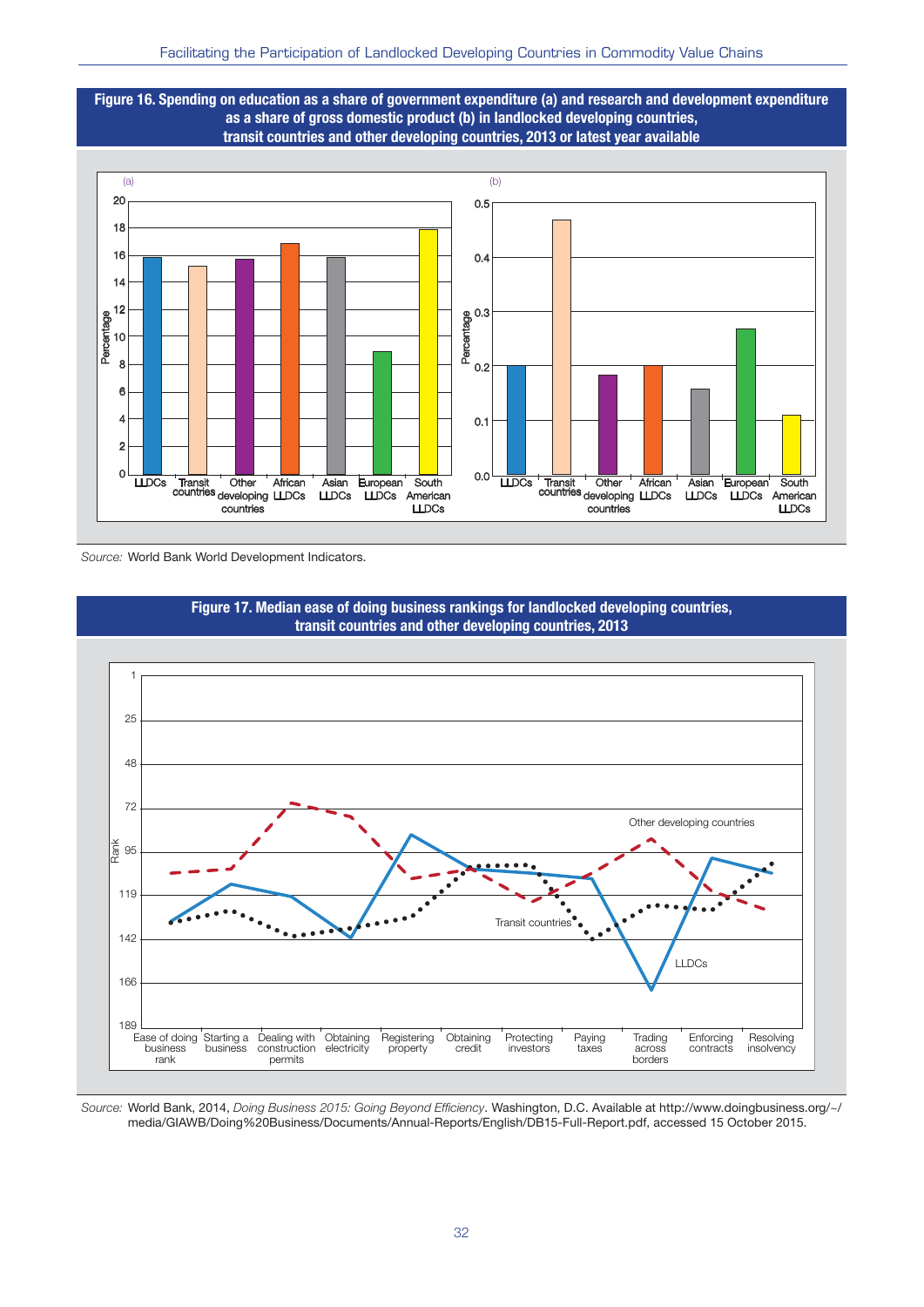#### Best practices and lessons learned

It is clear that LLDCs should make broad-based investments and reforms in human capital, business environment and innovation systems. One of the advantages of adopting a global value chain approach – in addition to engaging in broad-based investments and reforms – is the development of more targeted programmes. These programmes should be holistic in the sense that they are inclusive, involve all relevant stakeholders and analyse the entire value chain of a sector. Proper analysis of the value chain is essential to identify opportunities and uncover the bottlenecks and weaknesses that block those opportunities. For instance, global value chain analysis supported by functioning economic zones (see box 4) can be a valuable tool to determine what technical skills are lacking for successful upgrading (Fernandez-Stark et al., 2012) and to support value chain finance.

The prominent role of private sector actors is a given from a global value chain perspective; cooperation and collaboration with firms is therefore key to develop productive capacities. At the same time, it is important to ensure a competitive environment and limit protectionism lest the measures result in failed industrial policies such as never-ending support and capture by incumbents (OECD et al., 2014). Indeed, a high level of competition is widely recognized as an efficient tool for private sector development.

The vital importance of domestic competition cannot be underlined enough and is one of the points most emphatically stressed in Porter (1998), who writes that "[a]mong the strongest empirical findings from our research is the association between vigorous domestic rivalry and the creation and persistence of competitive advantage in an industry". More broadly, he identifies firm strategy, structure and rivalry as one of four key determinants of national advantage. An interesting example of the role of domestic competition in upgrading in global value chains is the organic and fair trade sugar industry in Paraguay (box 5).

A word of caution with respect to the global value chain approach is also in order. The fact that a country participates in a value chain segment does not necessarily mean that upgrading is always the optimal policy. Hausmann et al. (2008) go so far as to decry beneficiation (that is to say, moving downstream) as "a bad policy paradigm". Instead, they emphasize that countries should build on their existing capabilities and focus on sectors with similar technological requirements, factor intensities and the like. This is the underlying rationale for developing the economic complexity index discussed in section II.A. The argument does not, however, invalidate the global value chain approach, as there are many examples of countries successfully climbing the value chains. Still, the authors' key message is well taken: LLDCs must take into account their capabilities when designing policies to encourage global value chain participation and upgrading.

#### **Box 4. Economic zones to boost participation of Zambia in global value chains**

Copper mining is the major mining activity in Zambia, and the mining value chain extends well beyond its borders. An important point is that Zambia is one of the top 20 mining countries where copper mining contributes more than 2 per cent to global production. Zambia is Africa's largest producer of copper and cobalt and the world's seventh largest copper producer and the third largest producer of cobalt (2010) (Zambia Development Agency, 2013). It is home to Africa's largest known copper reserves, which account for 6 per cent of the world's copper reserves. Existing mines hold resources estimated at 2.8 billion tons of copper ores of varying quality. Although copper prices have somewhat declined, the global demand for copper and cobalt is generally strong and expected to grow by 3 per cent annually to reach 25 million tons by 2020 .

One of Zambia's main policy measures to facilitate participation and upgrading in global value chains is to develop industrial parks and multi-facility economic zones (Ndlovu, 2014). These zones are expected to have well-developed communications and transportation networks in order to overcome infrastructure bottlenecks, thereby attracting FDI that can spur industrial development. To date, five multi-facility economic zones and one industrial park have been identified. One, developed by a Chinese investor, is operational: the Chambishi multi-facility economic zone. The full effects of the policy are yet to be seen, but the Chambishi one currently hosts 37 companies in both light and heavy industries, including copper smelting, agroprocessing, manufacturing of copper cable, household appliances, bars, wires and motor parts (Ndlovu, 2014). Moreover, in addition to the improvement of infrastructure within the Chambishi multi-facility economic zone, there are indications of a spillover effect, as infrastructure has gradually become better in the surrounding area as well (Moody, 2011).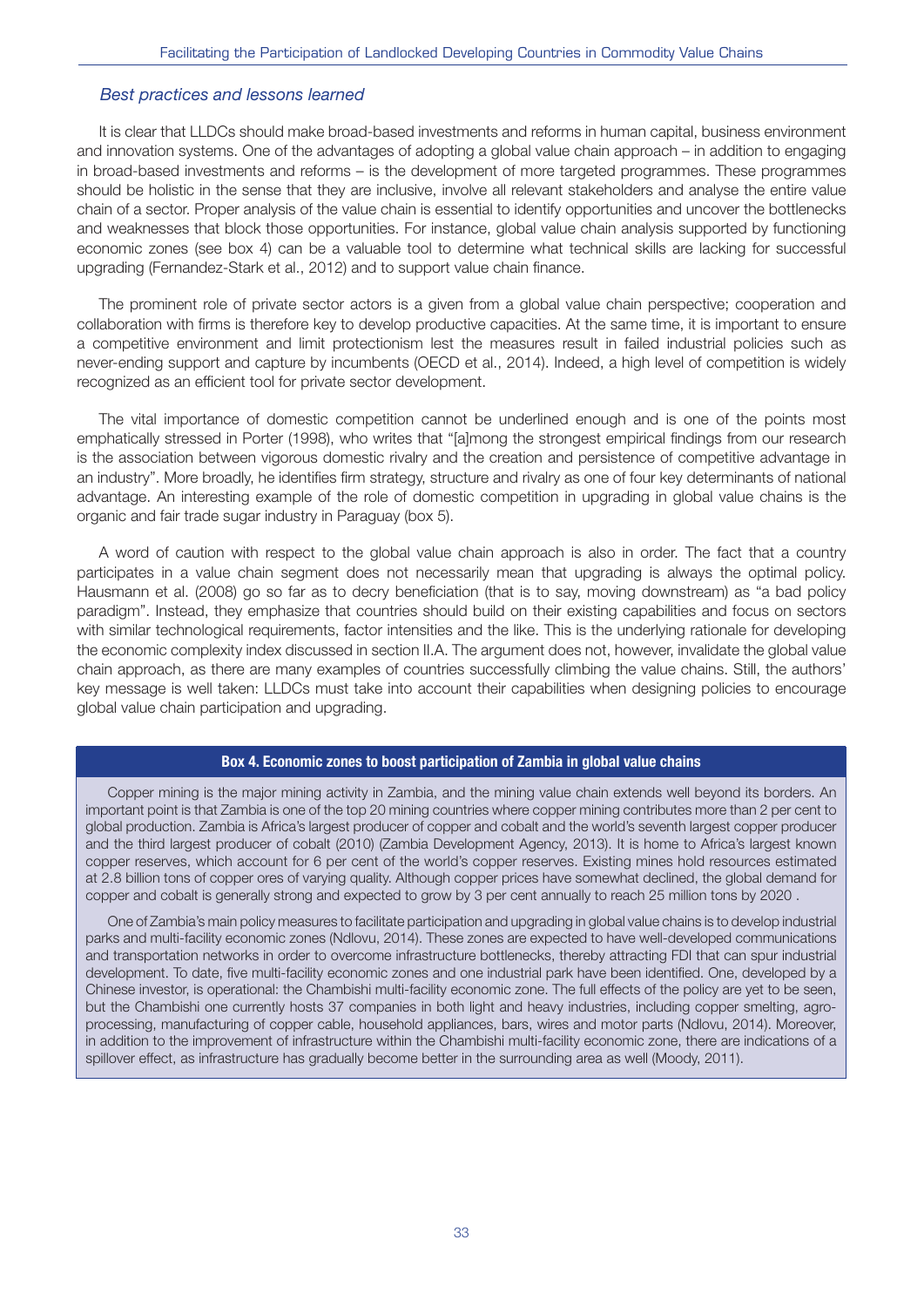#### **Box 5. Paraguay's organic sugar industry**

The genesis of the organic sugar industry in Paraguay was the production of certified organic sugar in 1994. Some 20 years later the country became the largest producer and exporter of organic and Fairtrade-certified sugar. Although these niche markets together represent less than one per cent of the world's entire sugar market, this is a significant achievement that can be attributed in part to the traditional nature of the Paraguayan sugar industry – which facilitated the conversion to organic sugar production – and the assistance of organic and fair trade sugar companies from developed countries.

In terms of upgrading in global value chains, Setrini (2011) contrasts the structures of two farmer associations: Asociación Cañeros Orgánicos de Iturbe and Cooperativa Manduvirá. Whereas the former is typified as representing monopolistic clientelism with many smallholder farmers dependent on a single broker and a single patron, the latter is a case of what he refers to as "pluralistic clientelism" that has a higher degree of competition among multiple brokers and patrons. The monopolistic clientelism model results in a top-down approach of upgrading that is characterized as dependent on upgrading and is based on little input from farmers. The pluralistic clientelism model, by contrast, favours a more bottom-up approach that has brought about an autonomous upgrading process that has "forged new institutional and economic ties to government agencies, non-governmental organizations, and Fairtrade organizations and sugar buyers abroad" that "has provided the cooperative's growers with new market information, production knowledge, and material resources – better equipping them to benefit from their participation in global value chains" (Setrini, 2011).

Setrini (2011) highlights the degree of competition among brokers and patrons as a key factor in determining power relations in the two contrasting structures. He shows that the greater competition among brokers and patrons curbed the mills' monopsony power and leads to pluralistic clientelism, which encourages cooperation among smallholder farmers to increase their share of value added in global value chains. The overall impression is that fostering domestic competition among brokers and patrons, empowering weaker parties (in this case, smallholder farmers) and striving towards equality of influence of stakeholders have long-term benefits for global value chain participation and upgrading and, more broadly, socioeconomic development.

#### **E. INSTITUTIONS**

#### Key issues

Strong institutions are one of the fundamental drivers of socioeconomic development and can play a key role in facilitating investment in commodity value chains. In simple terms, good governance and effective institutions are likely to have a positive impact on FDI inflows because of the certain investment climate that it provides investors. The relationship is, however, less straightforward than might be expected, as various studies have produced different, contradictory results (Bounoua and Maatallah, 2014). Moreover, while some governance indicators such as regulatory quality seem to encourage FDI, others for example voice and accountability for citizens, appear to discourage it. Some, such as government effectiveness, seem not have any significant impact at all (Berden et al., 2014). These reservations aside, the overall impression is that strong, high-quality institutions help foster FDI inflows (World Bank, 2010) and, more importantly, that they are essential for long-term socioeconomic development.

Institutions can also take on particular relevance in the case of commodity-dependent LLDCs, especially those that have significant reserves of hard commodities. The argument is often made that the rule of law, strong property rights, transparent and accountable institutions and so on – what Acemoglu and Robinson (2012) lump together in the catch-all term "inclusive institutions"– are an ultimate source of a country's long-term growth. This theory is certainly of relevance to commodity-dependent countries such as Botswana (box 3) and is behind initiatives such as the Extractive Industries Transparency Initiative<sup>32</sup> and the open data movement. In this context, Torvik (2009) presents a simple analysis that suggests that resource abundance is associated with negative growth in an environment of weak institutions, while the relationship is positive when the quality of institutions is good. These effects are even stronger when only an abundance in oil and minerals is considered. Even though the analysis is limited in several ways, the policy implications suggested are clear enough: developing good institutions is likely to diminish rentseeking behaviour and any associated resource curse and, as a result, have a positive impact on the economy.

Comprehensive institutions that are horizontal in their impact – in that they address broad issues such as corruption and the rule of law that affect all spheres of political, economic and social life – may well have a positive impact on increasing integration with the world economy, but multi-stakeholder institutions that foster cooperation and collaboration among various actors are arguably the most directly relevant for boosting a country's position in global value chains. This is also what Bamber et al. (2014) have in mind when listing industry institutionalization among the key factors affecting developing country competitiveness. The institutions in question are, first and foremost, those that promote private sector and public sector linkages, but also initiatives to improve coordination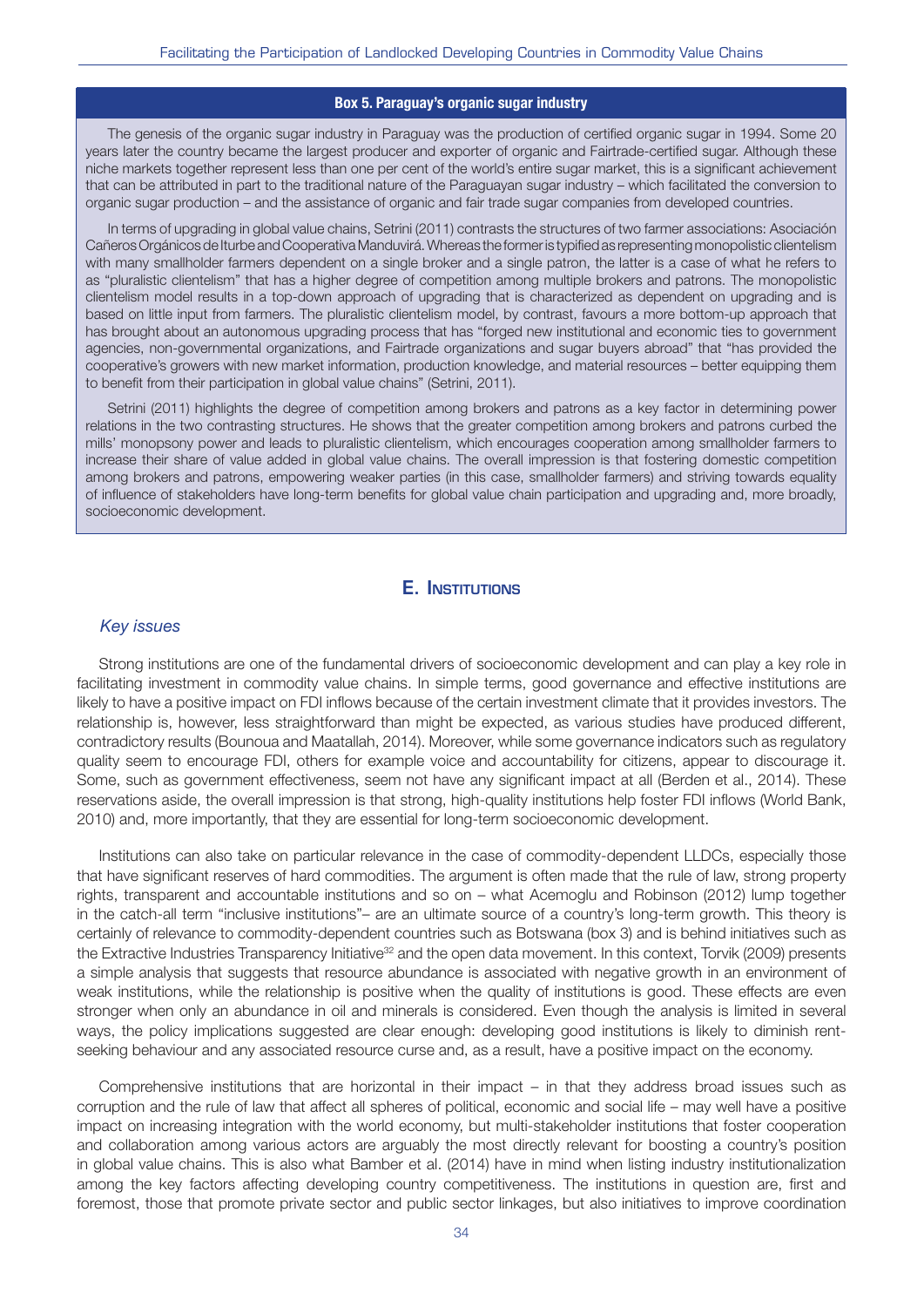among ministries and governmental agencies such as the respective activities carried out by agencies dealing with trade, and investment promotion and facilitation.

#### Performance of landlocked developing countries

Figure 18 shows the median scores of LLDCs, transit countries and other developing countries for the six dimensions that make up the Worldwide Governance Indicators: voice and accountability, political stability and absence of violence, government effectiveness, regulatory quality, rule of law and control of corruption. It can be seen that LLDCs and transit countries lag significantly behind other developing countries in all six dimensions; hence, there is considerable room for improvement of the institutional environments in countries of both groups. Among the LLDCs, European countries seem to be the best performers, whereas the Asian countries have the lowest median score in all but one of the six indicators.



Source: Worldwide Governance Indicators database.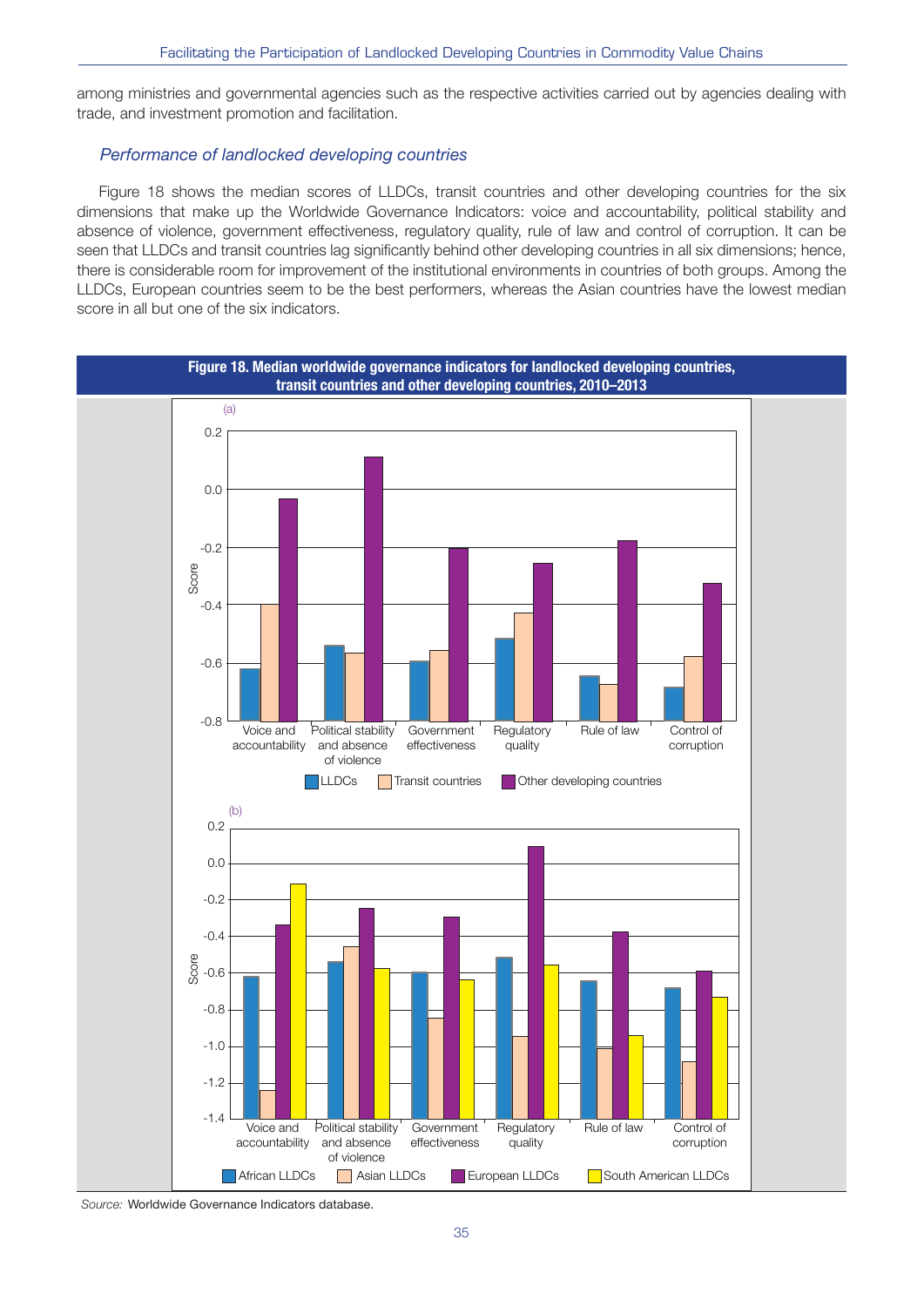#### **Box 6. Institutions and economic management :The cotton sector of Uzbekistan**

Cotton has a long history in Uzbekistan. Its role expanded greatly in the Soviet Union era and remained so after national independence in 1991. During the time of centralized economic systems, Uzbekistan specialized in cotton production, which was bartered for food and other products manufactured in other parts of the former Soviet Union and other countries of the then Council for Mutual Economic Assistance.

Uzbekistan still has a long way to go to become a fully functioning market-based or mixed economic system, although some elements of private enterprise have been introduced. The strong role of the State provides structure to the cotton value chain and stabilizes producer prices. There are significant downsides, however. Producer prices are low, and the highly centralized control of the system reduces incentives for productivity improvement, sometimes at high environmental cost. As the capital equipment used for harvesting has deteriorated, the Uzbek Government has resorted to an elaborate system of relying heavily on labour force at harvest time that has led to spreading boycotts of products using Uzbek cotton, imperilling Uzbekistan's increasingly successful efforts to process more of its cotton locally into textiles and clothing. Although their economic role has declined in recent years, cotton and cotton products still account for 20 per cent of GDP and 11 per cent of exports (Responsible Sourcing Network, 2012). Uzbekistan has recently made progress in addressing productivity, environmental and labour challenges as well as boosting textile and clothing production.

However, a lack of effective institutions and centralized economic management in Uzbekistan has undermined the potential of its cotton sector. The culture of exercising strong and far-reaching control throughout the industry by the Government makes the cotton sector less competitive. From farming methods to the ginning and selling of cotton, the centralized nature of control allows little space for innovation or flexibility available to Uzbek cotton producers to deal with changing circumstances. (Golub and Kestelman, 2015).

 At the start of the growing season, the Uzbek Government determines a quota of cotton that is to be produced and allocates the quota to the various administrative districts. At the district level, local bureaucrats assign quotas to local farmers, which means they have no choice in deciding whether to plant a different crop.

Many inputs necessary for farming are provided through government or government-connected monopolies or oligopolies. Such inputs include fertilizers, pesticides, seeds and some mechanical equipment. This market structure is conducive to market power and is likely to raise the costs of farmers. At the end of the season, farmers are reimbursed for their cotton based on the State procurement price, which is set by the Government in the local currency, the sum. However, owing to the overvalued official exchange rate for the Uzbek sum, this acts as a tax on farmers' production.

The lack of reform of these institutions has led to falling yields and production in cotton in Uzbekistan. There is substantial room for policies that could improve the incentives for farmers to raise production levels.

#### Best practices and lessons learned

The subsection on trade and investment policy listed the best practices that emerged from the World Bank's project on investing across borders, as reported in World Bank (2010). The same report highlights several measures of how better institutions can facilitate FDI inflows. One such action is providing foreign investors with electronic services and online access to laws and regulations, which "can make administrative processes more efficient and transparent and do not necessarily require costly or complex technological solutions" (World Bank, 2010). Another type of measure relates to arbitration, for example, setting up a functioning arbitral institution or requiring domestic courts to assist arbitration procedures.

Supporting efficient investment promotion agencies is another institutional measure that can lead to higher FDI inflows (Harding and Javorcik, 2011). Higher FDI inflows can, in turn, facilitate participation and upgrading in regional and global value chains by building productive capacities, providing knowledge and technology transfer, and encouraging export opportunities, as discussed in section IV.C on trade and investment policies. More efficient investment promotion agencies can, therefore, have a positive, if indirect, impact on LLDCs' positions in global value chains. One of the more tangible suggestions for successful investment promotion is developed in Ortega and Griffin (2009), who propose 14 steps that countries can take to champion a first-rate investment promotion agency. World Bank (2012) provides additional examples of best practices in investment promotion, including attracting FDI into the agribusiness sector.

In the context of global value chains and industry institutionalization, Bamber et al. (2014) draw attention to how strategic public and private councils for selected industries and industry associations can promote coordination and collaboration among multiple stakeholders. Uzbekistan is one of several LLDCs that recognize the importance of promoting cooperation among stakeholders. Although it is too early to evaluate the initiative, it is encouraging that it has set up an interdepartmental steering committee to oversee coordination activities related to the Welfare Improvement Strategy of Uzbekistan for 2012–2015 (Government of Uzbekistan, 2013).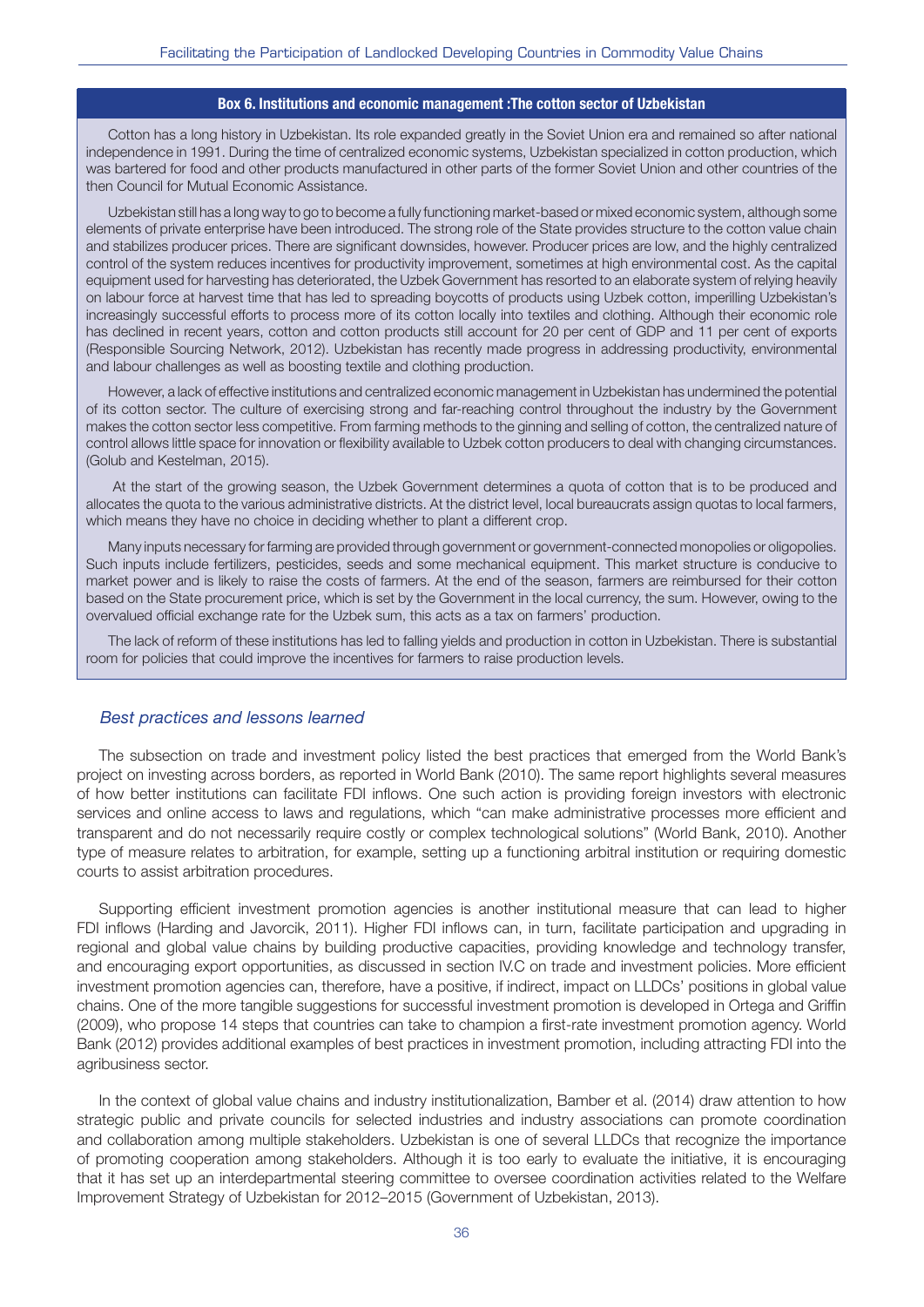## **V. Conclusion**

Commodities dependence is highest in LLDCs, compared with transit developing countries and least developed countries. A country's landlocked status may act as a barrier for diversification as transit transport costs are relatively higher in LLDCs, putting them in a disadvantaged position to achieve export competitiveness in manufacturing activities. Hence, as shown in section II.A, directly or indirectly, geography dictates the choice of export structure and performance by making export diversification, particularly into manufactures, more challenging for LLDCs. Nevertheless, the case for diversification and structural economic transformation remains persuasive for several reasons:

- To hedge countries against the risks of continued volatility of commodity prices and minimize the detrimental impact of such phenomena on the trade and development prospects of commodity-dependent LLDCs;
- To minimize uncertainties in long-term global commodity price trends and the risk that specializing in exports of primary commodities poses to the development of LLDCs;
- To minimize the high cost of transit transport resulting from a low-value high-volume export structure.

Successful and less successful experiences as well as best practices drawn from country case studies reveal that sound policies and capable institutions are critical to enable commodity-dependent countries to transform their natural resources wealth into sustained growth and sustainable development. In essence, countries that have managed to register and sustain higher economic growth with substantial poverty reduction are the ones that have broken away from the vicious circle of commodity dependence and underdevelopment. This means that LLDCs should diversify their economic basis by fostering productive capacities and structural economic transformation, including producing and exporting higher value added goods and services.

Linked to the above is the critical need for physical infrastructure. Infrastructure is an important productive capacity enhancing factor and trade facilitation input that can improve business competitiveness in LLDCs. Therefore, it is important to build or develop infrastructure, especially transport (roads and railways) in conjunction with transit countries and neighbours to overcome the challenges of geography and remoteness from international markets. Power (electricity) generation is another vital element in fostering productive capacities and structural economic transformation and should be made available at affordable costs that do not undermine the competitiveness of producers and exporters. LLDCs should also consider effective options for financing infrastructure projects, including variations of private sector provision allowing a period for investors to recoup their investment over an agreed period before handing back to the respective governments.

Global value chains can provide opportunities for LLDCs to take advantage of their commodities sector and are a feature of today's international production networks. This should be taken into account in their policymaking. This report has examined the challenges facing commodity-dependent LLDCs in particular and discussed some of the most pressing issues that need to be addressed to facilitate greater investment into commodity value chains. To be sure, the issues are manifold and overlapping, but by drawing on the best practices and lessons learned (section IV), LLDCs can strengthen their position in the global value chain.

The report has focused on what the global value chain tool brings to commodity-dependent LLDCs and their development. Critically, it stresses that today's international production networks are increasingly fragmented, which entails both opportunities and challenges for LLDCs. It means that there is no need for countries to establish and nurture entire industries, with all activities in the value chain performed in-country. Instead, LLDCs should aim to capture certain segments of global value chains and continuously strive to upgrade their positions in them. Because commodity-dependent LLDCs are overwhelmingly positioned towards the lower end of global value chains, such a goal takes on increased significance. This has implications for policymaking because it stresses, for instance, the importance of easing access to imports to support LLDC exports and the essence of engaging sincerely with private sector actors to boost national competitiveness.

Eleven years after the ministerial conference in Almaty, a second United Nations conference on LLDCs took place in Vienna from 3 to 5 November 2014. At the conference, participants reviewed the implementation of the Almaty Programme of Action and forged a new development agenda for LLDCs for the next decade.<sup>33</sup> Encouraging progress in LLDCs was made in the past decade: the median LLDC had an annual average growth rate of 6.2 per cent (the median developing country (excluding LLDCs) had an annual average growth rate of 4.3 per cent). The past decade also saw the LLDCs – and their specific challenges – gain greater visibility and priority. The greater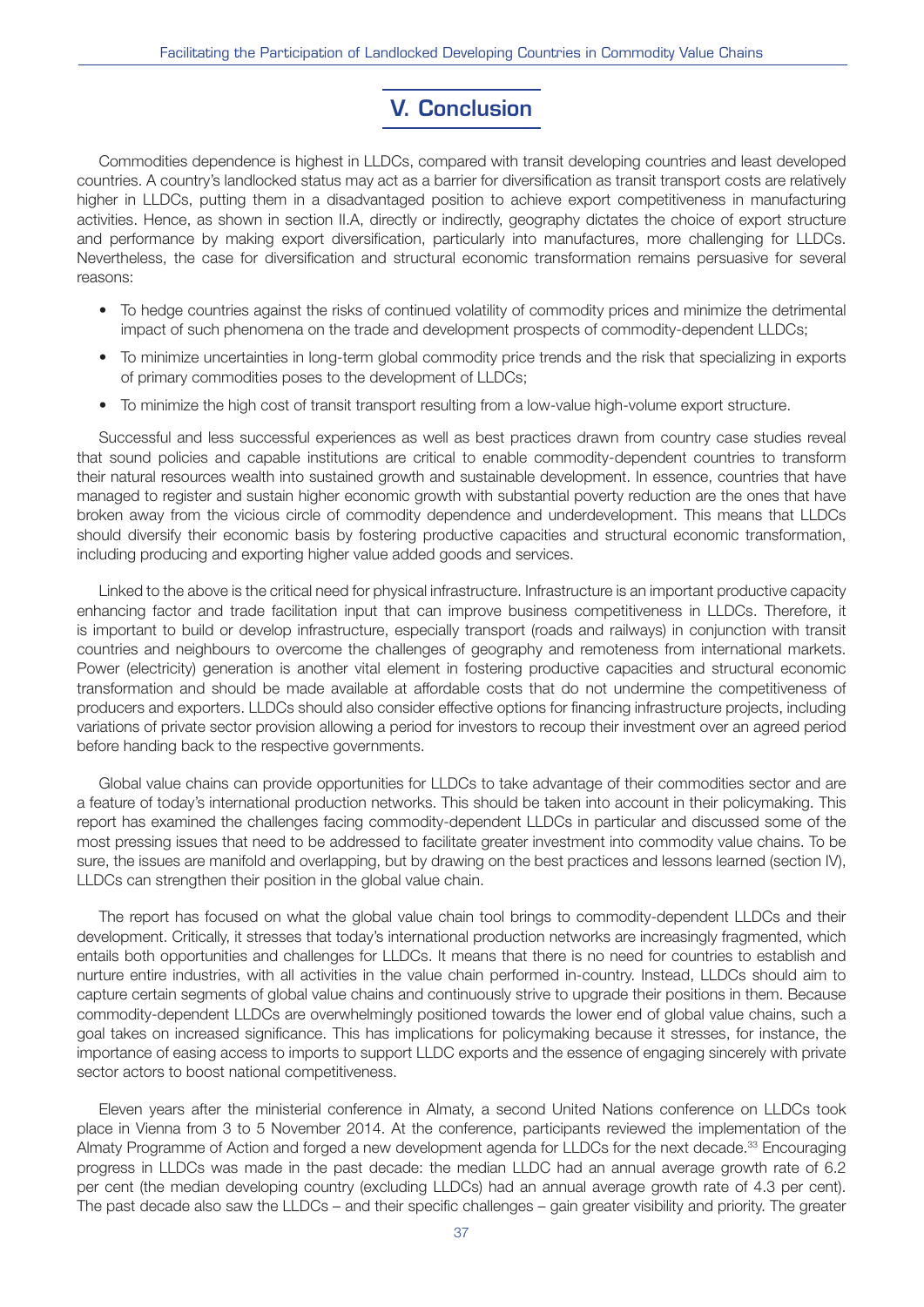involvement of transit developing countries in supporting LLDCs' integration with the world economy was mentioned in the Vienna Programme of Action. Another case in point is the establishment of the International Think Tank for Landlocked Developing Countries in Ulaanbaatar.34 Notwithstanding the progress made, many challenges lie ahead, and LLDCs, like other countries, must constantly strive for improvement and seek solutions.

For sure, most of the best practices and lessons learned highlighted in this report are broad and are beyond individual country cases. As such they do not exclusively concern commodity-dependent LLDCs per se. The main two exceptions are policies on trade facilitation and infrastructure insofar as they concern transit, and measures to diversify their economies. Beyond that, it is clear that all countries, developing and developed alike, need to address issues related to trade facilitation, infrastructure, trade and investment policies, productive capacities and institutions. Notwithstanding this, these issues are crucial and should be viewed as more pressing priorities in LLDCs than, for instance, in transit developing countries. In this sense, therefore, the challenges facing countries vary more by degree than by kind. The broad actions needed to tackle them are, in the main, familiar: investing in education and human capital, developing high-quality institutions, cultivating transparent and accountable regimes and encouraging healthy competition.

Development advice in a study like this one can only be broad and all encompassing. Therefore, policies for specific countries need to be based on an individual country's specific circumstances such as initial conditions, resource base, and cultural and institutional set-up. For example, efforts to improve institutions in any one country must inevitably take into account existing institutions in that particular country. Still, four broad policy recommendations can be distinguished from the preceding discussions on commodity-dependent LLDCs and global value chains:

#### Think globally, focus regionally

Even though the concept of global value chains makes an explicit reference to the adjective global, the relevant literature makes it clear that many value chains are more regional in nature. In fact, the overall impression is that a stronger focus on regional value chains can bring with it greater benefits than a concern with participating and upgrading in global value chains. Being embedded in regional production networks seems, in general, to be more likely to encourage diversification and upgrading. Consequently, developing industrial regional clusters and regional economic corridors should be given high priority. Moreover, favouring a regional perspective is arguably particularly relevant for commodity-dependent LLDCs in view of their dependence on transit countries for integration with the world economy. All of this is not, of course, to dismiss the importance of truly global value chains; some industries are intrinsically global, and regional value chains may, in turn, be connected to global value chains. But, as the somewhat tongue-in-cheek recommendation suggests, commodity-dependent LLDCs would do well to set their sights primarily on participating and upgrading in regional value chains.

#### Engaging with all stakeholders on an equal basis

Admittedly, a recommendation to engage with multiple stakeholders is not particularly original and is not even specific to global value chains. However, as has been seen, global value chains enhance by their very nature the role of the private sector in developing national competitiveness. Promoting industry institutionalization through greater dialogue and collaboration among and between public and private sector actors is therefore essential. But engaging stakeholders does go beyond including businesses in developing policy, and commodity-dependent LLDCs need to ensure that all relevant stakeholders are consulted: women, civil society, indigenous peoples, non-governmental organizations and so on.

#### Climbing commodity value chains is important, but not an end in itself

Global value chains are not a panacea for all development challenges facing LLDCs, although global value chain analysis is undoubtedly a powerful tool to identify opportunities to integrate more fully with the world economy. But simply looking at a country's current position in a given global value chain and seeking to upgrade to a higher segment within it, may not always be the optimal strategy. As discussed earlier, Hausmann et al. (2008) instead advocate that countries should focus on their capabilities, for example as identified in Hausmann et al. (2011). Manufactured exports have, at least historically, been behind most successful development stories (Rodrik, 2013). The key message is that commodity-dependent LLDCs should certainly make use of global value chain analysis in formulating policies, but should also consider diversification strategies based on other types of analysis. In sum, in parallel with improving their participation in regional and global commodity value chains, it is crucial for LLDCs to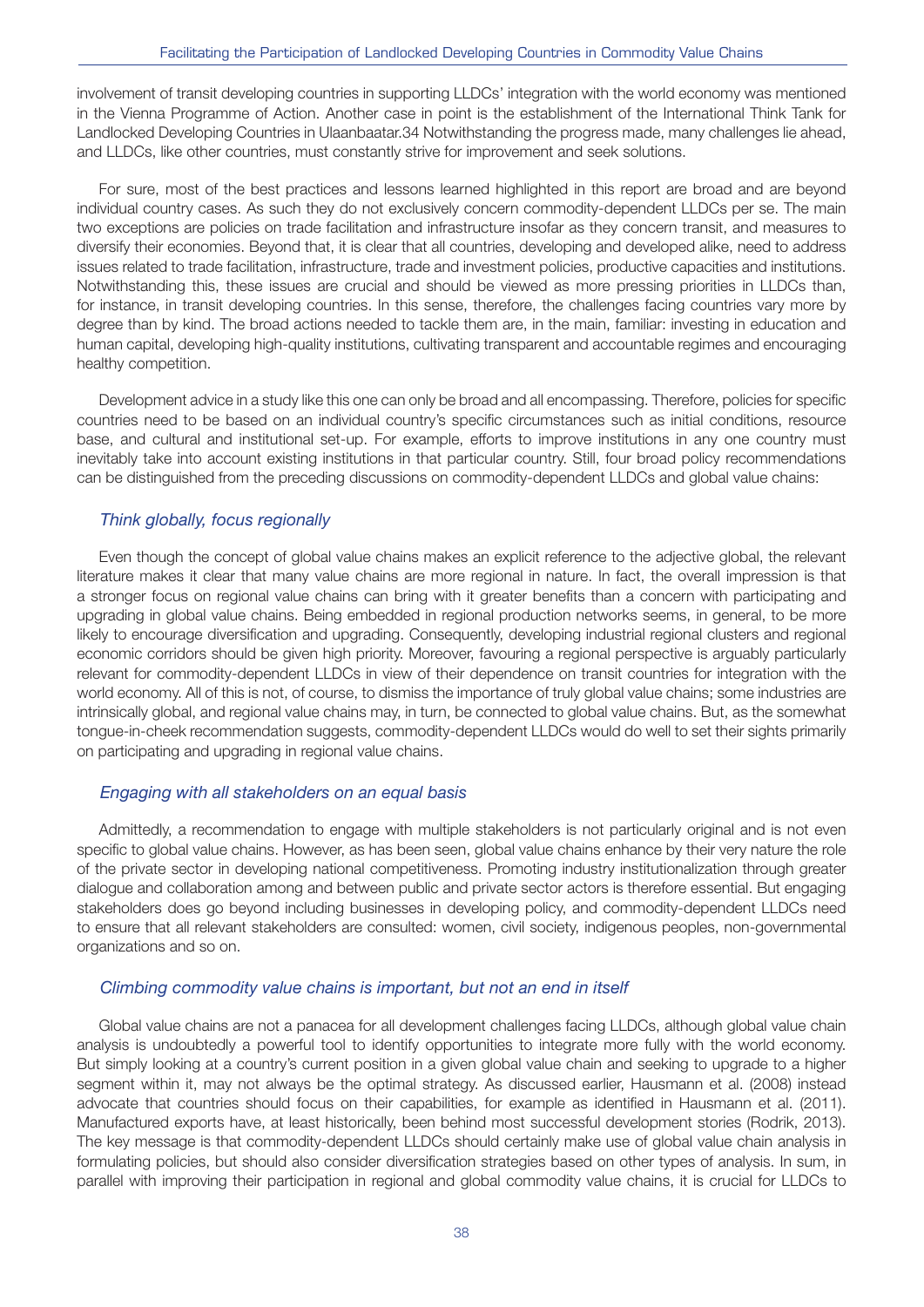foster industrialization and technological upgrading to build their productive capacities and accelerate structural transformation, including economy-wide diversification.

The experiences of developed countries, advanced developing countries or emerging economies indicate that governments have an important role to play in inducing industrialization and structural economic transformation. Therefore, it is crucial for LLDC Governments to take a more proactive and catalytic function to stimulate productive activities, including by creating enabling environments for business and investment. As with other developing countries, there is a strong case for industrial policies in LLDCs. This implies that there have to be deliberate policies by national governments of LLDCs to promote industrialization through a carefully designed industrial policy. This can be done on the basis of principles that support and at the same time challenge firms, and contribute to building effective and mutually supportive public–private partnerships through constructive public–private sector relationships. In fact, such efforts would create more opportunities for LLDCs to participate and benefit from regional and global commodity value chains.

#### Enhanced development partnership

National policies and strategies alone may not lead to successful socioeconomic transformation in LLDCs. There should be a supportive and development-friendly international environment. International support measures that effectively address the development challenges facing these countries are critical to enable them to successfully integrate into the global economy and take advantages of regional and global commodities value chains. Such support measures in favour of LLDCs should combine well-targeted, effective development aid, improved market access and robust investment in hard and soft infrastructure. In this context, it is critical for LLDCs and their development partners to develop country-specific programmes aimed at fostering productive capacities and structural economic transformation. This can entail a paradigm shift in development partnership, including efforts to link development aid in support of LLDCs with national priorities of recipient countries by providing direct budgetary support and establishing monitoring mechanisms for donors' performances at the national level. Development partners of LLDCs are also encouraged to pursue trade policies that are conducive to the development of LLDCs, including the elimination of market entry barriers such as non-tariff measures and other barriers to trade. Enhanced development partnerships and effective support mechanisms are key, including in the context of the post-2015 development architecture, to enable LLDCs to achieve the Sustainable Development Goals along with the goals and targets contained in the Vienna Programme of Action.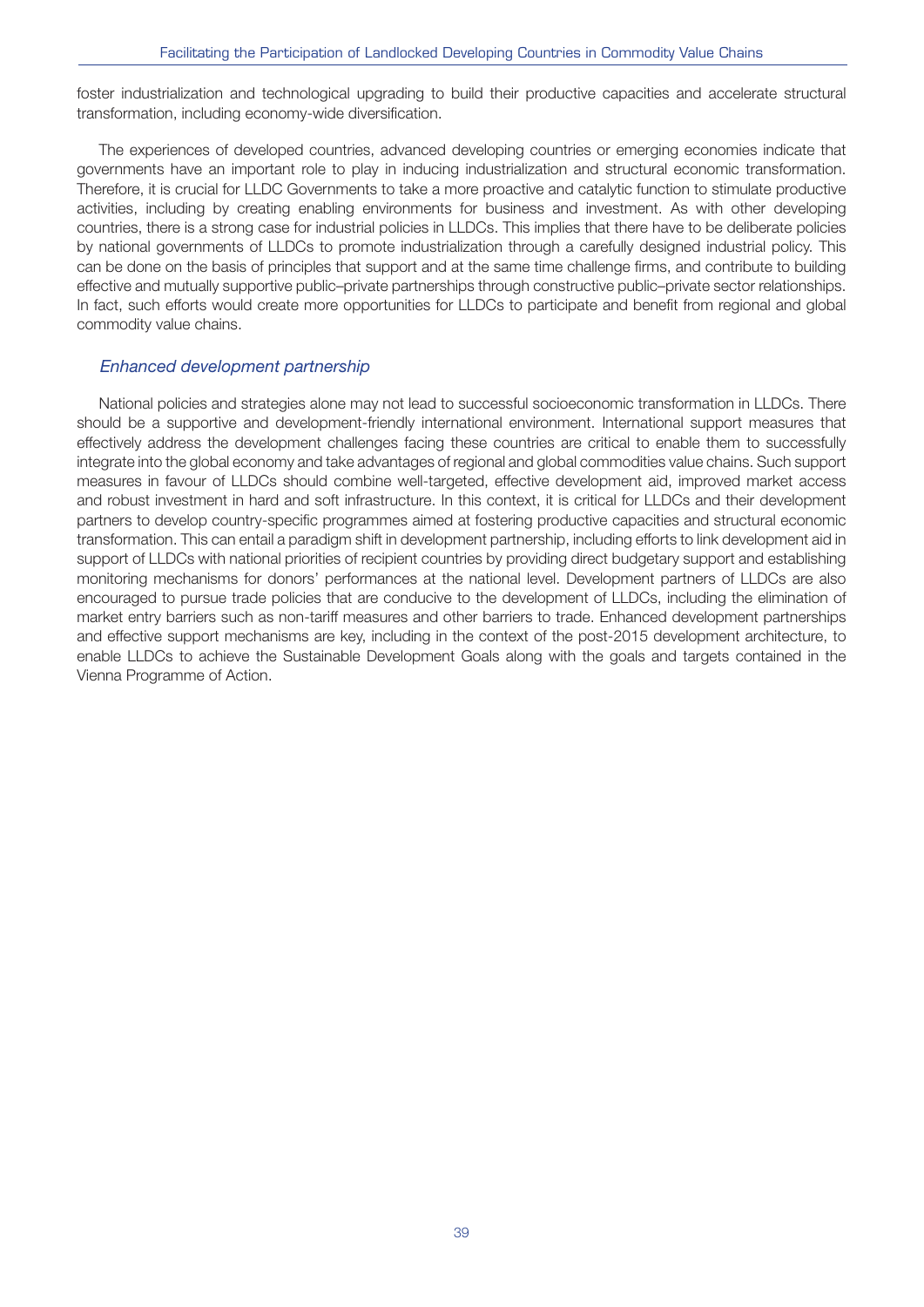## **Notes**

- 1 Africa: Botswana, Burkina Faso, Burundi, the Central African Republic, Chad, Ethiopia, Lesotho, Malawi, Mali, the Niger, Rwanda, South Sudan, Swaziland, Uganda, Zambia and Zimbabwe; Asia: Afghanistan, Bhutan, Kazakhstan, Kyrgyzstan, the Lao People's Democratic Republic, Mongolia, Nepal, Tajikistan, Turkmenistan and Uzbekistan; Europe: Armenia, Azerbaijan, the Republic of Moldova and the former Yugoslav Republic of Macedonia; Latin America: the Plurinational State of Bolivia, Paraguay.
- 2 According to Faye et al. (2004), dependence can take the following forms: dependence on transit infrastructure, dependence on political relations with neighbours, dependence on peace and stability within transit neighbours and dependence on administrative processes in transit.
- 3 See UNCTAD, 2013a, chapter 1, for a discussion on the commodity problem.
- 4 To be sure, several LLDCs are also caught in the other two traps: the conflict trap (armed conflict) and poor governance in a small country.
- 5 The official Bolivian view, however, is "that [the Plurinational State of] Bolivia is not a landlocked State but a nation which is deprived by temporary circumstances of access to the sea across its own coast" (Declaration made by the Plurinational State of Bolivia upon the signature of the Convention on Transit Trade of Land-Locked States, New York, United States, on 8 July 1965). Moreover, at the time of writing, the Plurinational State of Bolivia was in a dispute with Chile at the International Court of Justice concerning the obligation to negotiate access to the Pacific Ocean ([Plurinational State of] Bolivia v. Chile) (see http://www.icj-cij.org/docket/index.php?p1=3&p2=3&case=153 for details, accessed 10 October 2015).
- 6 Defined as primary commodities, precious stones and non-monetary gold (Standard International Trade Classification (SITC) 0, 1, 2, 3, 4, 68, 667 and 971).
- 7 To be sure, South Sudan (which is excluded from much of the analysis due to a lack of available data) is also highly commodity dependent. In fact, it "is the most oil dependent country in the world, with oil exports accounting for almost the totality of exports, and for around 80 per cent of GDP" (World Bank, 2014a).
- 8 Transit countries are those identified as such in UN-OHRLLS, 2013: Algeria, Angola, Argentina, Bangladesh, Benin, Brazil, Cambodia, Cameroon, Chile, China, Côte d'Ivoire, the Democratic Republic of the Congo, Djibouti, Ghana, Guinea, India, the Islamic Republic of Iran, Kenya, Mozambique, Myanmar, Namibia, Nigeria, Pakistan, Peru, Senegal, Somalia, South Africa, Thailand, Togo, Turkey, the United Republic of Tanzania, Uruguay and Viet Nam. Other developing countries are developing countries that are neither LLDCs nor transit developing countries. The classification of developing countries is taken from UNCTADStat.
- 9 HHIs measure the degree of product concentration on a scale from 0 to 1 (maximum concentration).
- 10 An additional difference with respect to the resource-based activities as defined in this report is that they include the product gold, non-monetary (excluding gold ores and concentrates) (code 971 of SITC, Rev. 3. Lall (2000), however, excludes this product category from the classification.
- 11 Armenia, Botswana and the Republic of Moldova.
- 12 Utilities are included in the shares because the original data lump mining and utilities together.
- 13 Armenia, Azerbaijan, Bhutan, the Plurinational State of Bolivia, Botswana, Burkina Faso, Ethiopia, the former Yugoslav Republic of Macedonia, Kazakhstan, Kyrgyzstan, Lesotho, Mali, Mongolia, Nepal, Paraguay, Rwanda, the Republic of Moldova, Tajikistan, Uganda, Uzbekistan, Zambia and Zimbabwe.
- 14 Soft commodities are, essentially, agricultural products; hard commodities are metals, minerals and fuels. See UNCTAD, 2013a for more details.
- 15 See http://www.wto.org/english/res\_e/statis\_e/miwi\_e/miwi\_e.htm, accessed 10 October 2015.
- 16 See UNCTAD, 2006.
- 17 (a) Market governance: Arms-length simple transactions with little or no formal cooperation among firms, for example, commodities and commoditized products (for more details see UNCTAD, 2013b); (b) modular governance: somewhat more complex transactions where independent supplier firms make products to customers' specifications, for example, turnkey supplier relationships in electronics industries; (c) relational governance: complex transactions among firms, which necessitate deeper relationships between firms and involve frequent interactions and knowledge sharing, for example, relationships between suppliers and buyers of retailers or major apparel brands; (d) captive governance: buyer-driven transactions that are highly controlled by lead firms, for example, tiered supplier structures in the automotive industry; and (e) hierarchical governance: vertically integrated lead firms that have managerial control over all activities of the value chain, for example, products with high intellectual property content, high quality risks and high brand value.
- 18 In mining, upstream activities comprise exploration, development and production, whereas downstream activities include the manufacturing of value added products and the selling of these products to consumer markets. For other sectors, such as textiles and sugar, upstream activities are those at the preliminary stages of production or processing, whereas downstream activities include researching, processing into finished products, branding or rebranding, and selling those products to consumers, especially at high-end markets.
- 19 See Arvis et al., 2010 for estimates.
- 20 A/CONF.202/3, annex I.
- 21 These include, for example, publication of information, fees and charges related to exportation and importation, release and clearance of goods, and freedom of transit.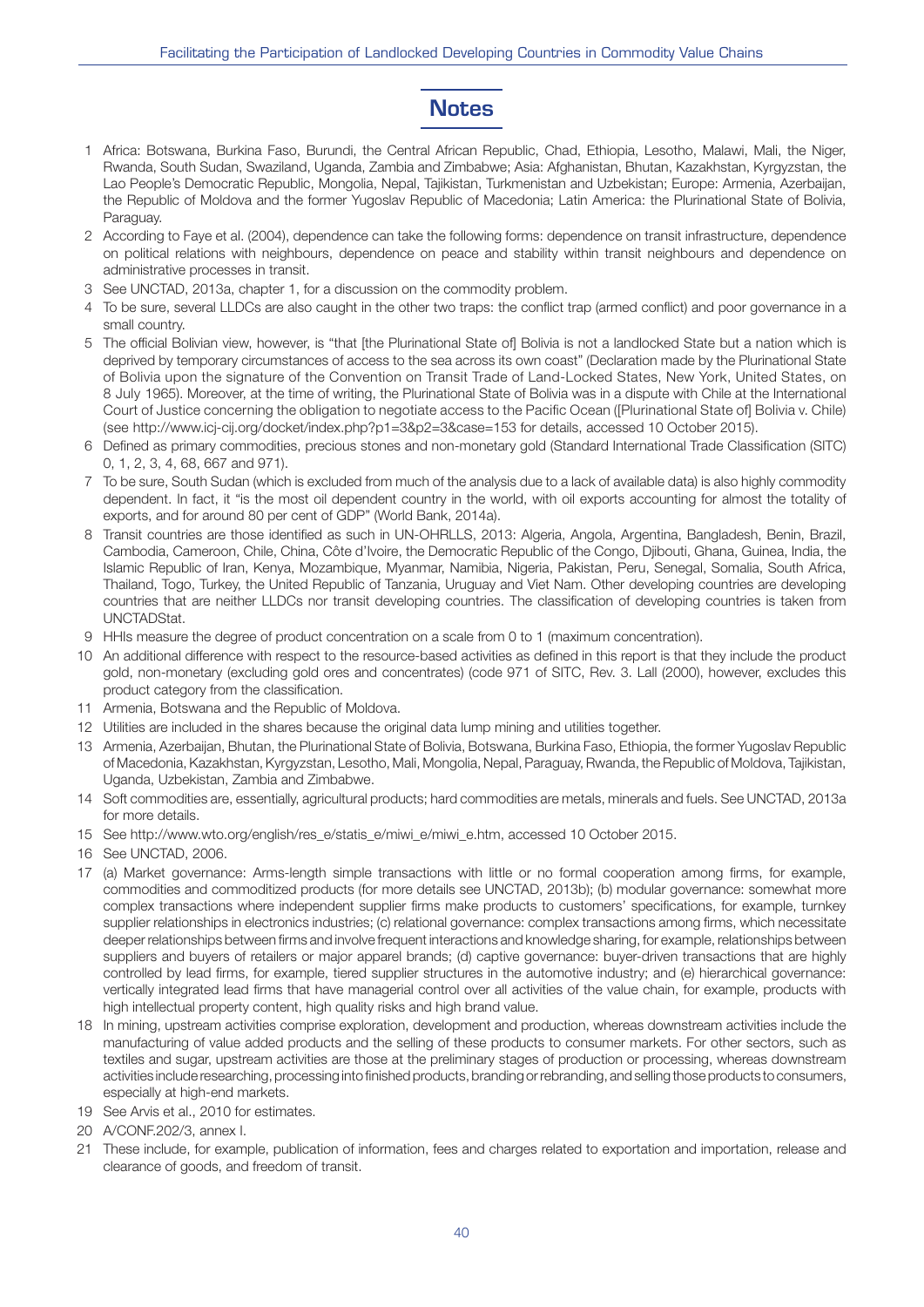- 22 The LPI seeks to measure the performance of trade logistics in 160 countries and provides scores along six dimensions: customs, infrastructure, ease of arranging shipments, quality of logistics services, tracking and tracing, and timeliness. See http://lpi.worldbank.org/ for details (accessed 11 November 2015).
- 23 The average scores of landlocked and coastal low-income countries in sub-Saharan Africa are similar.
- 24 See www.carecprogram.org, accessed 16 October 2015.
- 25 See www.traceca-org.org, accessed 16 October 2015.
- 26 See www.iirsa.org/Page/PageDetail?Id=118 (in Spanish).
- 27 See www.wbcg.com.na, accessed 16 October 2015.
- 28 See G Mulenga, 2013.
- 29 In addition to Arnold, 2006, see Arvis et al., 2011; Japan International Cooperation Agency et al., 2013; Kunaka and Carruthers, 2014 and UNCTAD, 2013c.
- 30 For more details on FDI in LLDCs, see UNCTAD (2014).
- 31 For the case of mangoes from Mali, see Sangho et al., 2011.
- 32 See http://eiti.org, accessed 22 October 2015.
- 33 See http://www.lldc2conference.org, accessed 22 October 2015.
- 34 See http://land-locked.org/, accessed 22 October 2015.

## **Bibliography**

Acemoglu D and Robinson JA (2012). Why Nations Fail: The Origins of Power, Prosperity and Poverty, Profile Books. London. Acemoglu D, Johnson S and Robinson JA (2003). An African success story: Botswana. In: Rodrik D, ed. In Search of Prosperity:

- Analytical Narratives on Economic Growth. Princeton University Press. Princeton, New Jersey, United States.
- African Development Bank, Organization for Economic and Cooperation and Development, and United Nations Development Programme (2014). African Economic Outlook 2014: Global Value Chains and Africa's Industrialization. OECD Publishing. Paris. Available at http://www.africaneconomicoutlook.org/fileadmin/uploads/aeo/2014/PDF/E-Book\_African\_Economic\_ Outlook\_2014.pdf (accessed 23 October 2015).
- Arnold J (2006). Best practices in management of international trade corridors. Transport Papers. TP-13. No. 38459. December. World Bank. Washington, D.C.
- Arvis JF, Raballand G and Marteau J-F (2010). The Cost of Being Landlocked: Logistics Costs and Supply Chain Reliability. World Bank. Washington, D.C.
- Arvis JF, Carruthers R, Smith G and Willoughby C (2011). Connecting Landlocked Developing Countries to Markets: Trade Corridors in the 21st Century. World Bank. Washington, D.C.
- Baldwin R (2011). Trade and industrialization after globalization's 2nd unbundling: How building and joining a supply chain are different and why it matters. NBER Working Paper Series, Working Paper 17716. National Bureau of Economic Research. Cambridge, Massachusetts, United States.
- Bamber P, Fernandez-Stark K, Gereffi G and Guinn A (2014). Connecting local producers in developing countries to regional and global value chains: Update. OECD Trade Policy Papers. No. 160. OECD Publishing.
- Berden K, Bergstrand JH and van Etten E (2014). Governance and globalization. The World Economy. 37(3):353–386.
- Bounoua C and Maatallah S (2014). The impact of institutional quality in attracting foreign direct investment in Algeria. Topics in Middle Eastern and African Economies. September. 16(2):142–163.
- Brook MC (2012). The Journey of Botswana's Diamonds. Diamond Trading Company. Gaborone.
- Capital Resources (2013). Botswana Resource Sector Overview 2013/14. Available at http://www.capconferences.com/files/2013/06/ BOTSWANA-RESOURCE-SECTOR-OVERVIEW-2013.pdf (accessed 22 October 2015).
- Cattaneo O and Miroudot S (2013). From global value chains to global development chains: An analysis of recent changes in trade patterns and development paradigms. In: Zedillo E and Hoekman B, eds. 21st Century Trade Policy: Back to the Past? Yale University. New Haven, Connecticut, United States.
- Cattaneo O, Gereffi G, Miroudot S and Taglioni D (2013). Joining, upgrading and being competitive in global value chains: A strategic framework. World Bank Policy Research Working Paper. No. 6406. World Bank. Washington, D.C.
- Collier P (2007). The Bottom Billion: Why the Poorest Countries Are Failing and What Can Be Done About It. Oxford University Press. Oxford, United Kingdom of Great Britain and Northern Ireland.
- Dalrai D (2014). Turning commodity dependence into sustainable, inclusive and equitable economic growth for landlocked developing countries: The case of Mongolia. Unpublished background paper prepared for UNCTAD.
- East African Community (2012). Ministers endorse EAC [East African Community] vehicle load control bill. Press release. 18 February 2012. Arusha, United Republic of Tanzania.
- East African Community and East African Legislative Assembly (2014). Report of the Committee on Communication, Trade and Investments on the On-spot Assessment of the EAC [East African Community] Single Customs Territory (EAC SCT). East African Community Headquarters. Arusha, United Republic of Tanzania.
- Erdenebileg S (2014). WTO IWorld Trade Organization] Agreement on Trade Facilitation: Implications for the LLDCs. Slide presentation given at Glen Cove, New York, United States. 10 May. Available at http://www.lldc2conference.org/custom-content/ uploads/2014/05/WTO-Agreement-on-Trade-Facilitation-Mr.-Erdenebileg1.pdf (accessed 23 October 2015).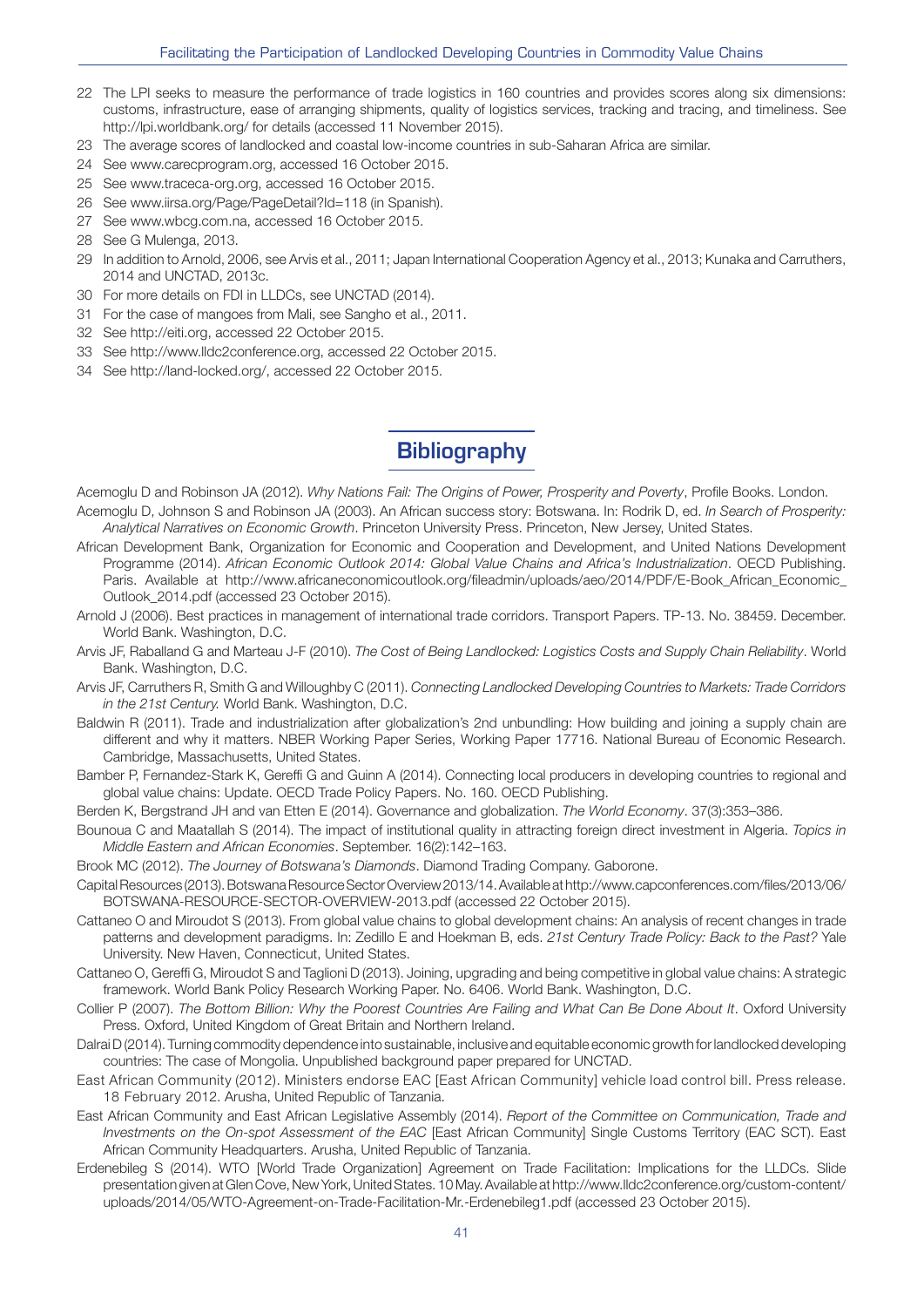- Evers B, Opondo M, Barrientos S, Krishnan A, Amoding F and Ndlovu L (2014). Global and regional supermarkets: Implications for producers and workers in Kenyan and Ugandan horticulture. Capturing the Gains Working Paper 2014/39.
- Faye ML, McArthur JW, Sachs JD and Snow T (2004). The challenges facing landlocked developing countries. Journal of Human Development and Capacities. 5(1): 31–68.
- Fernandez-Stark K, Bamber P and Gereffi G (2012). Upgrading in global value chains: Addressing the skills challenge in developing countries. OECD Background Paper. Center on Globalization, Governance and Competitiveness, Duke University. Durham, North Carolina, United States.
- Gereffi G and Fernandez-Stark K (2011). Global Value Chain Analysis: A Primer. Center on Globalization, Governance and Competitiveness. Duke University. Durham, North Carolina, United States. Available at http://www.cggc.duke.edu/pdfs/2011- 05-31\_global value chain\_analysis\_a\_primer.pdf (accessed 23 October 2015).
- Golub S and Kestelman S (2015). Uzbekistan's cotton value chain: Report to UNCTAD. Unpublished background paper prepared for UNCTAD. Available at http://www.slideshare.net/StephanieKestelman/lldcsuzbekistancottonfinal (accessed 23 October 2015).
- Government of Botswana (2008). Botswana Excellence: A Strategy for Economic Diversification and Sustainable Growth. November. Gaborone.
- Government of Botswana (2011). Economic Diversification Drive: Medium to Long-Term Strategy (2011–2016). Ministry of Trade and Industry.

Government of Uzbekistan (2013). Welfare Improvement Strategy of the Republic of Uzbekistan for 2013–2015. Tashkent.

- Harding T and Javorcik BS (2011). Roll out the red carpet and they will come: Investment promotion and FDI inflows. The Economic Journal. 121(557): 1445–1476.
- Hausmann R, Klinger B and Lawrence R (2008). Examining beneficiation. Center for International Development Working Paper No. 162. Harvard University.
- Hausmann R, Hidalgo CA, Bustos S, Coscia M, Chung S, Jimenez J, Simoes A and Yildirim M (2011). The Atlas of Economic Complexity. Puritan Press. Cambridge, Massachusetts, United States.
- Humphrey J and Memedovic O (2006). Global value chains in the agrifood sector. United Nations Industrial Development Organization Working Paper. Vienna. United Nations Industrial Development Organization.
- Japan International Cooperation Agency, PADECO Co., Ltd. and Nippon Koei Co., Ltd. (2013) Data Collection Survey for Economic and Industrial Development along Economic Corridors in Southern Africa. Final Report. Tokyo. Japan International Cooperation Agency,
- Kafeero E (2008). Customs and trade facilitation in the East African Community (EAC). World Customs Journal. 2(1): 63–71.

Kunaka C and Carruthers R (2014). Trade and Transport Management Toolkit. Washington, D.C.

- Lall S (2000). The technological structure and performance of developing country manufactured exports, 1985–1998. Queen Elizabeth House Working Paper Series. No. 44. Oxford University. Oxford, United Kingdom.
- Lederman D and Maloney WF, eds. (2007). Natural Resources: Neither Curse Nor Destiny. World Bank and Stanford University Press. Washington, D.C. and Palo Alto, California, United States.
- Lewin M (2011). Botswana's success: Good governance, good policies and good luck. In: Chuhan-Pole P and Angwafo M, eds. Yes Africa Can: Success Stories from a Dynamic Continent. World Bank:81–90. Washington, D.C.
- Lloyd's Marine Intelligence Unit (2009). Measuring Global Seaborne Trade. Slide presentation by Mandryk W. International Maritime Statistics Forum, New Orleans, 4–6 May.
- Mbayi L (2013). Turning rough dreams into a polished reality? Investigating the formation of human capital in Botswana's diamond cutting and polishing industry. PhD thesis. The Open University. Milton Keynes, United Kingdom.
- Miller C and Jones L (2010). Agricultural Value Chain Finance: Tools and Lessons. Food and Agriculture Organization of the United Nations and Practical Action Publishing. Rome and Rugby, United Kingdom.
- Moody T (2011). Are special economic zones the way forward in Zambia? Think Africa Press. 22 August.
- Available at http://thinkafricapress.com/zambia/are-special-economic-zones-way-forward-zambia.
- Morris M, Kaplinsky R and Kaplan D (2012). One Thing Leads to Another: Promoting Industrialization by Making the Most of the Commodity Boom in sub-Saharan Africa. Available at http://www.prism.uct.ac.za/Downloads/MMCP%20Book.pdf (accessed 11 November 2015).
- National Board of Trade of Sweden (2013). Global Value Chains and Services: An Introduction. Stockholm.
- Mulenga G (2013). Developing economic corridors in Africa: Rationale for the participation of the African Development Bank. African Development Bank Group Regional Integration Brief. No. 1. April. New Partnership for Africa's Development. Regional Integration and Trade Department.
- Ndlovu L (2014). Identifying growth opportunities and supporting measures to facilitate investment in commodity value chains in landlocked developing countries: The case of Botswana and Zambia. Unpublished background paper prepared for UNCTAD.
- Organization for Economic Cooperation and Development (2006). Promoting Pro-Poor Growth: Private Sector Development. OECD Publishing. Paris.
- Organization for Economic Cooperation and Development, World Trade Organization and World Bank Group (2014). Global Value Chains: Challenges, Opportunities and Implications for Policy. Report prepared for submission to the Group of 20 Trade Ministers Meeting, Sydney, Australia, 19 July.
- Ortega C and Griffin C (2009). Investment promotion essentials: What sets the world's best investment facilitators apart from the rest. Investment Climate in Practice. No. 6. Investment Climate Advisory Services. World Bank Group. Washington, D.C.
- Osakwe P (2007). Export diversification and the dilemma of African development. Applied Econometrics and International Development. 7(2).
- Porter ME (1998). The Competitive Advantage of Nations. Palgrave. Hampshire and New York.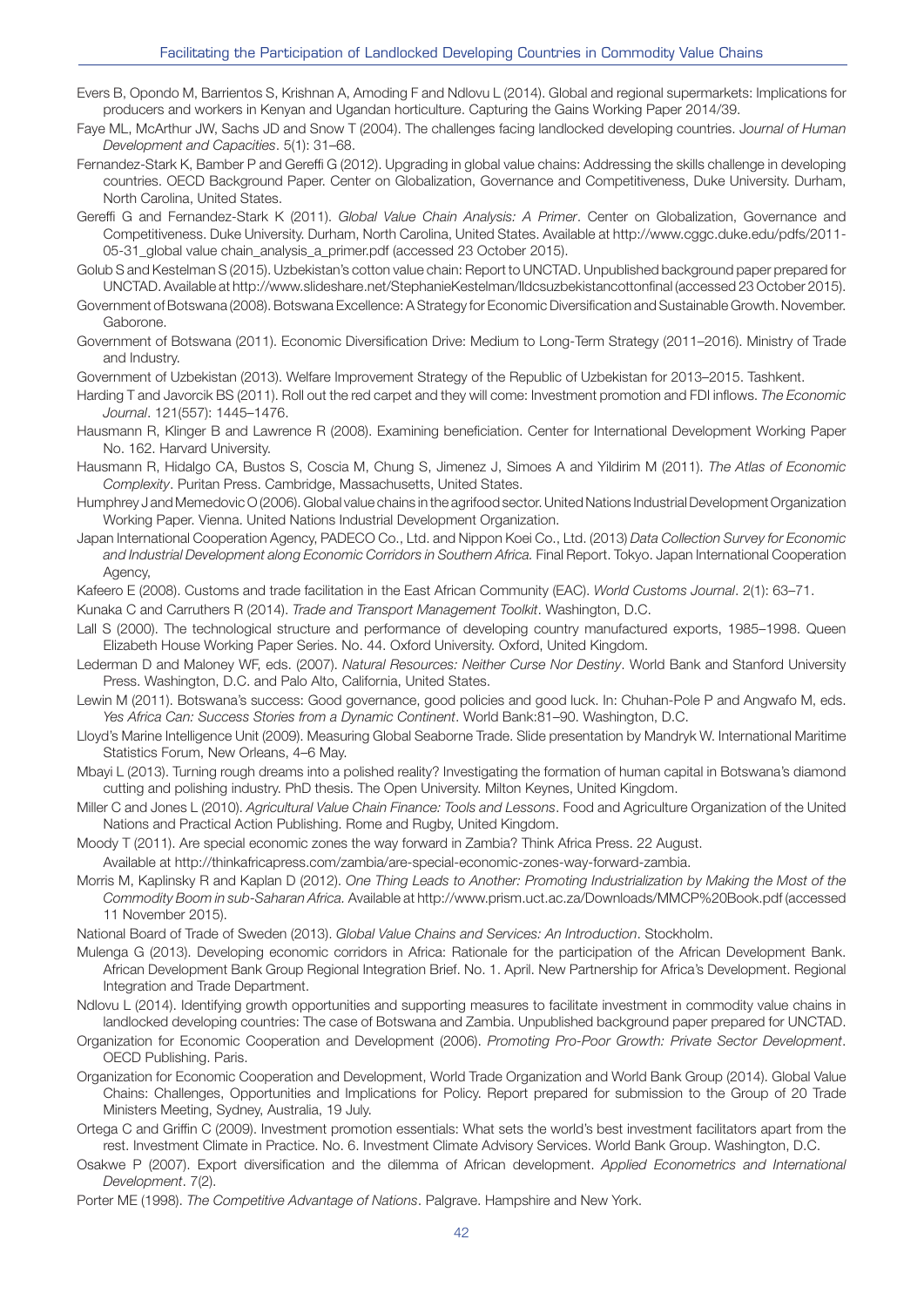- Raballand G, Kunaka C and Giersing B (2008). The impact of regional liberalization and harmonization in road transport services: A focus on Zambia and lessons for landlocked countries. Policy Research Working Paper 4482. World Bank. Washington, D.C.
- Radelet S and Sachs J (1998). Shipping Costs, Manufacturing Exports and Economic Growth. Paper presented at the Annual Meeting of the American Economic Association.
- Redding S and Venables A (2003). Geography and export performance: External market access and internal supply capacity. National Bureau of Economic Research Working Paper No. 9637. Cambridge, Massachusetts, United States.
- Responsible Sourcing Network (2012). From the Field: Travels of Uzbek Cotton through the Value Chain. San Francisco, California, United States.
- Rodrik D (2013). The past, present and future of economic growth. Working Paper, No. 1. Global Citizen Foundation. June. Geneva, Switzerland.
- Sangho Y, Labaste P and Ravry C (2011). Growing Mali's mango exports: Linking farmers to market through innovations in the value chain. In: Chuhan-Pole P and Angwafo M, eds. Yes Africa Can: Success Stories from a Dynamic Continent. World Bank: 167–184. Washington, D.C.
- Setrini G (2011). Global Niche Markets and Local Development: Clientelism and Fairtrade Farmer Organizations in Paraguay's Sugar Industry. PhD thesis. Massachusetts Institute of Technology. Available at http://dspace.mit.edu/handle/1721.1/68941 (accessed 11 November 2015).
- Smith A (1904). An Inquiry into the Nature and Causes of the Wealth of Nations. London. Methuen and Co., Ltd. Available at http:// www.econlib.org/library/Smith/smWN.html (accessed 11 November 2015).
- Staritz C and Morris M (2013). Local embeddedness, upgrading and skill development: Global value chains and foreign direct investment in Lesotho's apparel industry. Capturing the Gains Working Paper 20. University of Manchester. Manchester, United Kingdom. Available at http://www.capturingthegains.org/pdf/ctg-wp-2013-20.pdf (accessed 11 November 2015).
- Stephenson S (2012). Services and global value chains. In: The Shifting Geography of Global Value Chains: Implications for Developing Countries and Trade Policy. Global Agenda Council on the Global Trade System. World Economic Forum: 18–23. Geneva, Switzerland.
- Torres R (2014). Introduction of the WTO [World Trade Organization] Agreement on Trade Facilitation and its implications for LLDCs. Slide presentation. High-level International Workshop. Mongolia. 2–3 June. Available at http://www.lldc2conference.org/ custom-content/uploads/2014/06/Raul-Intro-to-TFA-WTO.pdf (accessed 11 November 2015).
- Torvik R (2009). "Why do some resource-abundant countries succeed while others do not?" Oxford Review of Economic Policy. 25(2): 241–256.
- UNCTAD (2006). The Least Developed Countries Report 2006: Developing Productive Capacities. United Nations publication. Sales No. E.06.II.D.9. New York and Geneva.
- UNCTAD (2013a). Commodities and Development Report: Perennial Problems, New Challenges and Evolving Perspectives. United Nations publication. New York and Geneva.
- UNCTAD (2013b). World Investment Report 2013. Global Value Chains: Investment and Trade for Development. United Nations publication. Sales No. E.13.II.D.5. New York and Geneva.
- UNCTAD (2013c). The Way to the Ocean: Transit Corridors Servicing the Trade of Landlocked Developing Countries. United Nations publication. New York and Geneva.
- UNCTAD (2014). World Investment Report 2014: Investing in the SDGs An Action Plan. United Nations publication. Sales No. E.14.II.D.1. New York and Geneva.
- United Nations Development Programme (2010). Uzbekistan's textile industry: How to implement development potential. Policy Brief No. 1 (14).
- United Nations (2003). Report of the International Ministerial Conference of Landlocked and Transit Developing Countries and donor countries and International Financial and Development Institutions on Transit Transport Cooperation. Annex I. A/CONF.202/3.
- United Nations Office of the High Representative for the Least Developed Countries, Landlocked Developing Countries and Small Island Developing States (2013). The Development Economics of Landlockedness: Understanding the Development Costs of Being Landlocked. United Nations publication. New York.
- United States Department of Agriculture (2012). International Agriculture Trade Report: Cotton Losing Share to Man-Made Fibers. BiblioGov.
- United States Department of Agriculture (2014). GAIN report. 11 November. BiblioGov.
- United States Department of Agriculture (2014). 2014 Exporter Guide. BiblioGov.

University of California (2003). California Magazine.

- Varela Torres E (2014). Identifying growth opportunities and supporting measures to facilitate investment in commodity value chains in landlocked developing countries, case study of the sugar sector of Paraguay. Unpublished background paper prepared for UNCTAD.
- Waglé S (2011). Investing across borders with heterogeneous firms: Do FDI-specific regulations matter? World Bank Policy Research Working Paper No. 5914.
- Weisskopf N, Juhel M and Tanase V (2013). Improving connectivity for landlocked developing countries: Preparing the comprehensive 10-year review of the Almaty Programme of Action. 18 June. Available at http://blogs.worldbank.org/transport/improvingconnectivity-landlocked-developing-countries-preparing-comprehensive-10-year-review-almaty (accessed 23 October 2015).
- World Bank (2008). Improving Trade and Transport for Landlocked Developing Countries: World Bank Contributions to Implementing the Almaty Programme of Action - A Report for the Mid-term Review. International Bank for Reconstruction and Development/ World Bank. Washington, D.C.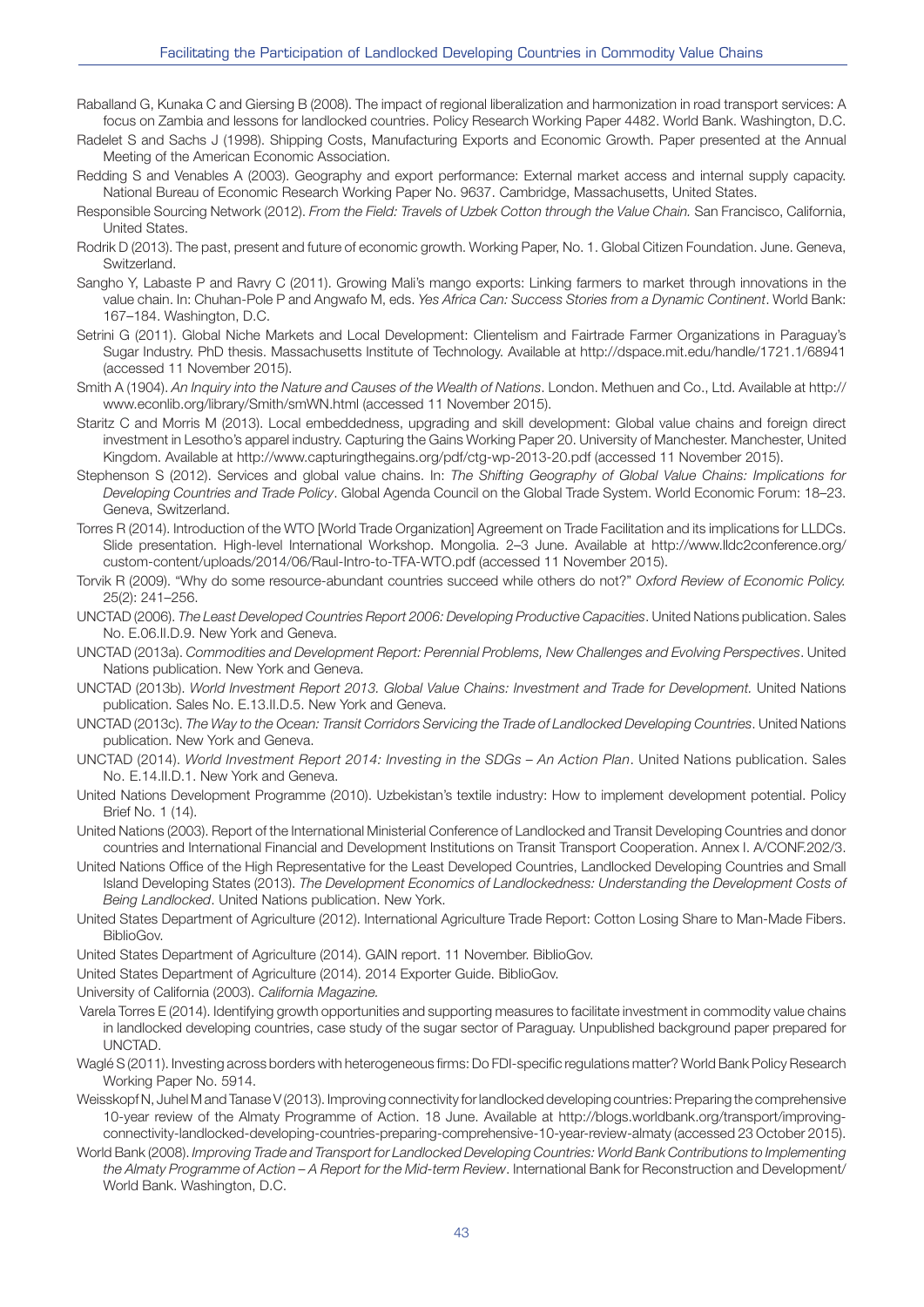World Bank (2010). Investing Across Borders 2010: Indicators of foreign direct investment regulation in 87 economies. World Bank Group. Washington, D.C.

World Bank (2012). Global Investment Promotion Best Practices 2012. World Bank Group. Washington, D.C.

World Bank (2014a). Overview: South Sudan. Available at http://www.worldbank.org/en/country/southsudan/overview (accessed 26 May 2014).

World Bank (2014b). Doing Business 2015: Going Beyond Efficiency. Washington, D.C. Available at http://www.doingbusiness.org/~/ media/GIAWB/Doing%20Business/Documents/Annual-Reports/English/DB15-Full-Report.pdf (accessed 15 October 2015)

World Trade Organization (2013). Agreement on trade facilitation. Ministerial decision of 7 December 2013. WT/MIN(13)/36, WT/L/911. Bali. 11 December.

Zambia Development Agency (2013). Sub-Sector Profile: Mineral Beneficiation – Industrial Minerals, Lusaka.